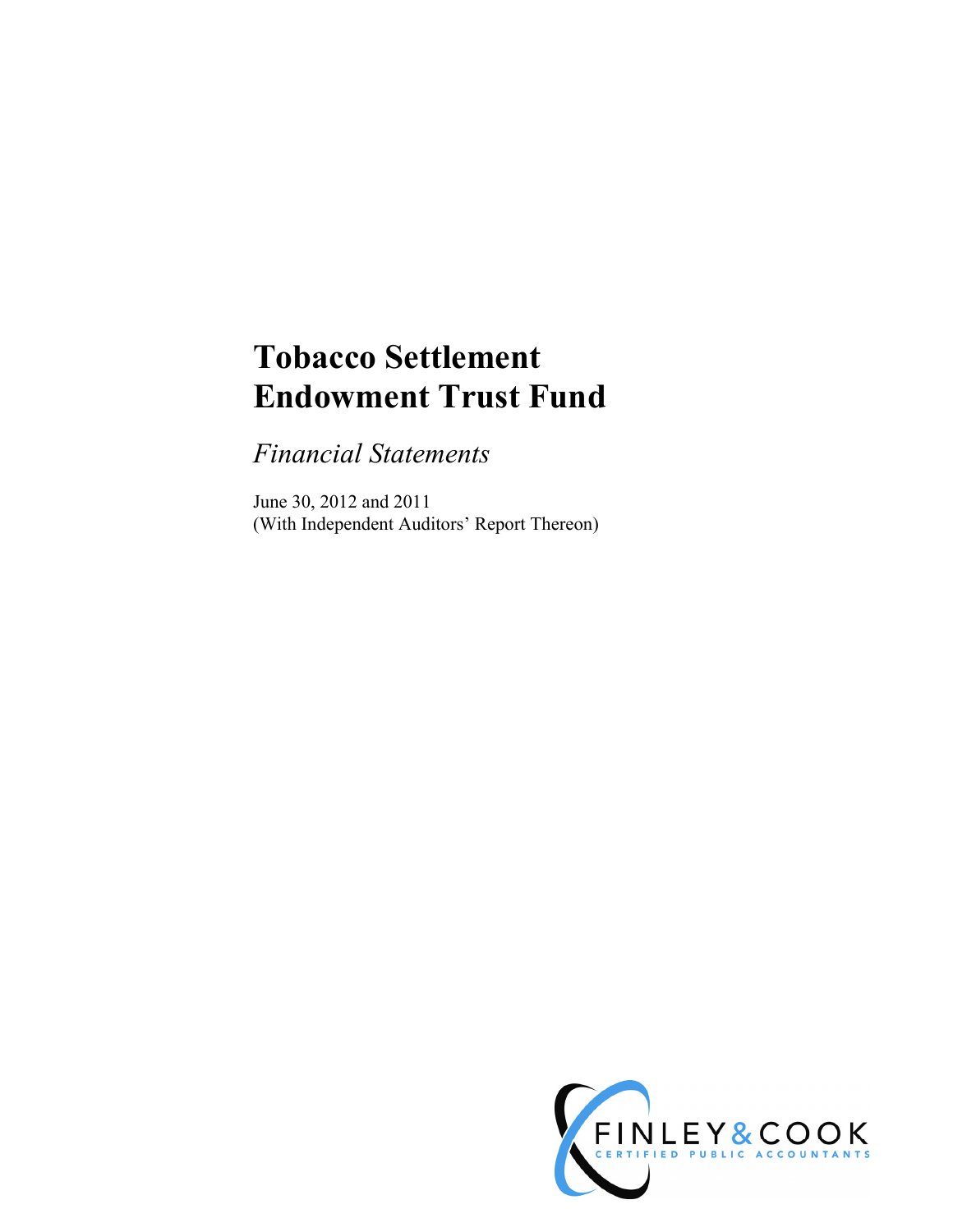# **FINANCIAL STATEMENTS**

*Table of Contents* 

|                                                                                                                                                      | Page         |
|------------------------------------------------------------------------------------------------------------------------------------------------------|--------------|
|                                                                                                                                                      | $\mathbf{I}$ |
|                                                                                                                                                      | $I-1$        |
| <b>Financial Statements</b>                                                                                                                          |              |
|                                                                                                                                                      | 3            |
|                                                                                                                                                      | 5            |
|                                                                                                                                                      | 7            |
| Reconciliation of the Balance Sheets—Permanent Fund to                                                                                               | 8            |
| Statements of Revenues, Expenditures, and                                                                                                            | 9            |
| Reconciliation of the Statements of Revenues, Expenditures, and<br>Changes in Fund Balances—Permanent Fund to                                        | 10           |
|                                                                                                                                                      | 11           |
| Report on Internal Control Over Financial Reporting and<br>on Compliance and Other Matters Based on<br>an Audit of Financial Statements Performed in |              |
|                                                                                                                                                      | 43           |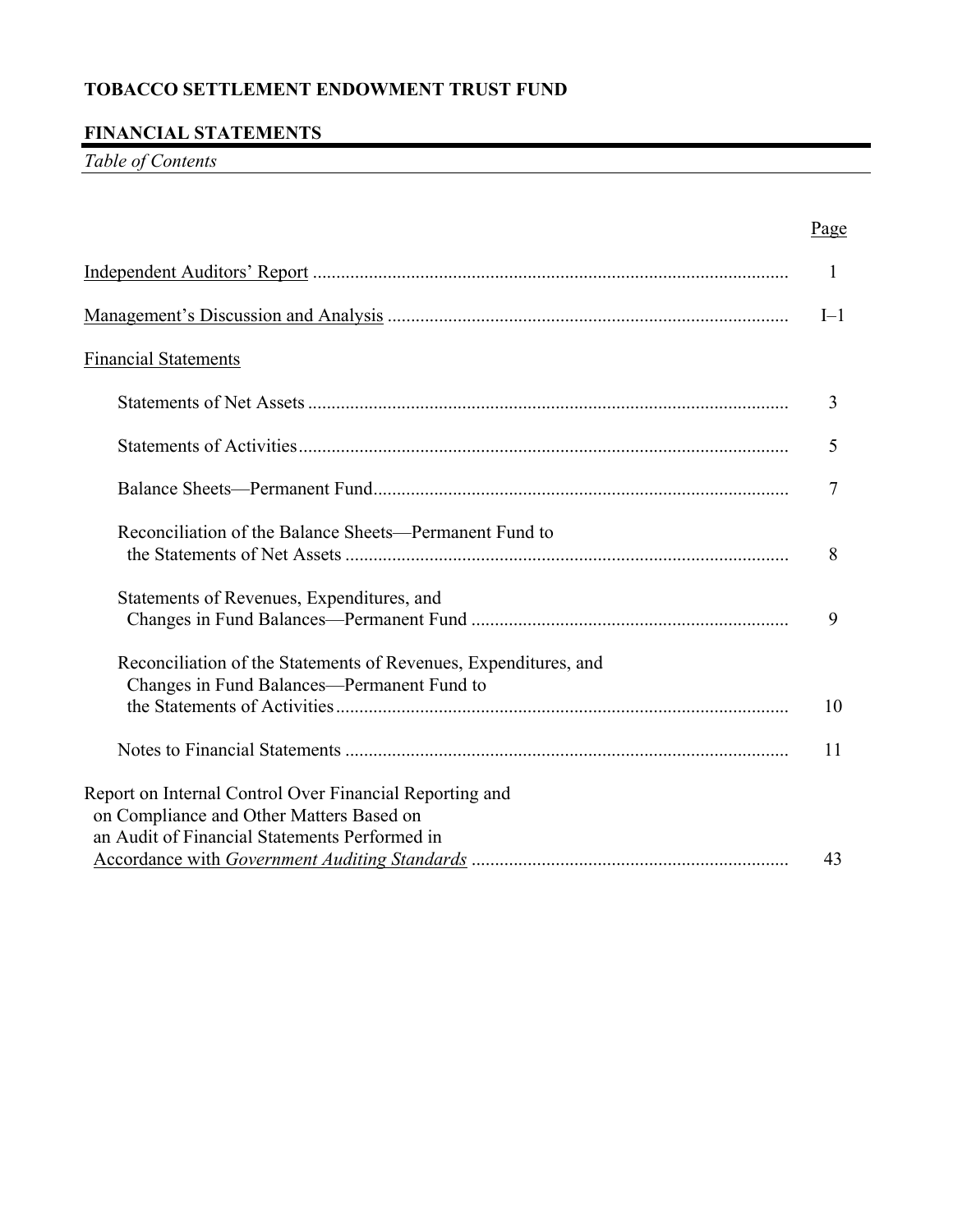

# **INDEPENDENT AUDITORS' REPORT**

Board of Directors and Board of Investors Tobacco Settlement Endowment Trust Fund

We have audited the accompanying financial statements of the governmental activities and the permanent fund of the Tobacco Settlement Endowment Trust Fund (the "Fund") as of and for the years ended June 30, 2012 and 2011, which collectively comprise the Fund's basic financial statements as listed in the table of contents. The Fund is a part of the reporting entity of the State of Oklahoma. These financial statements are the responsibility of the Fund's management. Our responsibility is to express opinions on these financial statements based on our audits.

We conducted our audits in accordance with auditing standards generally accepted in the United States and the standards applicable to financial audits contained in *Government Auditing Standards*, issued by the Comptroller General of the United States. Those standards require that we plan and perform the audit to obtain reasonable assurance about whether the financial statements are free of material misstatement. An audit includes examining, on a test basis, evidence supporting the amounts and disclosures in the financial statements. An audit also includes assessing the accounting principles used and significant estimates made by management, as well as evaluating the overall financial statement presentation. We believe that our audits provide a reasonable basis for our opinions.

As discussed in Note 1, the financial statements of the Fund, a permanent fund of the State of Oklahoma, are intended to present the financial position and the changes in financial position of only that portion of the governmental activities and governmental funds of the State of Oklahoma that is attributable to the transactions of the Fund. They do not purport to, and do not, present fairly the financial position of the State of Oklahoma as of June 30, 2012 and 2011, and the changes in its financial position for the years then ended in conformity with accounting principles generally accepted in the United States.

In our opinion, the financial statements referred to above present fairly, in all material respects, the respective financial position of the governmental activities and the permanent fund of the Fund as of June 30, 2012 and 2011, and the respective changes in financial position for the years then ended in conformity with accounting principles generally accepted in the United States.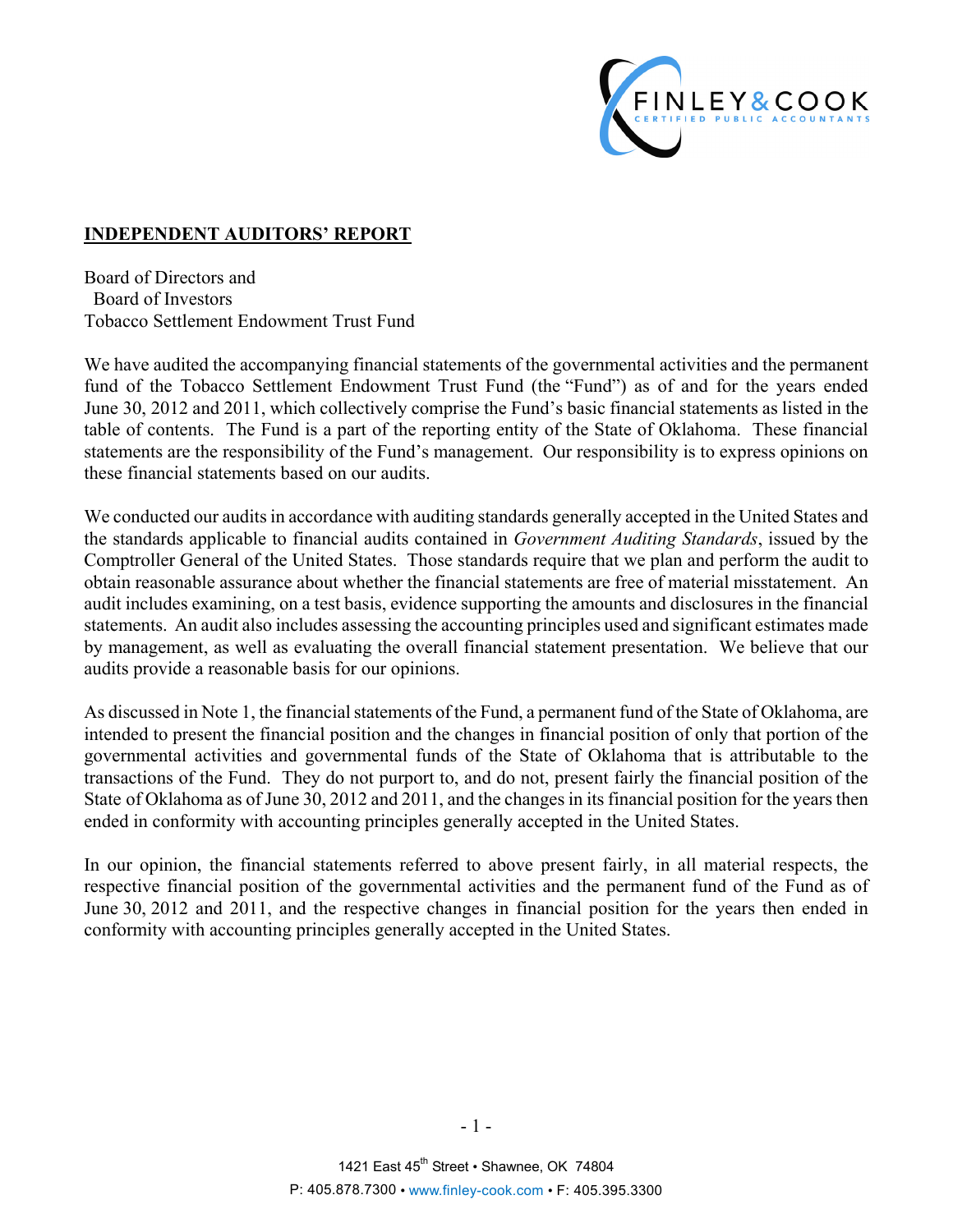# **INDEPENDENT AUDITORS' REPORT, CONTINUED**

In accordance with *Government Auditing Standards*, we have also issued our report dated September 26, 2012, on our consideration of the Fund's internal control over financial reporting and on our tests of its compliance with certain provisions of laws, regulations, contracts, and grant agreements and other matters. The purpose of that report is to describe the scope of our testing of internal control over financial reporting and compliance and the results of that testing, and not to provide an opinion on internal control over financial reporting or on compliance. That report is an integral part of an audit performed in accordance with *Government Auditing Standards* and should be considered in assessing the results of our audit.

Accounting principles generally accepted in the United States require that the Management's Discussion and Analysis on pages I-1 through I-15 be presented to supplement the basic financial statements. Such information, although not a part of the basic financial statements, is required by the Governmental Accounting Standards Board, who considers it to be an essential part of financial reporting for placing the basic financial statements in an appropriate operational, economic, or historical context. We have applied certain limited procedures to the required supplementary information in accordance with auditing standards generally accepted in the United States, which consisted of inquiries of management about the methods of preparing the information and comparing the information for consistency with management's responses to our inquiries, the basic financial statements, and other knowledge we obtained during our audit of the basic financial statements. We do not express an opinion or provide any assurance on the information because the limited procedures do not provide us with sufficient evidence to express an opinion or provide any assurance.

Finley + Cook, PLLC

Shawnee, Oklahoma September 26, 2012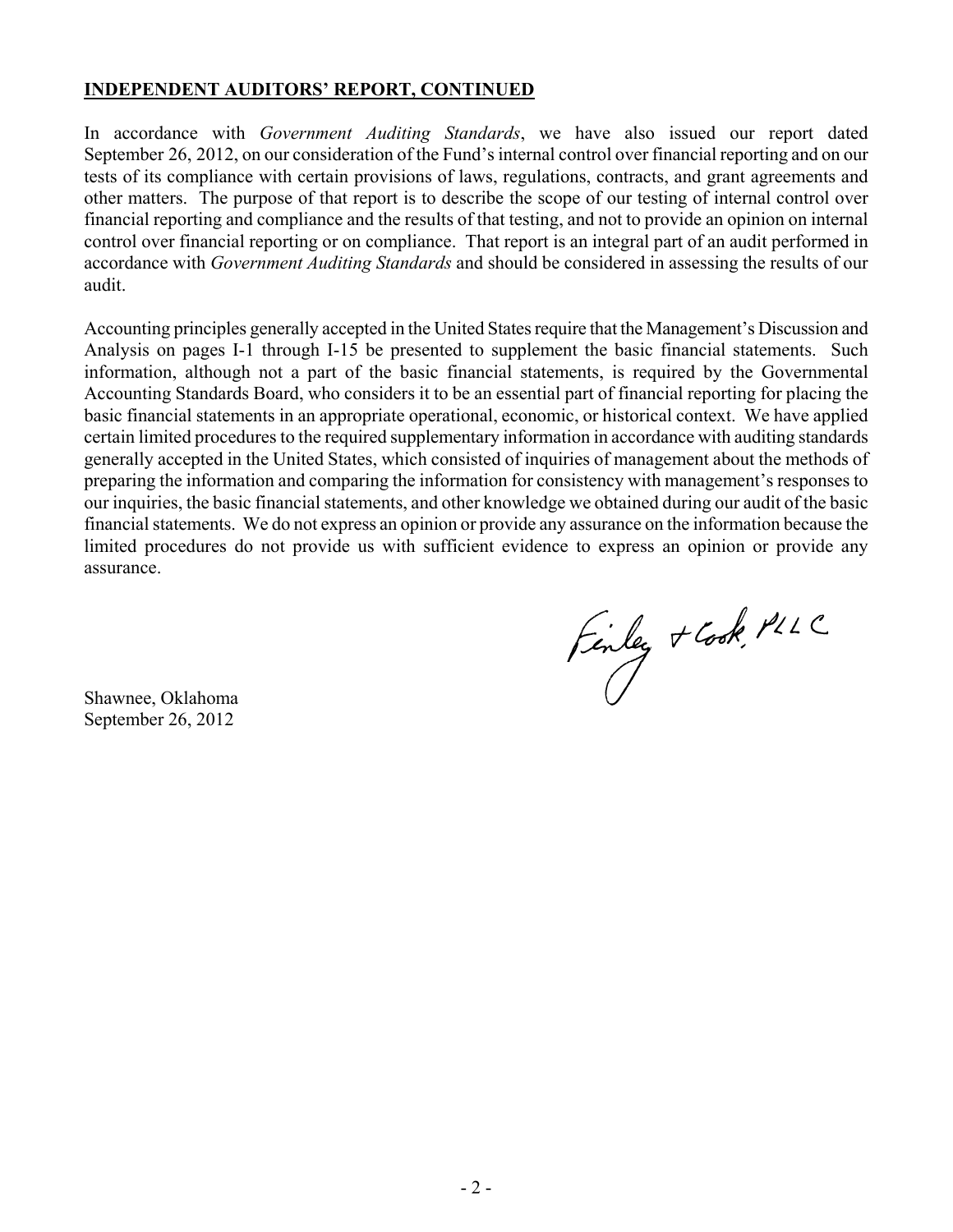# **MANAGEMENT'S DISCUSSION AND ANALYSIS (MD&A)**

# **June 30, 2012 and 2011**

The Management's Discussion and Analysis (MD&A) of the Tobacco Settlement Endowment Trust Fund (the "Fund") provides an overview and overall review of the Fund's financial activities for the fiscal years ended June 30, 2012 and 2011. The intent of the MD&A is to look at the Fund's financial performance as a whole. It should, therefore, be read in conjunction with the Fund's financial statements and the notes thereto.

The Fund was established pursuant to the Constitution of the State of Oklahoma. The Fund's principal was established with funds received by the State of Oklahoma (the "State") on or after July 1, 2001, pursuant to any settlement with or judgment against any tobacco companies. The principal funds are invested, and the earnings (see Note 7) may be expended for operations; tobacco prevention and cessation programs; research and treatment efforts in Oklahoma to prevent and combat cancer and other tobacco-related diseases; and programs to maintain or improve the health of Oklahomans or to enhance health care services provided to Oklahomans, with a particular emphasis on children and senior adults.

A Board of Investors was created to manage the investment of the Fund and to annually certify the earnings that are available for program expenditures. A Board of Directors was created to oversee the Fund's operating and program expenditures.

Through the joint effort of both Boards in 2011, the Board of Investors requested an official Attorney General Opinion regarding conflicting language between Article X of the Constitution and the statutory language in Title 62, Section 2307 in defining earnings available for certification by the Board of Investors. An opinion was issued by the Attorney General on August 31, 2011, stating that earnings for the annual certification by the Board of Investors includes, but is not limited to, interest, dividends, and realized capital gains from investments, minus costs and expenses of the investments, and minus any losses realized by the Fund.

Since this method is reflective of the constitutional language and the Board of Investors has historically used the definition within the statutory language to certify earnings, additional earnings were certified by the Board of Investors for the year ending June 30, 2011, inclusive of net realized gains. The recalculation according to the Attorney General's opinion resulted in \$36,023,061 being certified by the Board of Investors at their meeting on November 17, 2011.

At this joint meeting of both the Board of Investors and the Board of Directors, there was discussion of a possible action on the earnings previously certified between FY2001 and FY2010. It was determined that an additional \$42,898,847 would have been certified during this period had the Board of Investors calculated available earnings under the constitutional language. Upon the request of the Board of Directors, the Board of Investors voted to hold the \$42,898,847 in reserve to be certified when future earnings calculations were below 5% of the corpus of the Trust Fund.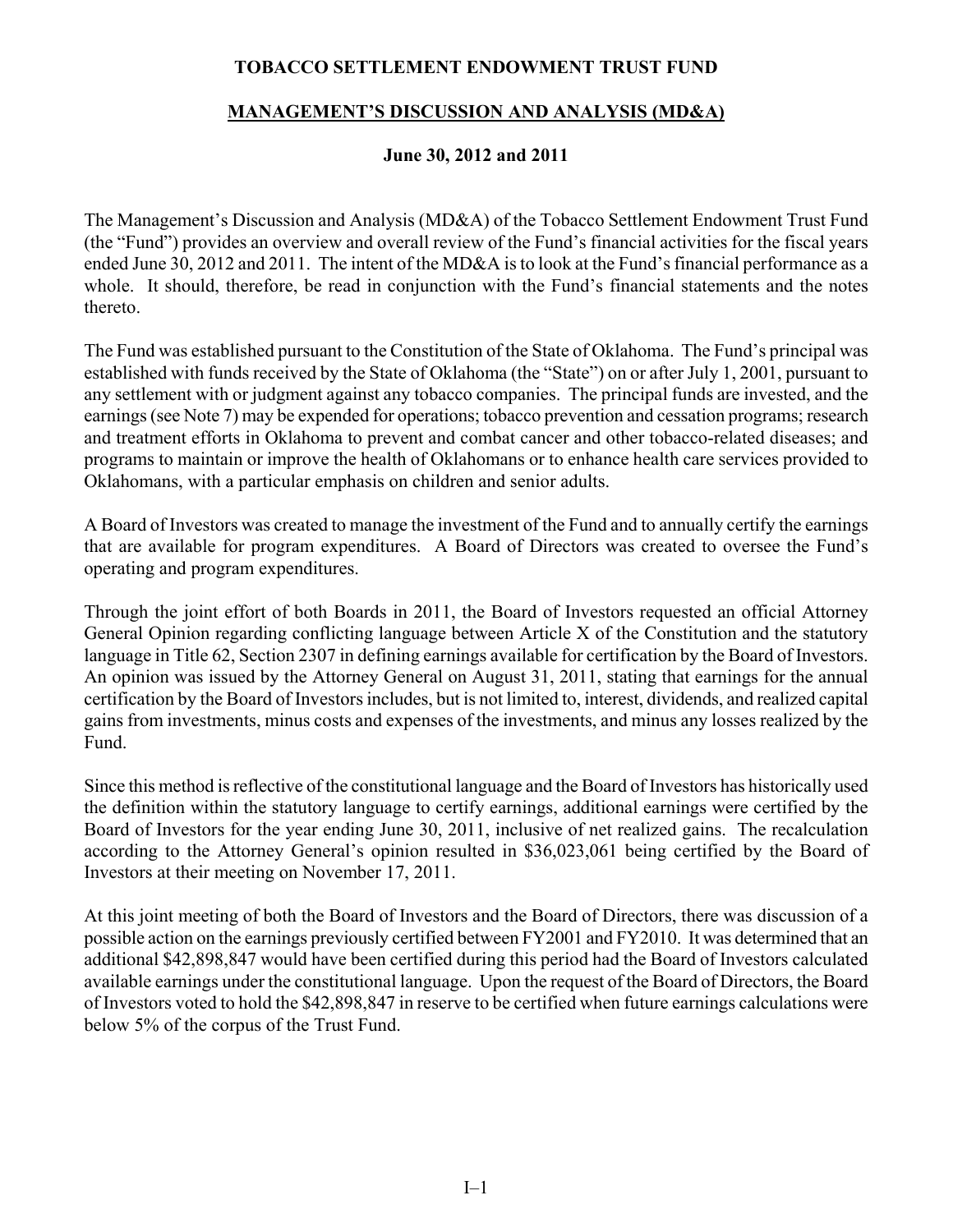# **MANAGEMENT'S DISCUSSION AND ANALYSIS (MD&A), CONTINUED**

# **June 30, 2012 and 2011**

In consideration of this, the Board of Directors approved the execution of a settlement agreement and release of all claims signed on February 16, 2012. This reserve is to be invested in the same manner as the Fund. According to the agreement, some or all of the reserve funds are to be available for spending when the current year earnings calculation is below 5% of the corpus of the Fund. The certification of reserve funds is limited to the 5% cap inclusive of the initial calculation based upon the constitutional language. This agreement is in effect until the total amount of the reserve has been certified by the Board of Investors.

The amount of earnings available for certification for the period ending June 30, 2012, was \$26,958,475 which is below 5% of the corpus of the Fund. At their August 22, 2012, meeting, the Board of Investors certified \$26,758,475, reserving \$200,000 for possible audit adjustments. It is anticipated that the Board will certify an additional amount at their November 2012 meeting, increasing the total certification to 5% of the corpus of the Fund. It is anticipated that the Board of Investors will certify an additional amount at their November 2012 meeting, increasing the total certification to 5% of the corpus of the Fund, inclusive of an appropriate calculation method.

At the time the Board of Investors certifies the additional earnings, clarification will be obtained as to the exact meaning as to 5% of the corpus of the Fund.

### **USING THIS ANNUAL REPORT**

The basic financial statements presented in the annual report include both government-wide and fund financial statements.

*Government-Wide Statements:* The government-wide financial statements include the statements of net assets and the statements of activities. These statements display information about the Fund as a whole. The government-wide financial statements of the Fund are presented on a full accrual economic resource basis, which includes all assets and liabilities whether current or noncurrent. These statements provide both short-term and long-term information about the Fund's overall financial status.

*Fund Statements:* The fund financial statements include the governmental fund's balance sheets and the statements of revenues, expenditures, and changes in fund balance. In the fund financial statements, the revenues and expenditures of the Fund are presented using the current financial resources measurement focus and the modified accrual basis of accounting. Under these accounting methods, revenues and assets are recognized when they become both measurable and available, and expenditures and liabilities are recognized when obligations are incurred as a result of the receipt of goods or services.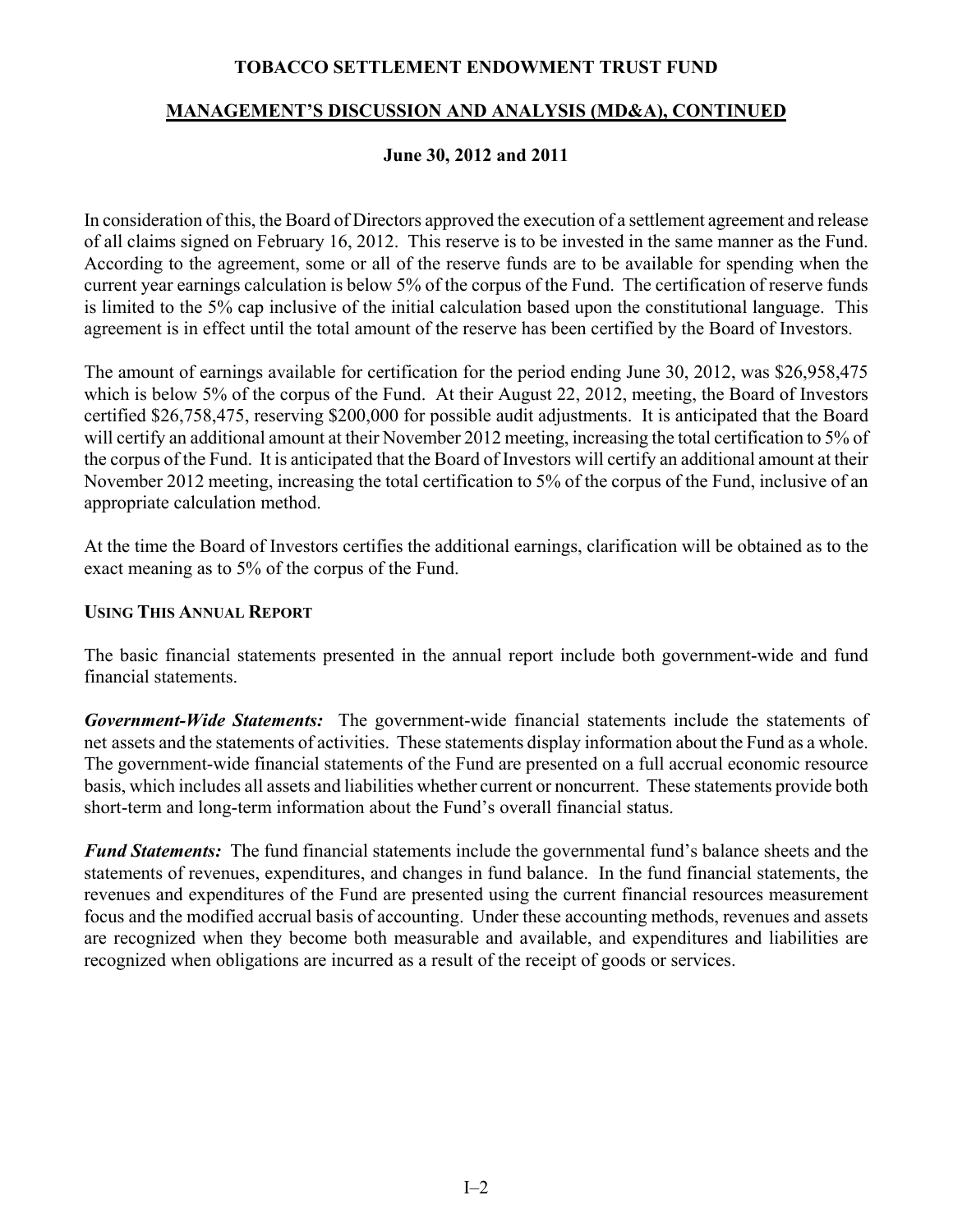### **MANAGEMENT'S DISCUSSION AND ANALYSIS (MD&A), CONTINUED**

### **June 30, 2012 and 2011**

#### **FINANCIAL HIGHLIGHTS**

#### **Statements of Net Assets**

The statements of net assets provide an indication of the Fund's financial condition at the end of the 2012 and 2011 fiscal years; the statements report all assets and liabilities using the accrual basis of accounting.

| <b>Assets</b>                      | $-2012$          | 2011             |
|------------------------------------|------------------|------------------|
| <b>Current assets</b>              | \$<br>79,651,734 | 128,808,922      |
| Investments, at fair value         | 672,315,506      | 591,989,512      |
| Capital assets                     |                  | 60,243<br>58,589 |
| Total assets                       | 752,025,829      | 720,858,677      |
| <b>Liabilities</b>                 |                  |                  |
| <b>Current liabilities</b>         | 12, 124, 274     | 13,189,743       |
| Liability under securities lending | 34, 157, 133     | 45,517,652       |
| Noncurrent liabilities             |                  | 62,983<br>44,419 |
| Total liabilities                  | 46,344,390       | 58,751,814       |
| <b>Net Assets</b>                  |                  |                  |
| Invested in capital assets         |                  | 60,243<br>58,589 |
| Restricted for investment          | 613,868,427      | 632,837,824      |
| Unrestricted                       | 91,754,423       | 29,208,796       |
| Total net assets                   | 705,681,439      | 662, 106, 863    |

# **Tobacco Settlement Endowment Trust Fund Statements of Net Assets**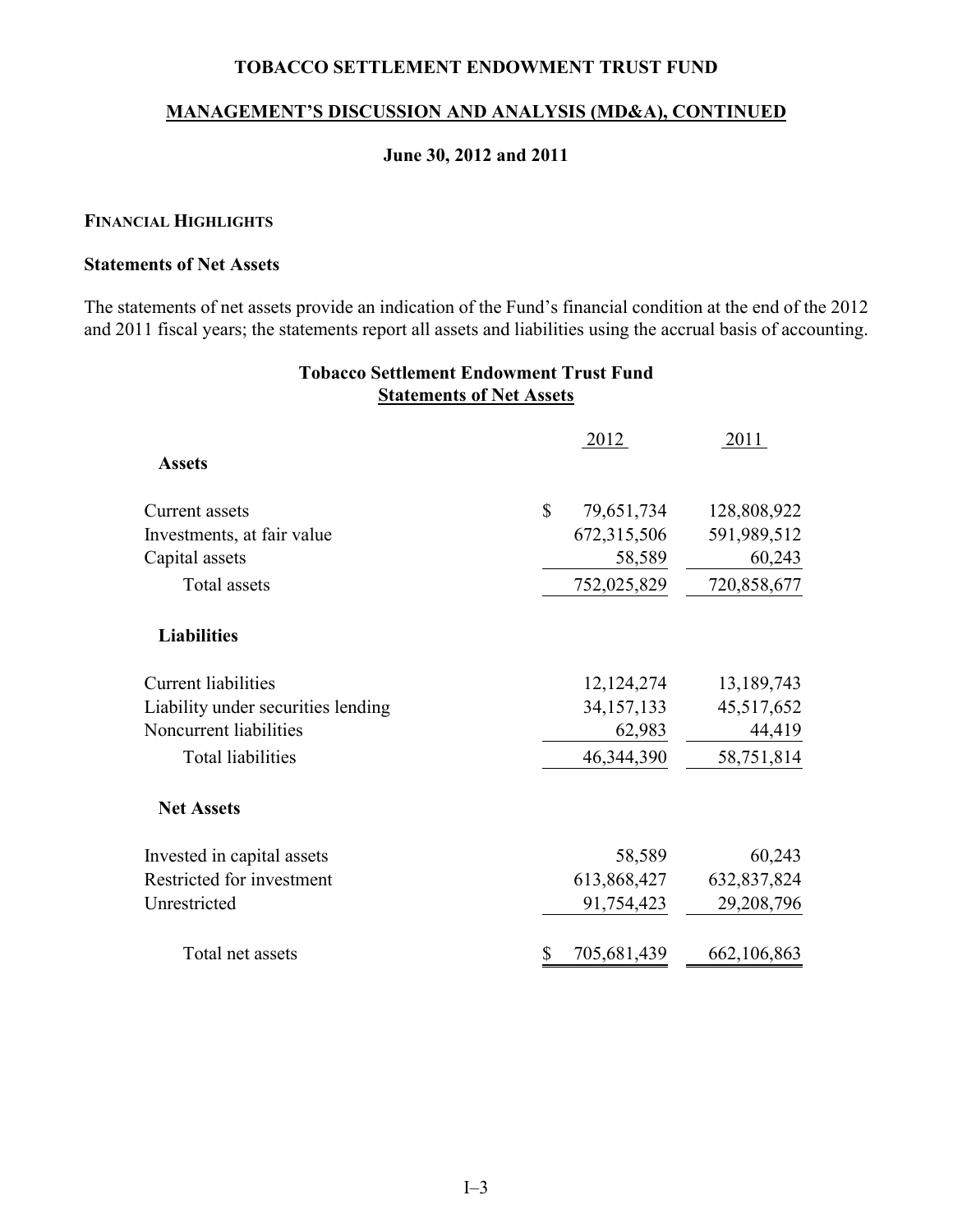### **MANAGEMENT'S DISCUSSION AND ANALYSIS (MD&A), CONTINUED**

### **June 30, 2012 and 2011**

#### **FINANCIAL HIGHLIGHTS, CONTINUED**

#### **Statements of Net Assets, Continued**

The Fund's total net assets increased \$43.6 million during the year, as the Fund invested an additional \$58.1 million in settlement receipts, recognized a gain of \$8.9 million as net investment income, and expended \$30.2 million on programs and operations. Total investments increased from \$591.9 million at the beginning of the year to \$672.3 million as of year-end, as the Board of Investors invested cash and cash equivalents held at the beginning of the year and additional settlement receipts were deposited during the year. The Fund recognized \$9.8 million from the net depreciation of the fair value of the portfolio and earned \$18.6 million in interest and dividends, net of investment management fees. The Fund's investment policy establishes investment goals and objectives and provides specific investment guidelines for investment managers, including a prohibition from investing in securities issued by companies engaged in the manufacture of tobacco products.

Cash balances also include restricted cash of approximately \$34.2 million, which represents cash collateral presented to the Fund by security borrowers through the Board of Investors' securities lending effort. Use of this cash is restricted unless the borrowers were to default in the return of the securities borrowed.

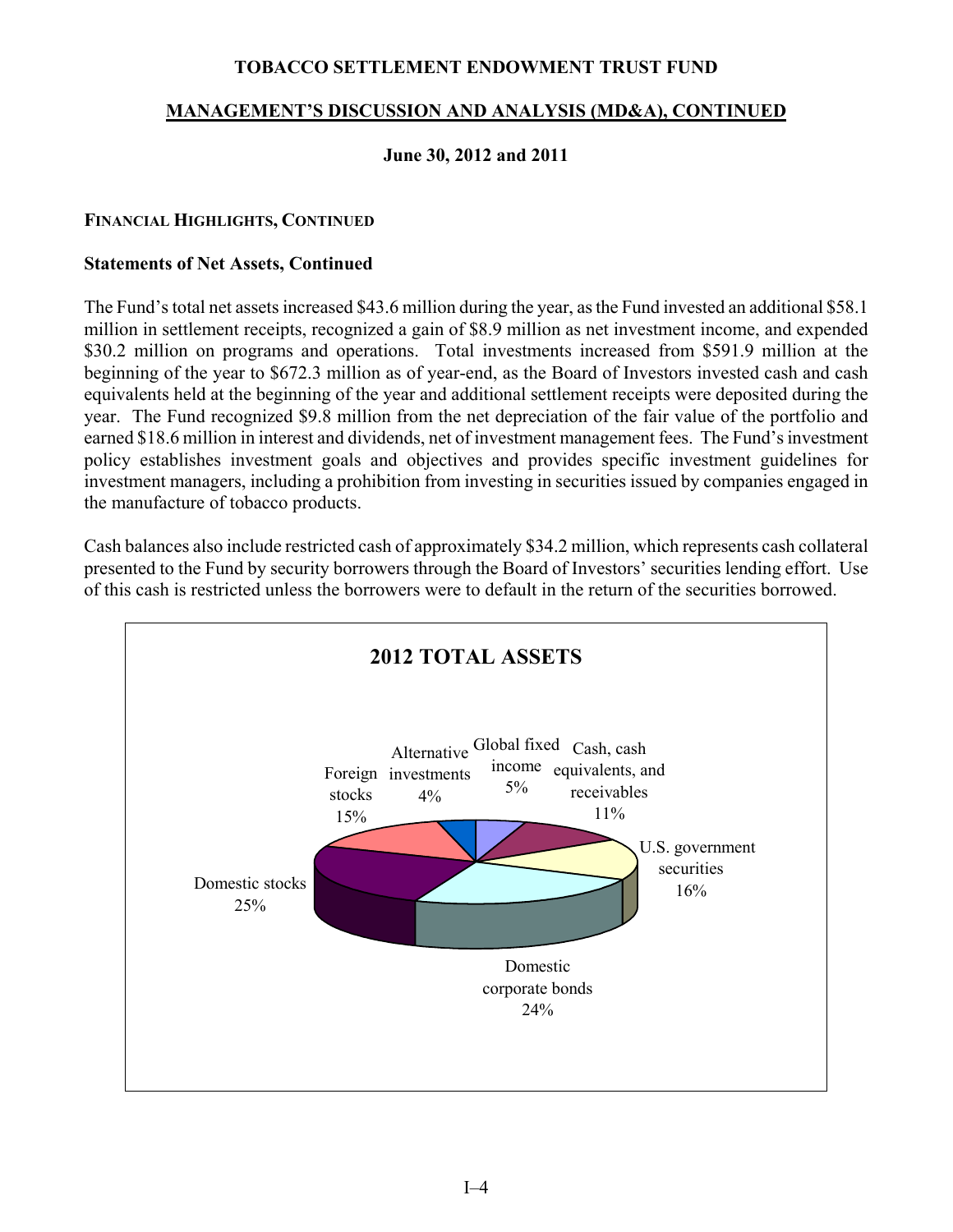# **MANAGEMENT'S DISCUSSION AND ANALYSIS (MD&A), CONTINUED**

# **June 30, 2012 and 2011**

#### **FINANCIAL HIGHLIGHTS, CONTINUED**

# **Statements of Net Assets, Continued**

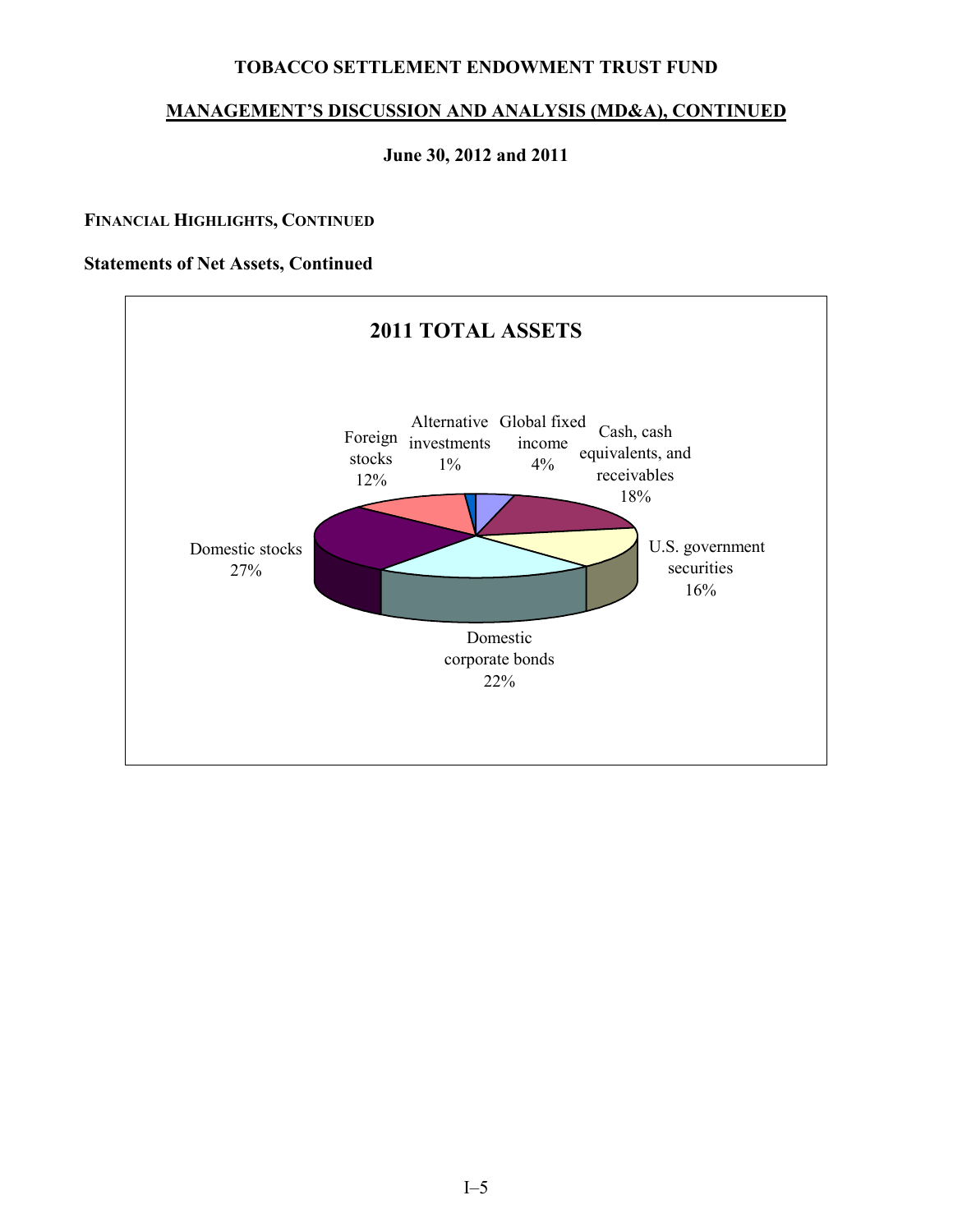### **MANAGEMENT'S DISCUSSION AND ANALYSIS (MD&A), CONTINUED**

# **June 30, 2012 and 2011**

### **FINANCIAL HIGHLIGHTS, CONTINUED**

# **Statements of Activities—Income and Expenses**

The statements of activities report all of the income and expenses during the time periods indicated.

| <b>Statements of Activities</b>               |                   |             |
|-----------------------------------------------|-------------------|-------------|
|                                               | 2012              | 2011        |
| <b>Investment income:</b>                     |                   |             |
| Interest and dividend income                  | \$<br>21,098,140  | 20,833,415  |
| Securities lending income                     | 63,106            | 57,184      |
| Net (depreciation) appreciation in fair value |                   |             |
| of investments:                               |                   |             |
| Net unrealized (losses) gains                 | (16, 818, 932)    | 56,492,135  |
| Net realized gains and losses                 | 7,029,702         | 17,324,049  |
|                                               | (9,789,230)       | 73,816,184  |
| Total investment income                       | 11,372,016        | 94,706,783  |
| Investment expenses                           | (2,466,949)       | (2,218,818) |
| Net investment income                         | 8,905,067         | 92,487,965  |
| Other income:                                 |                   |             |
| Contract income                               | 6,760,907         | 4,759,951   |
| Miscellaneous income                          | 36,714            | 22,877      |
| Total other income                            | 6,797,621         | 4,782,828   |
| <b>Expenses:</b>                              |                   |             |
| Program                                       | 28,748,606        | 17,210,573  |
| Operating                                     | 1,442,454         | 1,124,707   |
| Total expenses                                | 30,191,060        | 18,335,280  |
| (Decrease) increase in net assets before      |                   |             |
| settlement receipts                           | (14, 488, 372)    | 78,935,513  |
| Contribution to fund principal:               |                   |             |
| Settlement receipts                           | 58,062,948        | 56,954,970  |
| Increase in net assets                        | 43,574,576        | 135,890,483 |
| Net assets, beginning of year                 | 662,106,863       | 526,216,380 |
| Net assets, end of year                       | \$<br>705,681,439 | 662,106,863 |

# **Tobacco Settlement Endowment Trust Fund**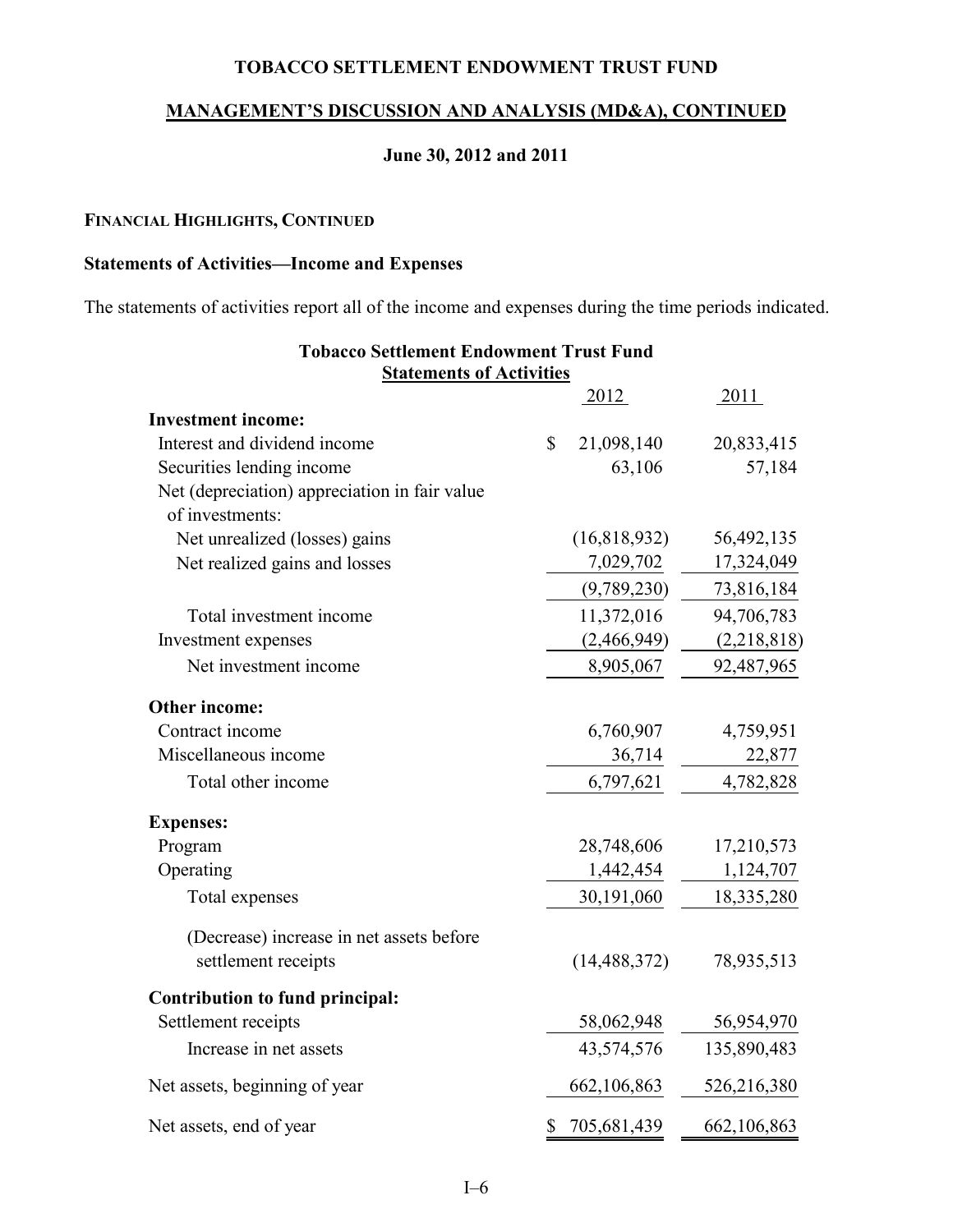# **MANAGEMENT'S DISCUSSION AND ANALYSIS (MD&A), CONTINUED**

# **June 30, 2012 and 2011**

### **FINANCIAL HIGHLIGHTS, CONTINUED**

### **Statements of Activities—Income and Expenses, Continued**

Revenues continue to be dominated by settlement receipts which are restricted for investment purposes. During the fiscal years ended June 30, 2012 and 2011, 75% of settlement receipts paid to the State were deposited by the State into the Fund. The percentage of the State's settlement receipts to be received by the Fund increased by 5% annually until it reached 75% during the fiscal year ended June 30, 2007, where it remains. As reflected below, settlement receipts deposited by the Fund increased by \$1,107,978 from 2011.



There are no guarantees regarding the State's continued receipt of funds in the settlement of claims against the tobacco companies. The amount received by the State can be attributed to several factors. An independent auditor calculates and determines the amount of all payments based in part on the market share of tobacco consumption.

Previous studies of tobacco consumption reported by the National Association of Attorneys General showed a continued long-term decline in cigarette sales in the United States since the state Attorneys General negotiated the Tobacco Master Settlement Agreement in 1998. A downward trend in consumption was reported through 2005. The Centers for Disease Control and Prevention (CDC) states that recent research indicates that the more spent on comprehensive tobacco control programs, the greater the reduction in smoking. However, recent surveys indicate that the rate of decline may have stalled in youth and adults, due in large part to the fact that only three states are funding tobacco prevention programs at the minimum levels recommended by the CDC.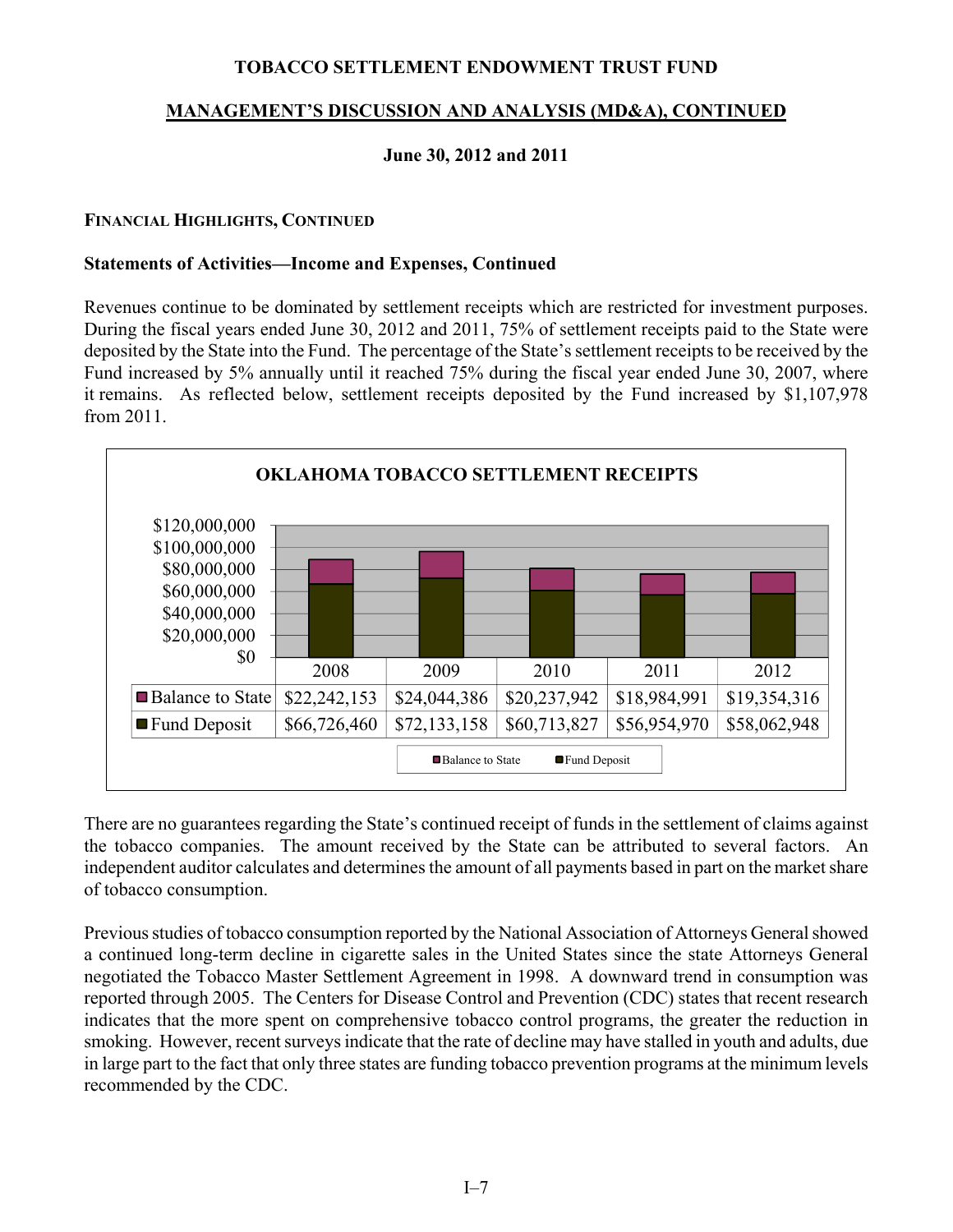### **MANAGEMENT'S DISCUSSION AND ANALYSIS (MD&A), CONTINUED**

### **June 30, 2012 and 2011**

#### **FINANCIAL HIGHLIGHTS, CONTINUED**

#### **Statements of Activities—Income and Expenses, Continued**

Since 1998, increasing numbers of new tobacco manufacturers not participating in the Tobacco Master Settlement Agreement have entered the market. These new tobacco manufacturers impact the market share of the participating manufacturers and this, in turn, reduces the amount of the settlement payments to the states. As shown below, a significant amount of the payment calculation has not been received by the settling states and has been deposited in disputed accounts.

|                   | $FY-2012$    |               |              | $FY-2011$     |              |               |               |               |
|-------------------|--------------|---------------|--------------|---------------|--------------|---------------|---------------|---------------|
|                   | Final        |               | Deposit to   |               | Final        |               | Deposit to    |               |
|                   | Calculation  | $\frac{0}{0}$ | Trust $-75%$ | $\frac{0}{0}$ | Calculation  | $\frac{0}{0}$ | $Trust - 75%$ | $\frac{0}{0}$ |
| Independent       |              |               |              |               |              |               |               |               |
| Auditor's         |              |               |              |               |              |               |               |               |
| Oklahoma          |              |               |              |               |              |               |               |               |
| Final             |              |               |              |               |              |               |               |               |
| Calculation       | \$87,257,753 | 100.00%       | 65,443,315   | $100.00\%$    | \$87,572,445 | 100.00%       | 65,679,334    | 100.00%       |
|                   |              |               |              |               |              |               |               |               |
| Received          | 77,417,264   | 88.72%        | 58,062,948   | 88.72%        | 75,939,961   | 86.72%        | 56,954,970    | 86.72%        |
| <b>Amount Not</b> |              |               |              |               |              |               |               |               |
| Received          | 9,840,489    | 11.28%        | 7,380,367    | 11.28%        | \$11,632,484 | 13.28%        | 8,724,364     | 13.28%        |

|             | $FY-2010$    |               |              |               | $FY-2009$     |               |               |               |
|-------------|--------------|---------------|--------------|---------------|---------------|---------------|---------------|---------------|
|             | Final        |               | Deposit to   |               | Final         |               | Deposit to    |               |
|             | Calculation  | $\frac{0}{0}$ | Trust $-75%$ | $\frac{0}{0}$ | Calculation   | $\frac{0}{0}$ | Trust $-75\%$ | $\frac{0}{0}$ |
| Independent |              |               |              |               |               |               |               |               |
| Auditor's   |              |               |              |               |               |               |               |               |
| Oklahoma    |              |               |              |               |               |               |               |               |
| Final       |              |               |              |               |               |               |               |               |
| Calculation | \$89,012,841 | 100.00%       | 66,759,631   | 100.00%       | \$101,662,042 | 100.00%       | 76,246,532    | $100.00\%$    |
|             |              |               |              |               |               |               |               |               |
| Received    | 80,951,769   | 90.94%        | 60,713,827   | 90.94%        | 96, 177, 544  | 94.61%        | 72,133,158    | 94.61%        |
| Amount Not  |              |               |              |               |               |               |               |               |
| Received    | 8,061,072    | 9.06%         | 6,045,804    | 9.06%         | 5,484,498     | 5.39%         | 4,113,374     | 5.39%         |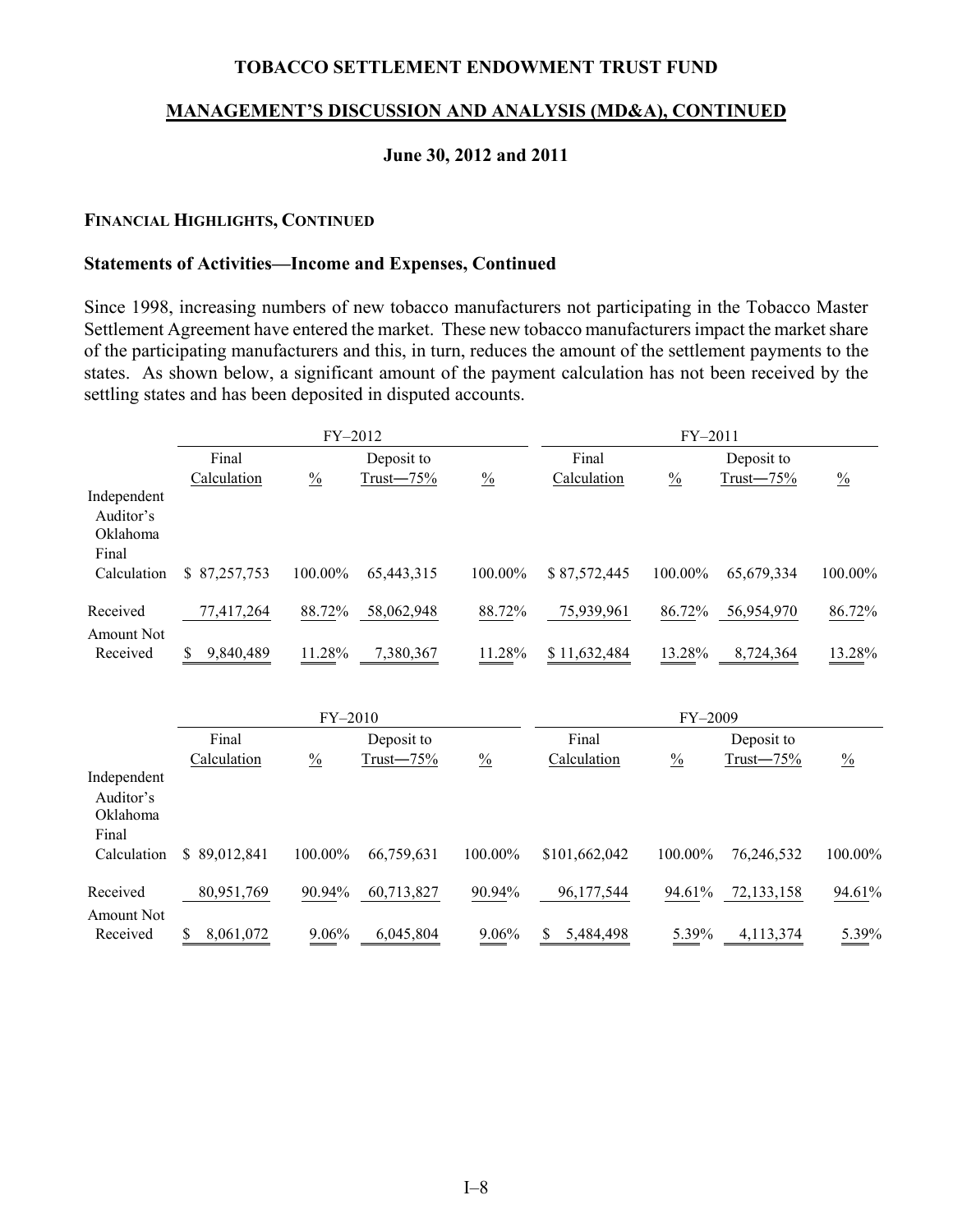### **MANAGEMENT'S DISCUSSION AND ANALYSIS (MD&A), CONTINUED**

### **June 30, 2012 and 2011**

#### **FINANCIAL HIGHLIGHTS, CONTINUED**

#### **Statements of Activities—Income and Expenses, Continued**

A participating manufacturer who disputes the final calculation may pay the disputed amount into the disputed payments accounts to avoid any accrual of interest until the issue is resolved. These participating manufacturers maintain that they are entitled to withhold, whether by means of offset or otherwise, from their 2012 payment or to place in the disputed payments account the amount attributable to the nonparticipating manufacturer's adjustment for the year disputed. The settling states do not agree with this position, and litigation is pending in these matters.

As settlement receipts were deposited and invested and the portfolio was diversified during the fiscal year ended June 30, 2012, net investment income decreased by \$83.6 million. Interest and dividend income increased \$265 thousand, while the net appreciation of investment in the Fund's portfolio decreased \$83.6 million. Fees paid to investment managers, consultants, and custodians increased \$248 thousand.

As previously noted, the Fund's principal is restricted for investment purposes only. According to a recent Attorney General's opinion, interest, dividends, and realized capital gains from investments minus costs and expenses of the investments, and minus any losses realized by the Fund may be expended for operations; tobacco use prevention and cessation programs; research and treatment efforts in Oklahoma to prevent and combat cancer and other tobacco-related diseases; and other programs to improve the health and wellbeing of Oklahomans, with a particular emphasis on children and senior adults.

The Board of Directors adopted a strategic plan to maximize the impact of the limited earnings available in the early years of the agency by focusing on reducing tobacco use in Oklahoma. In 2010, the Board of Directors updated the strategic plan to emphasize three primary areas of funding: Prevention, Research, and Emerging Opportunities. Prevention programs focus on reducing cancer and cardiovascular disease, Oklahoma's leading causes of death, through comprehensive programs addressing the three leading causes of each: tobacco use, physical inactivity, and poor nutrition. Research focuses on cancer and tobaccorelated diseases. Emerging Opportunities are short-term grants to organizations proposing innovative and evidence-based approaches to transform and improve health in Oklahoma. Preference is given to proposals that impact large populations, organizations, or systems, and those that address the board's strategic goals.

During the fiscal year ended June 30, 2012, the Board of Directors increased program funding by more than \$11.5 million, using a combination of certified earnings, carryover, and income from other state agencies.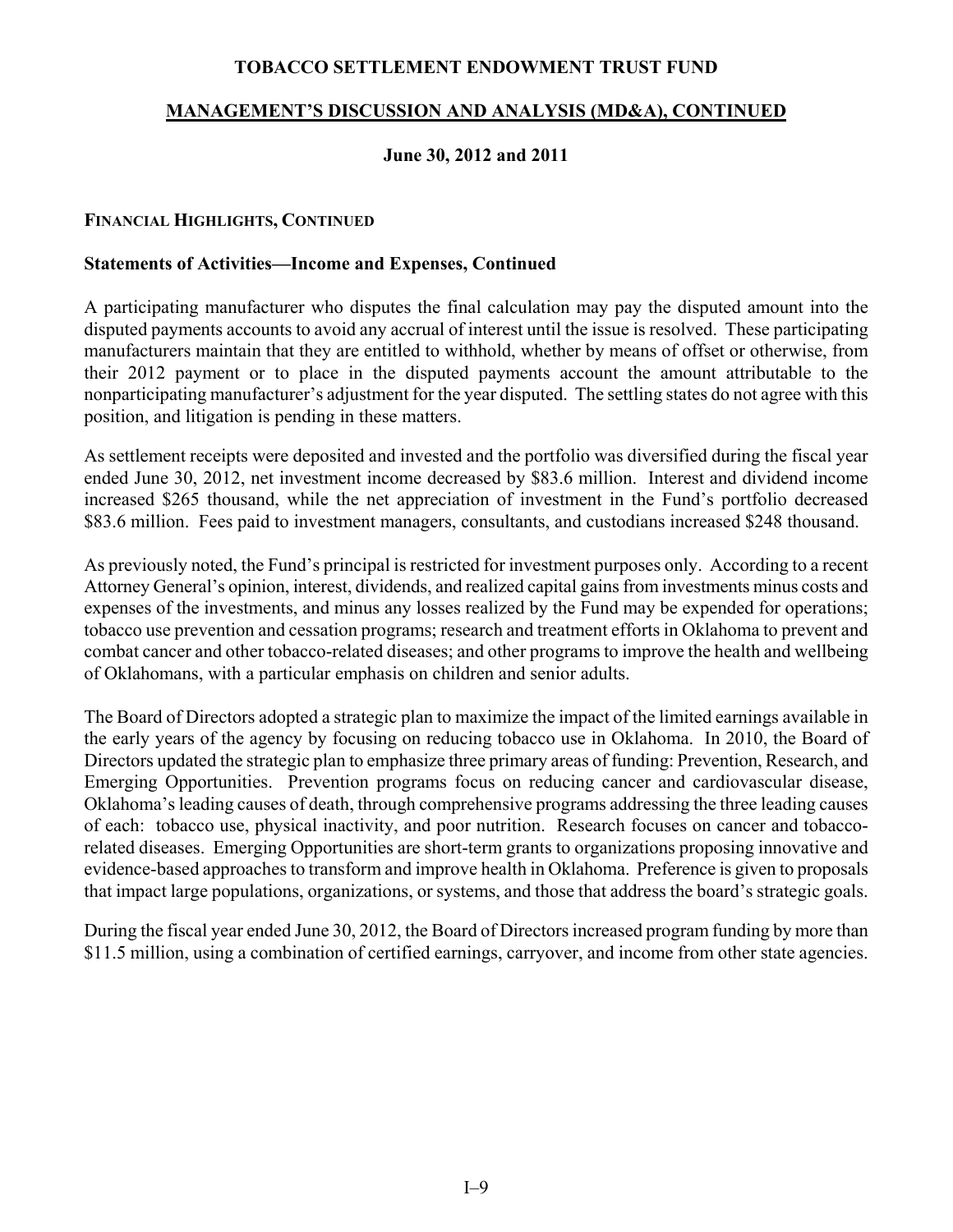### **MANAGEMENT'S DISCUSSION AND ANALYSIS (MD&A), CONTINUED**

### **June 30, 2012 and 2011**

#### **FINANCIAL HIGHLIGHTS, CONTINUED**

#### **Statements of Activities—Income and Expenses, Continued**

#### *Prevention*

In FY2012, the Board of Directors continued an agreement in the amount of \$5 million with Alere Wellbeing, Inc., provider of the telephone- and web-based Oklahoma Tobacco Helpline (1-800- QUIT NOW) services to all Oklahomans with a desire to quit tobacco use. The Helpline is collaboratively funded by the Fund, the Oklahoma State Department of Health (OSDH), Centers for Disease Control and Prevention (CDC), the Oklahoma State and Education Employees Group Insurance Board (OSEEGIB), and the Oklahoma Health Care Authority (OHCA). In FY2012 Alere Wellbeing, Inc. also continued to employ Oklahoma workers as "Quit Coaches" to assist tobacco users in 27 states and over 400 commercial clients. The first workers were hired in FY2010.

The Board of Directors continued two agreements with state agencies for Helpline services, evaluation, and administrative services. The agreement with the OSDH was for \$750,000 in FY2012. The agreement with the OSEEGIB provides additional Helpline services for HealthChoice insurance beneficiaries. Revenue from this agreement is based on utilization. Total revenue from this agreement was approximately \$202,000 for FY2012. Funds from these agreements are restricted for the purpose of the Helpline, evaluation, and an administrative fee.

In FY2012 a new agreement was created with the OHCA to provide federal matching funds, restricted for Helpline services to beneficiaries of the SoonerCare Medicaid plan and Insure Oklahoma participants. Revenue from this agreement was \$274,000.

In FY2012, the Board of Directors also expanded health communications funding to continue the "*Tobacco Stops With Me*" and "*Shape Your Future*" campaigns to encourage Oklahomans to eat better, move more, and be tobacco-free. Media products also promote the Oklahoma Tobacco Helpline to Oklahomans, with a special emphasis on women in the state's SoonerCare Medicaid program. Through a continuing agreement with the OHCA, federal matching funds for the "*SoonerQuit for Women*" campaign were \$300,000 in each of the last two years (FY2012 and FY2011).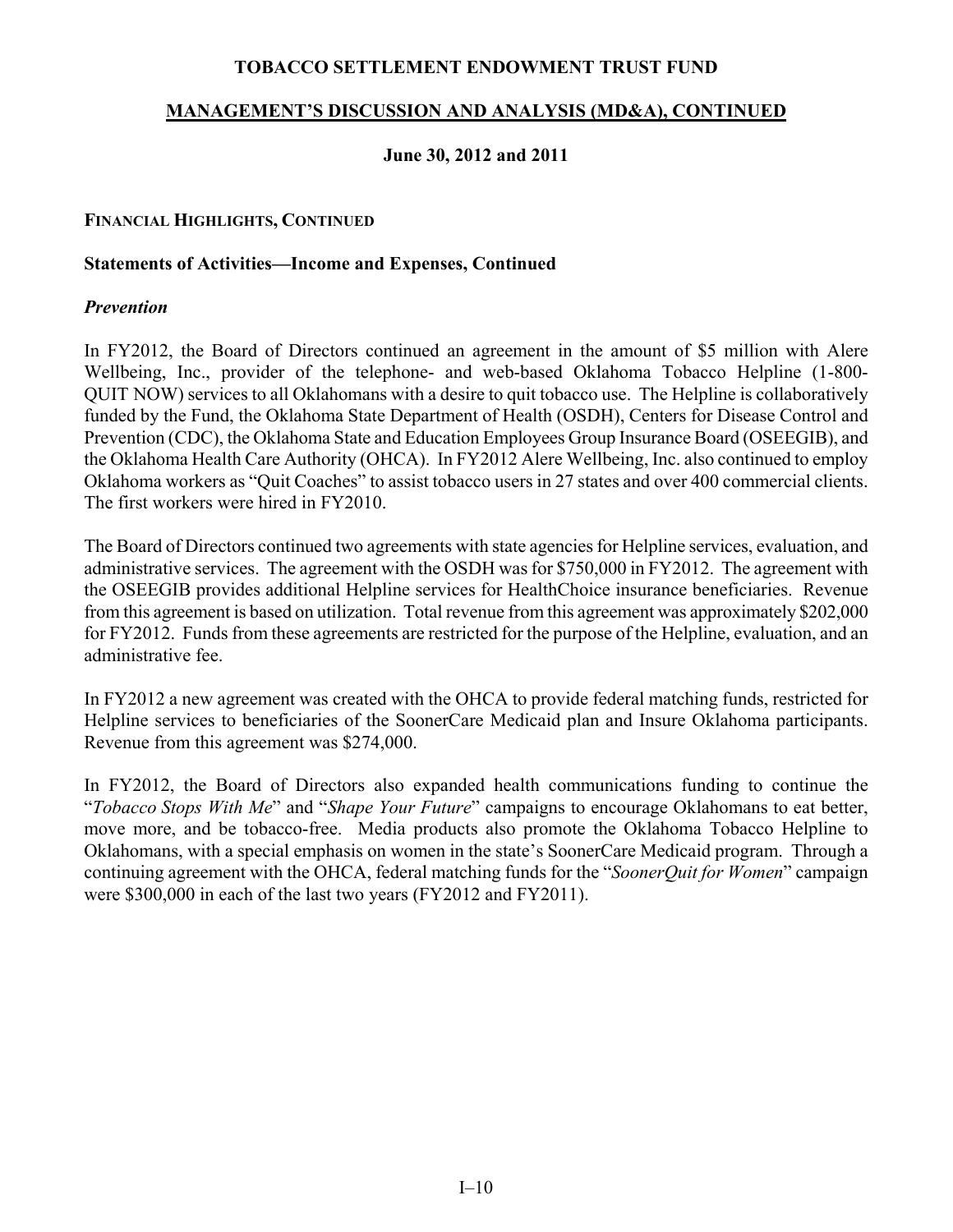### **MANAGEMENT'S DISCUSSION AND ANALYSIS (MD&A), CONTINUED**

### **June 30, 2012 and 2011**

#### **FINANCIAL HIGHLIGHTS, CONTINUED**

#### **Statements of Activities—Income and Expenses, Continued**

#### *Prevention, Continued*

During FY2012, the Board of Directors also continued funding for comprehensive community-based programs across the state of Oklahoma to implement programs to prevent initiation to tobacco products among youth, to promote quitting among youth and adults, to reduce exposure to secondhand smoke, and to reduce tobacco-related health disparities. Through FY2012, 51 counties and one tribal nation were served under the comprehensive community grants program. In July 2011, 15 five-year "Communities of Excellence in Nutrition and Fitness" grants were awarded to plan interventions to increase physical activity and healthy nutrition within 21 counties. To support the new initiative, the Board of Directors also continued agreements with the Oklahoma State Department of Health, Center for the Advancement of Wellness, to provide training and technical assistance to grantees. In addition, another agreement, with the Oklahoma State University Department of Nutrition Sciences for evaluation of the program, was continued.

In FY2012, the Board of Directors expanded the agreement with the Oklahoma State Department of Health (OSDH) to provide incentive grants to communities to encourage them to become Certified Healthy Communities. The original agreement provided \$3.5 million to be utilized by the Fund over the course of three years. The agreement was expanded in FY2012 to provide incentive grants to school districts to encourage their school sites to become Certified Healthy Schools. The total of both agreements was \$8.5 million.

Three Cessation Systems Initiative (CSI) grantees entered their third full year of grant funding in FY2012. Under the CSI program, the Oklahoma Insurance Department, the Oklahoma Hospital Association, and the Oklahoma Department of Mental Health and Substance Abuse Services work to promote coverage for tobacco dependence treatment among private insurers, to implement a best practice intervention to address tobacco among hospitalized patients, and to infuse tobacco dependence treatment into routine mental health and substance abuse treatment programs.

Several multi-year agreements reached the end of their grant cycles in FY2012. Grants to Communication Services for the Deaf for tobacco prevention among the deaf and hard of hearing, Oklahoma State University for tobacco prevention among college students, and the Indian Health Care Resource Center for tobacco prevention and nutrition and fitness in 12 Tulsa area schools were completed. A fourth grant, with the Oklahoma Department of Mental Health and Substance Abuse Services in partnership with the ABLE Commission, was terminated by mutual agreement when the program was fully funded by the federal Food and Drug Administration (FDA) in October 2011.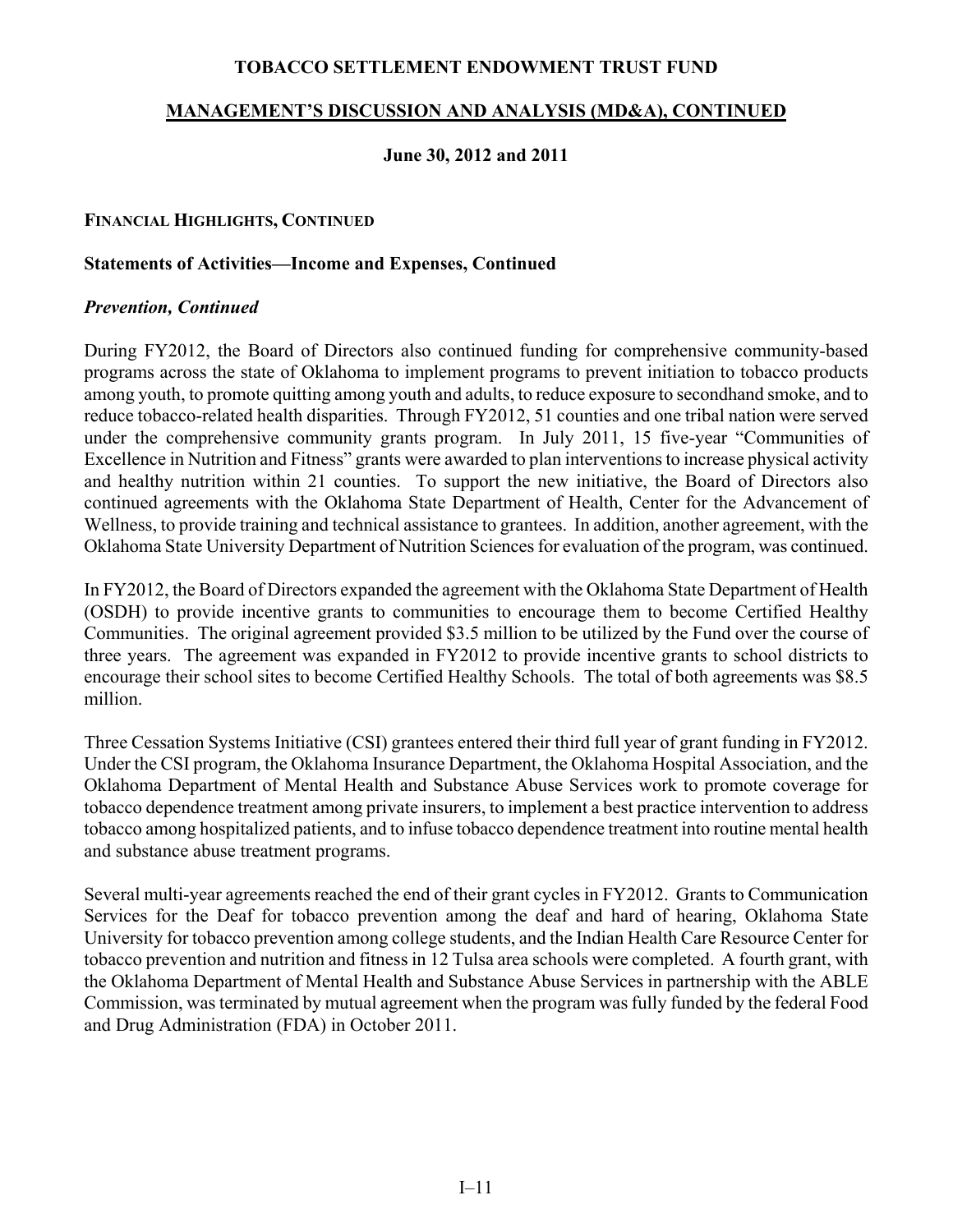### **MANAGEMENT'S DISCUSSION AND ANALYSIS (MD&A), CONTINUED**

### **June 30, 2012 and 2011**

#### **FINANCIAL HIGHLIGHTS, CONTINUED**

#### **Statements of Activities—Income and Expenses, Continued**

#### *Research*

In FY2012 the Board of Directors committed \$30.25 million to the Peggy and Charles Stephenson Cancer Center to create the TSET Cancer Research Program, expanding access to Phase I Clinical Trials and leveraging additional dollars to recruit scientists as TSET Cancer Research Scholars. The Board of Directors also approved a second five-year agreement to continue the work of the Oklahoma Tobacco Research Center (OTRC) to fund research projects and recruit scientists and TSET Research Scholars to reduce cancer and other tobacco-related diseases in Oklahoma.

In FY2012 the Board of Directors also expanded funding for the Oklahoma Center for Adult Stem Cell Research (OCASCR), which was established in FY2010 with an initial \$500,000 investment. OCASCR is governed by the research directors of the Oklahoma Medical Research Foundation, the University of Oklahoma, and Oklahoma State University, with the Oklahoma Medical Research Foundation serving as the fiscal agent. The original agreement for \$5.5 million over five and one-half years was amended to increase the budgets for FY2012–FY2015 to \$2 million per year.

#### *Emerging Opportunities*

The "Unsolicited Proposals" program provides an opportunity for organizations to proactively submit a proposal related to any of the program areas listed in the constitutional amendment that created the Fund, instead of reactively applying for funding in response to a "Request for Proposals." Three new unsolicited grants were funded in FY2012: the Oklahoma after School Network, the Oklahoma State University Dining Services, and the Oklahoma Child Care Association. The grants are designed to create afterschool standards (including tobacco prevention, nutrition, and fitness), menu labeling, and improved nutrition among college students, and address tobacco, nutrition, and fitness within child care centers, respectively.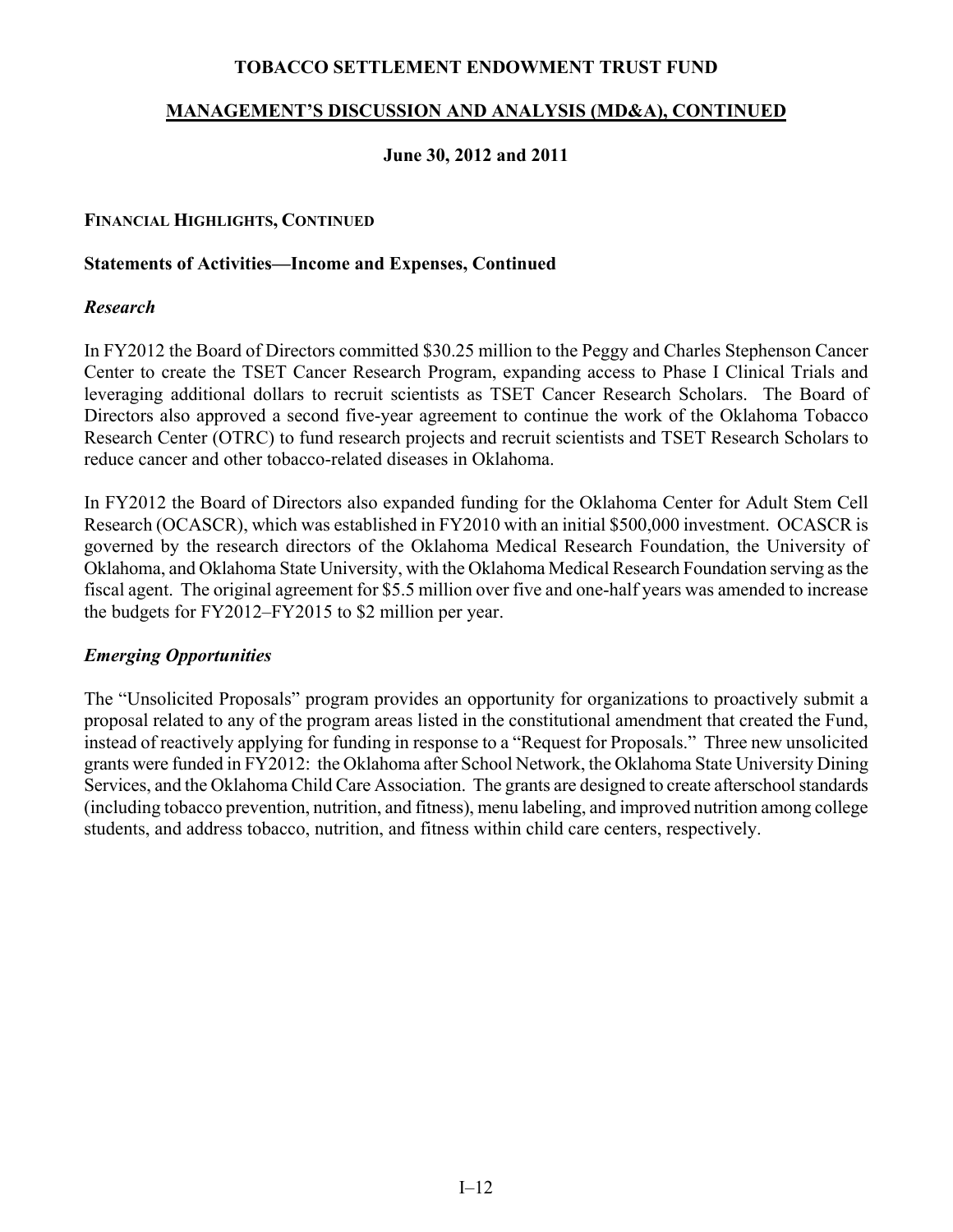#### **MANAGEMENT'S DISCUSSION AND ANALYSIS (MD&A), CONTINUED**

#### **June 30, 2012 and 2011**

#### **FUND HIGHLIGHTS**

#### **Governmental Fund—Balance Sheets**

The Fund is classified as a permanent fund, as the principal funds are restricted by law for investment purposes only. The earnings may be expended for operations; tobacco prevention and cessation programs; research and treatment efforts in Oklahoma to prevent and combat cancer and other tobacco-related diseases; and other programs to maintain or improve the health of Oklahomans or to enhance health care services provided to Oklahomans, with a particular emphasis on children and senior adults. Accordingly, the fund balance at year-end includes balances which are nonspendable (restricted for investment purposes) and balances which are assigned and unassigned that are expendable for operations and programs of the Fund.

# **Tobacco Settlement Endowment Trust Fund Balance Sheets—Permanent Fund**

|                                     |              | 2012         | 2011          |
|-------------------------------------|--------------|--------------|---------------|
| <b>Assets:</b>                      |              |              |               |
| Cash and cash equivalents           | $\mathbb{S}$ | 75,465,761   | 121, 192, 268 |
| Interest and dividends receivable   |              | 4,119,127    | 4,098,983     |
| Contract receivable                 |              | 62,441       | 3,512,090     |
| Securities lending receivable       |              | 4,405        | 5,581         |
| Investments at fair value           |              | 672,315,506  | 591,989,512   |
| Total assets                        | \$           | 751,967,240  | 720,798,434   |
| <b>Liabilities:</b>                 |              |              |               |
| Net payable to brokers              | $\mathbb{S}$ | 1,641,621    | 10,156,258    |
| Accounts payable                    |              | 10,440,664   | 3,003,873     |
| Liability under securities lending  |              | 34, 157, 133 | 45,517,652    |
| Total liabilities                   |              | 46,239,418   | 58,677,783    |
| <b>Fund Balances:</b>               |              |              |               |
| Nonspendable                        |              | 613,868,427  | 632,837,824   |
| Assigned                            |              | 66,135,396   | 2,928,283     |
| Unassigned                          |              | 25,723,999   | 26,354,544    |
| Total fund balances                 |              | 705,727,822  | 662,120,651   |
| Total liabilities and fund balances | \$           | 751,967,240  | 720,798,434   |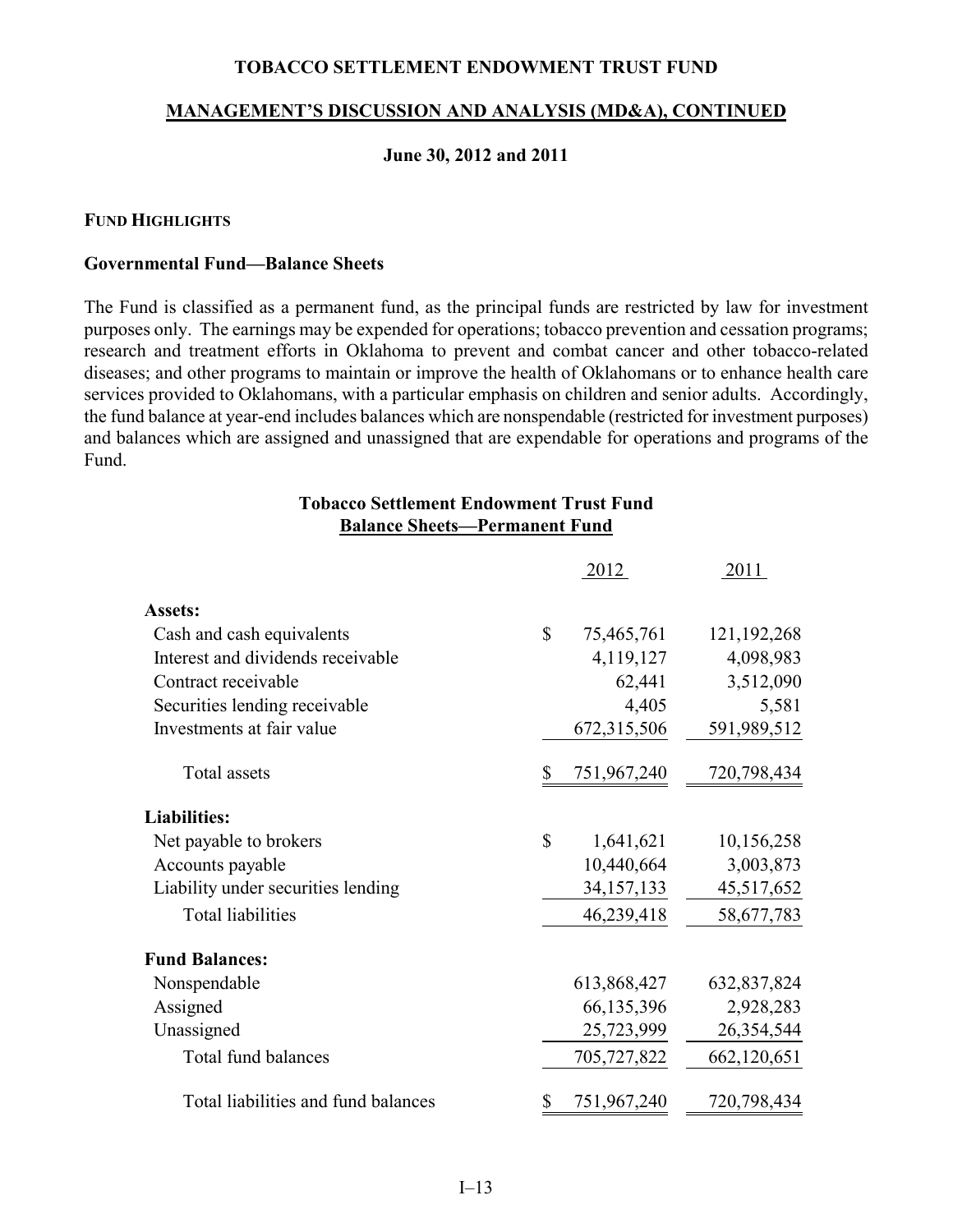# **MANAGEMENT'S DISCUSSION AND ANALYSIS (MD&A), CONTINUED**

### **June 30, 2012 and 2011**

#### **FUND HIGHLIGHTS, CONTINUED**

# **Governmental Fund—Revenues, Expenditures, and Changes in Fund Balances**

#### **Tobacco Settlement Endowment Trust Fund Revenues, Expenditures, and Changes in Fund Balances—Permanent Fund**

|                                               | 2012                                     | 2011          |
|-----------------------------------------------|------------------------------------------|---------------|
| <b>Revenues:</b>                              |                                          |               |
| Restricted:                                   |                                          |               |
| Net (depreciation) appreciation in fair value |                                          |               |
| of investments:                               |                                          |               |
| Net unrealized (losses) gains                 | $\mathbb{S}$<br>(16, 818, 932)           | 56,492,135    |
| Net realized gains and losses                 | 7,029,702                                | 17,324,049    |
|                                               | (9,789,230)                              | 73,816,184    |
| Settlement receipts                           | 58,062,948                               | 56,954,970    |
| Miscellaneous income                          | 36,714                                   | 22,877        |
| Total restricted revenues                     | 48,310,432                               | 130,794,031   |
| Interest and dividend income                  | 21,098,140                               | 20,833,415    |
| Securities lending income                     | 63,106                                   | 57,184        |
| Contract income                               | 6,760,907                                | 4,759,951     |
| Total revenues                                | 76,232,585                               | 156,444,581   |
| <b>Expenditures:</b>                          |                                          |               |
| Personnel and administrative                  | 1,152,795                                | 905,730       |
| Health communication and program promotion    | 12,069,519                               | 6,142,397     |
| Community programs                            | 6,120,282                                | 4,421,081     |
| <b>Evaluation services</b>                    | 720,654                                  | 596,887       |
| Counseling                                    | 5,538,420                                | 4,342,659     |
| Research                                      | 4,299,731                                | 1,707,549     |
| Investment management fees                    | 2,466,949                                | 2,218,818     |
| Equipment                                     | 20,422                                   | 13,424        |
| Other                                         | 236,642                                  | 188,517       |
| Total expenditures                            | 32,625,414                               | 20,537,062    |
| Net changes in fund balances                  | 43,607,171                               | 135,907,519   |
| Fund balances, beginning of year              | 662,120,651                              | 526, 213, 132 |
| Fund balances, end of year                    | $\boldsymbol{\mathsf{S}}$<br>705,727,822 | 662,120,651   |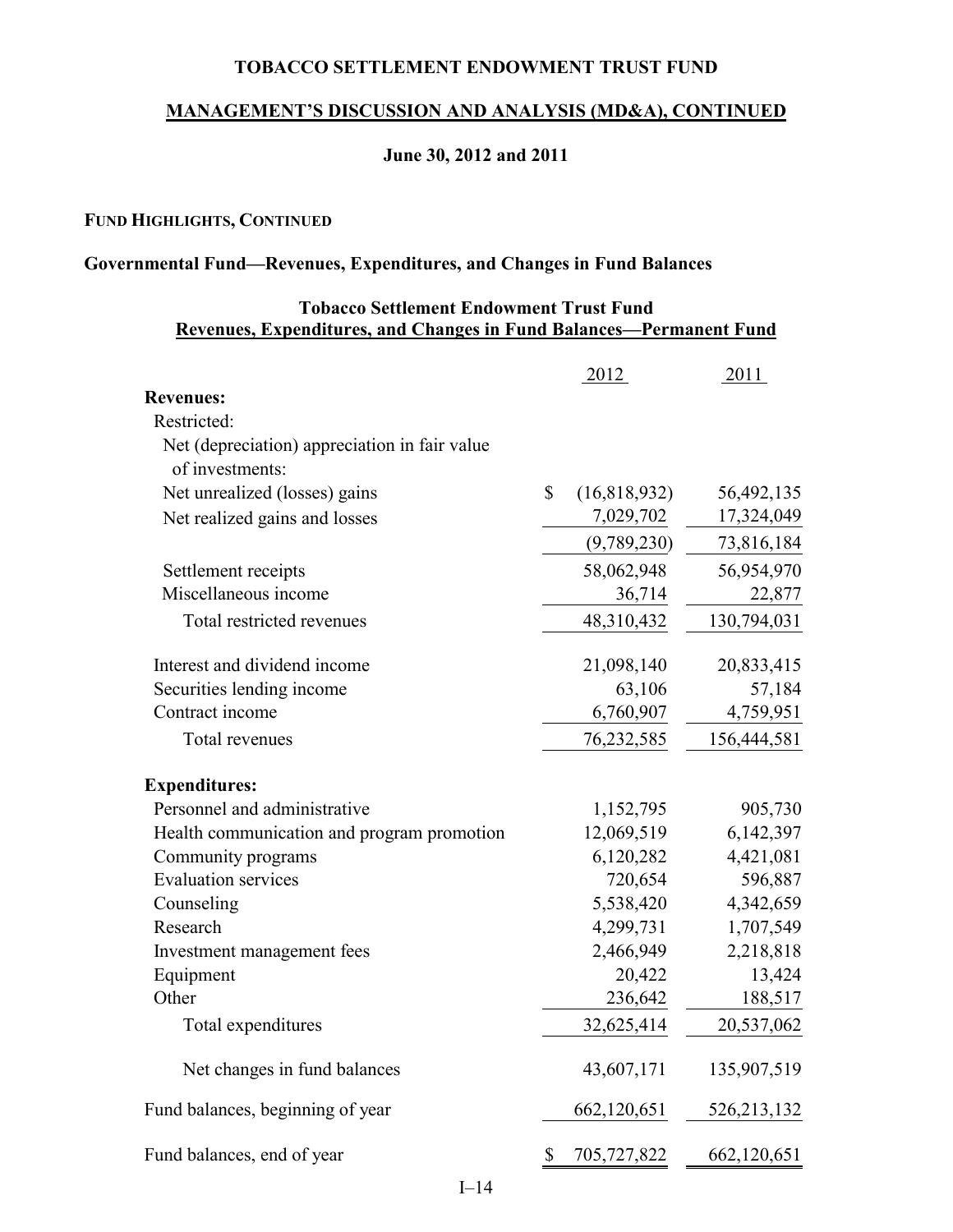### **MANAGEMENT'S DISCUSSION AND ANALYSIS (MD&A), CONTINUED**

### **June 30, 2012 and 2011**

#### **REQUESTS FOR INFORMATION**

This financial report is designed to provide a general overview of the Fund's finances for all those with an interest. Questions concerning any of the information provided in this report or requests for additional financial information should be addressed to Ms. Georgiana Stephens, Deputy Chief Investment Officer, Office of the Oklahoma State Treasurer, 2300 North Lincoln Boulevard, Room 217, Oklahoma City, Oklahoma 73105-4895.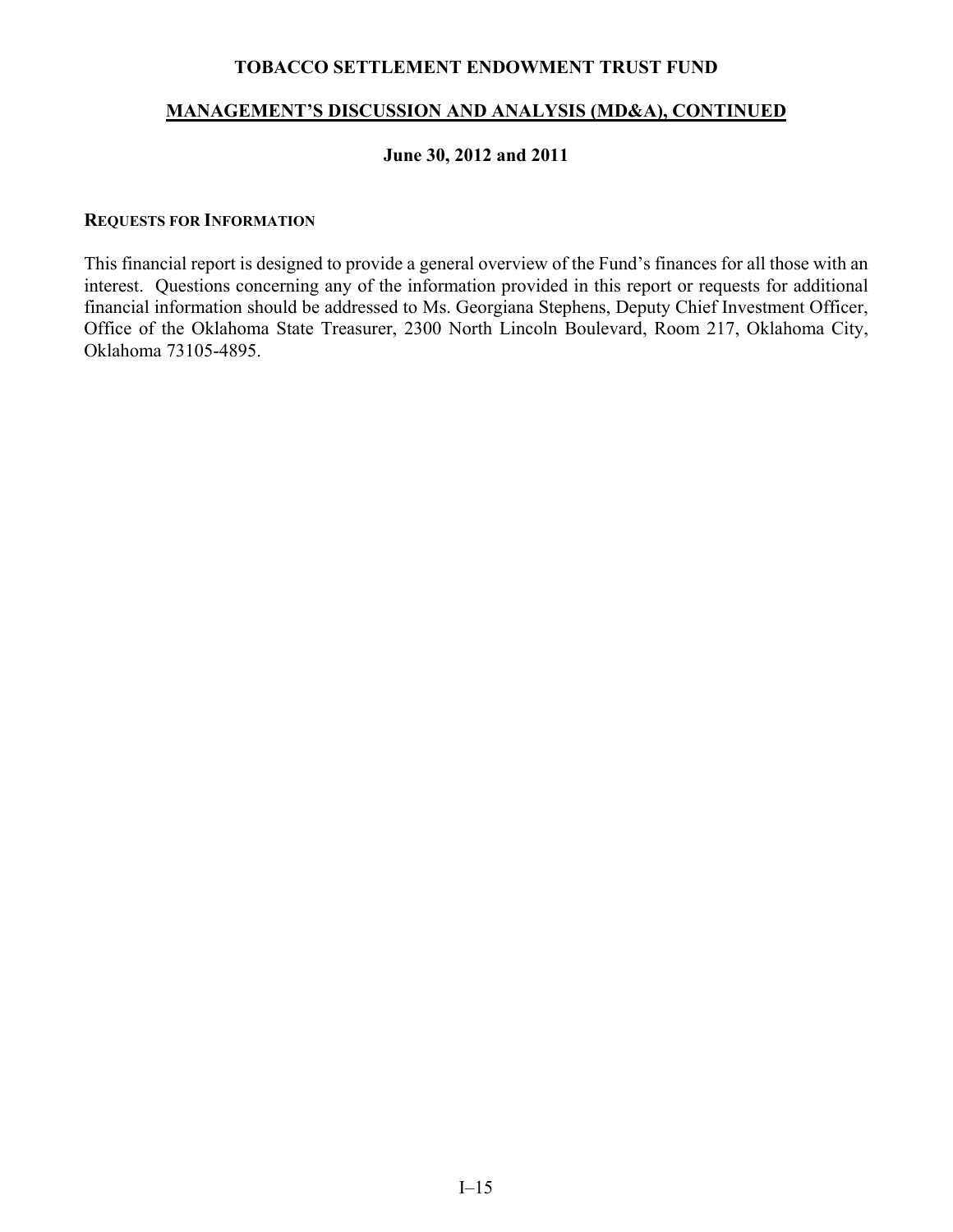# **STATEMENTS OF NET ASSETS**

| June 30,                                                    |                           | 2012         | 2011        |
|-------------------------------------------------------------|---------------------------|--------------|-------------|
| <b>Assets</b>                                               |                           |              |             |
| Cash and cash equivalents:                                  |                           |              |             |
| Unrestricted cash                                           | $\boldsymbol{\mathsf{S}}$ | 41,308,628   | 75,674,616  |
| Restricted cash:                                            |                           |              |             |
| Securities lending collateral                               |                           | 34, 157, 133 | 45,517,652  |
| Total cash and cash equivalents                             |                           | 75,465,761   | 121,192,268 |
| Receivables:                                                |                           |              |             |
| Interest and dividends                                      |                           | 4,119,127    | 4,098,983   |
| Contract receivable                                         |                           | 62,441       | 3,512,090   |
| Securities lending receivable                               |                           | 4,405        | 5,581       |
| Total receivables                                           |                           | 4,185,973    | 7,616,654   |
| Investments, at fair value:                                 |                           |              |             |
| U.S. government securities                                  |                           | 122,403,411  | 112,670,635 |
| Foreign government securities                               |                           | 16,885,248   | 12,418,904  |
| Domestic corporate bonds                                    |                           | 183,222,648  | 156,083,735 |
| Foreign corporate bonds                                     |                           | 19,759,097   | 20,675,354  |
| Domestic stocks                                             |                           | 191,002,585  | 192,144,280 |
| Foreign stocks                                              |                           | 111,726,819  | 90,004,100  |
| Alternative investments                                     |                           | 27,315,698   | 7,992,504   |
| Total investments, at fair value                            |                           | 672,315,506  | 591,989,512 |
| Capital assets, net of accumulated depreciation of \$82,346 |                           |              |             |
| and \$65,053 as of June 30, 2012 and 2011, respectively.    |                           | 58,589       | 60,243      |
| <b>Total</b> assets                                         |                           | 752,025,829  | 720,858,677 |
|                                                             |                           |              | (Continued) |

See Independent Auditors' Report.

See accompanying notes to financial statements.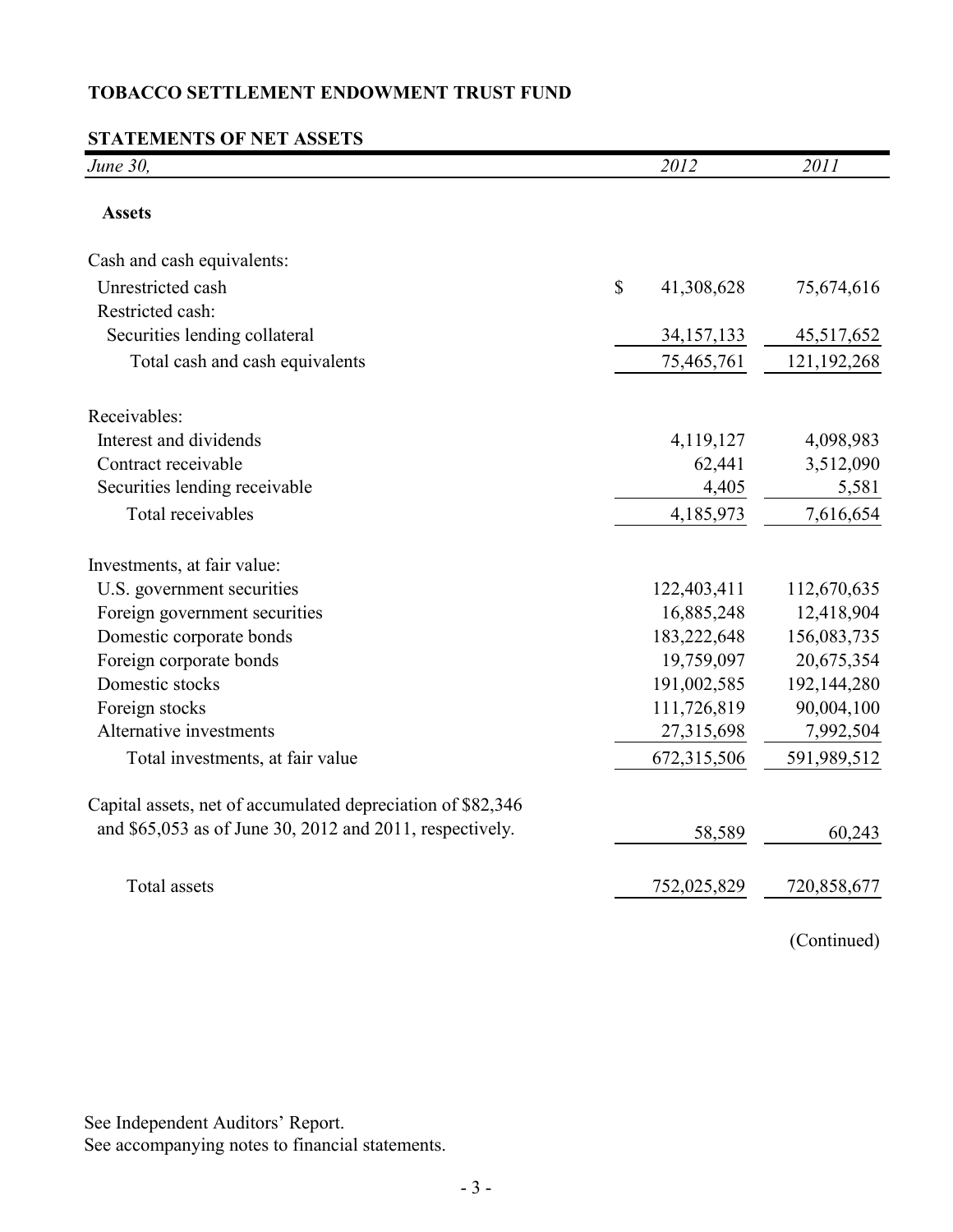# **STATEMENTS OF NET ASSETS, CONTINUED**

| June 30,                           | 2012         | 2011        |
|------------------------------------|--------------|-------------|
| <b>Liabilities</b>                 |              |             |
| Net payable to brokers             | 1,641,621    | 10,156,257  |
| Accounts payable                   | 10,440,664   | 3,003,873   |
| Liability under securities lending | 34, 157, 133 | 45,517,652  |
| Compensated absences:              |              |             |
| Payable within 1 year              | 41,989       | 29,613      |
| Payable after 1 year               | 62,983       | 44,419      |
| <b>Total liabilities</b>           | 46,344,390   | 58,751,814  |
| <b>Net Assets</b>                  |              |             |
| Invested in capital assets         | 58,589       | 60,243      |
| Restricted for investment          | 613,868,427  | 632,837,824 |
| Unrestricted                       | 91,754,423   | 29,208,796  |
| Total net assets                   | 705,681,439  | 662,106,863 |

See Independent Auditors' Report. See accompanying notes to financial statements.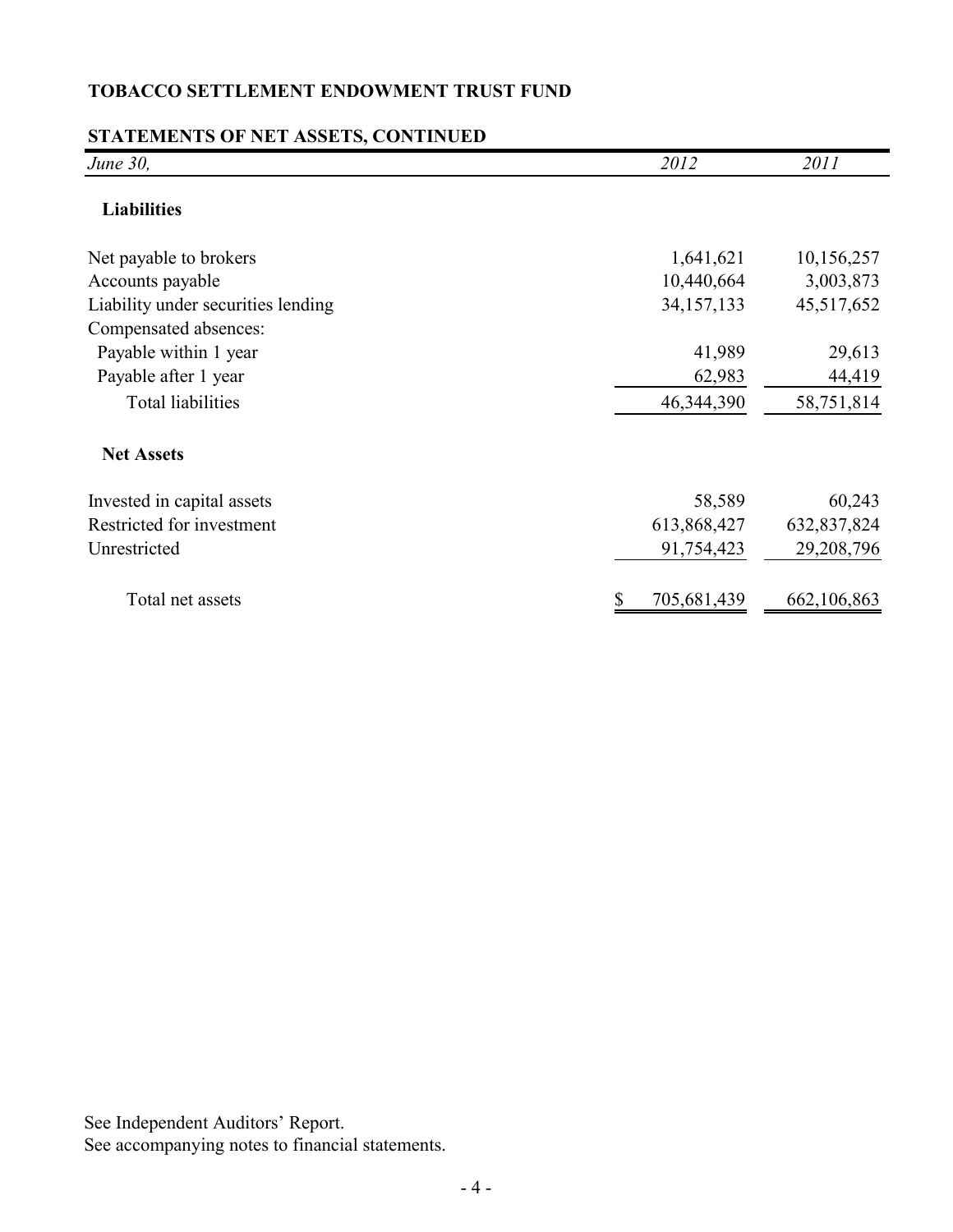# *Years Ended June 30, 2012 2011* **Expenses:** Program: Health communication and program promotion  $\qquad$  \$ 12,069,519 6,142,397 Community programs 6,120,282 4,421,081 Counseling 5,538,420 4,342,659 Evaluation services 720,654 596,887 Research 1,707,549 Total program expenses 28,748,606 17,210,573 Operating: Personnel and administrative 1,183,736 921,986 Other 241,425 176,973 Depreciation 25,748 Total operating expenses 1,442,454 1,124,707 Total expenses 30,191,060 18,335,280 **Investment income:** Interest income 14,949,711 15,315,496 Dividend income 6,148,429 5,517,919 Securities lending income 63,106 57,184 Net (depreciation) appreciation in fair value of investments: Net unrealized (losses) gains (16,818,932) 56,492,135 Net realized gains and losses 17,029,702 17,324,049 (9,789,230) 73,816,184 Total investment income 11,372,016 94,706,783 Investment expenses (2,218,818) (2,466,949) Net investment income 8,905,067 92,487,965

# **STATEMENTS OF ACTIVITIES**

(Continued)

See Independent Auditors' Report.

See accompanying notes to financial statements.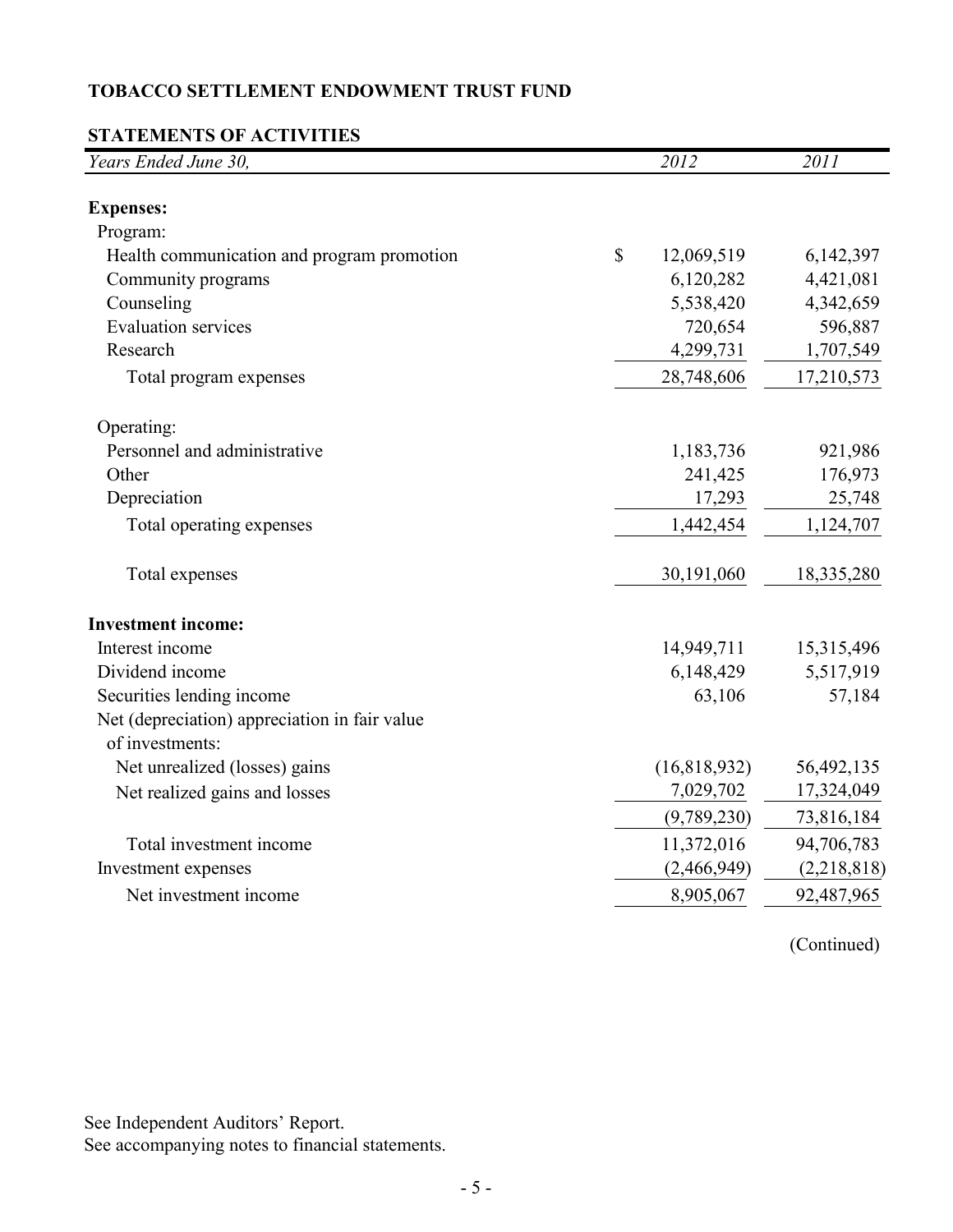# **STATEMENTS OF ACTIVITIES, CONTINUED**

| Years Ended June 30,                                   | 2012           | 2011        |
|--------------------------------------------------------|----------------|-------------|
| <b>Other income:</b>                                   |                |             |
| Contract income                                        | 6,760,907      | 4,759,951   |
| Miscellaneous income                                   | 36,714         | 22,877      |
| Total other income                                     | 6,797,621      | 4,782,828   |
| Changes in net assets, before settlement receipts      | (14, 488, 372) | 78,935,513  |
| Contribution to fund principal:<br>Settlement receipts | 58,062,948     | 56,954,970  |
| Changes in net assets                                  | 43,574,576     | 135,890,483 |
| Net assets, beginning of year                          | 662,106,863    | 526,216,380 |
| Net assets, end of year                                | 705,681,439    | 662,106,863 |

See accompanying notes to financial statements. See Independent Auditors' Report.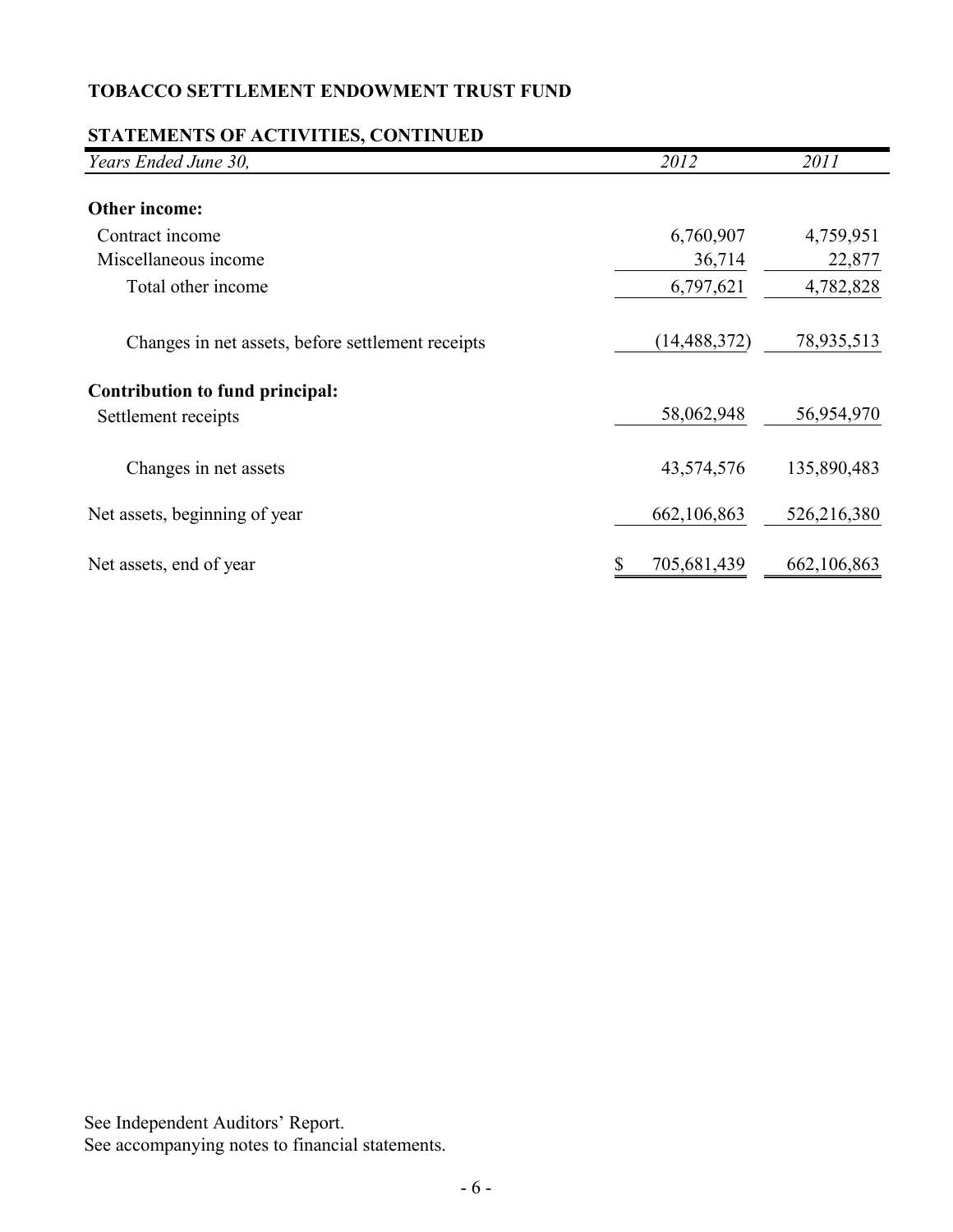# **BALANCE SHEETS—PERMANENT FUND**

| June 30,                                        | 2012              | 2011          |
|-------------------------------------------------|-------------------|---------------|
|                                                 |                   |               |
| <b>Assets</b>                                   |                   |               |
| Cash and cash equivalents:<br>Unrestricted cash | \$<br>41,308,628  | 75,674,616    |
| Restricted cash:                                |                   |               |
| Securities lending collateral                   | 34, 157, 133      | 45,517,652    |
|                                                 |                   |               |
| Total cash and cash equivalents                 | 75,465,761        | 121, 192, 268 |
| Receivables:                                    |                   |               |
| Interest and dividends                          | 4,119,127         | 4,098,983     |
| Contract receivable                             | 62,441            | 3,512,090     |
| Securities lending receivable                   | 4,405             | 5,581         |
| Total receivables                               | 4,185,973         | 7,616,654     |
| Investments, at fair value:                     |                   |               |
| U.S. government securities                      | 122,403,411       | 112,670,635   |
| Foreign government securities                   | 16,885,248        | 12,418,904    |
| Domestic corporate bonds                        | 183,222,648       | 156,083,735   |
| Foreign corporate bonds                         | 19,759,097        | 20,675,354    |
| Domestic stocks                                 | 191,002,585       | 192,144,280   |
| Foreign stocks                                  | 111,726,819       | 90,004,100    |
| Alternative investments                         | 27,315,698        | 7,992,504     |
| Total investments, at fair value                | 672,315,506       | 591,989,512   |
| Total assets                                    | \$<br>751,967,240 | 720,798,434   |
| <b>Liabilities and Fund Balances</b>            |                   |               |
| Liabilities:                                    |                   |               |
| Net payable to brokers                          | \$<br>1,641,621   | 10,156,258    |
| Accounts payable                                | 10,440,664        | 3,003,873     |
| Liability under securities lending              | 34, 157, 133      | 45,517,652    |
| <b>Total liabilities</b>                        | 46,239,418        | 58,677,783    |
| Fund balances:                                  |                   |               |
| Nonspendable                                    | 613,868,427       | 632,837,824   |
| Assigned                                        | 66,135,396        | 2,928,283     |
| Unassigned                                      | 25,723,999        | 26,354,544    |
| Total fund balances                             | 705,727,822       | 662,120,651   |
| Total liabilities and fund balances             | 751,967,240<br>Ÿ  | 720,798,434   |

See Independent Auditors' Report.

See accompanying notes to financial statements.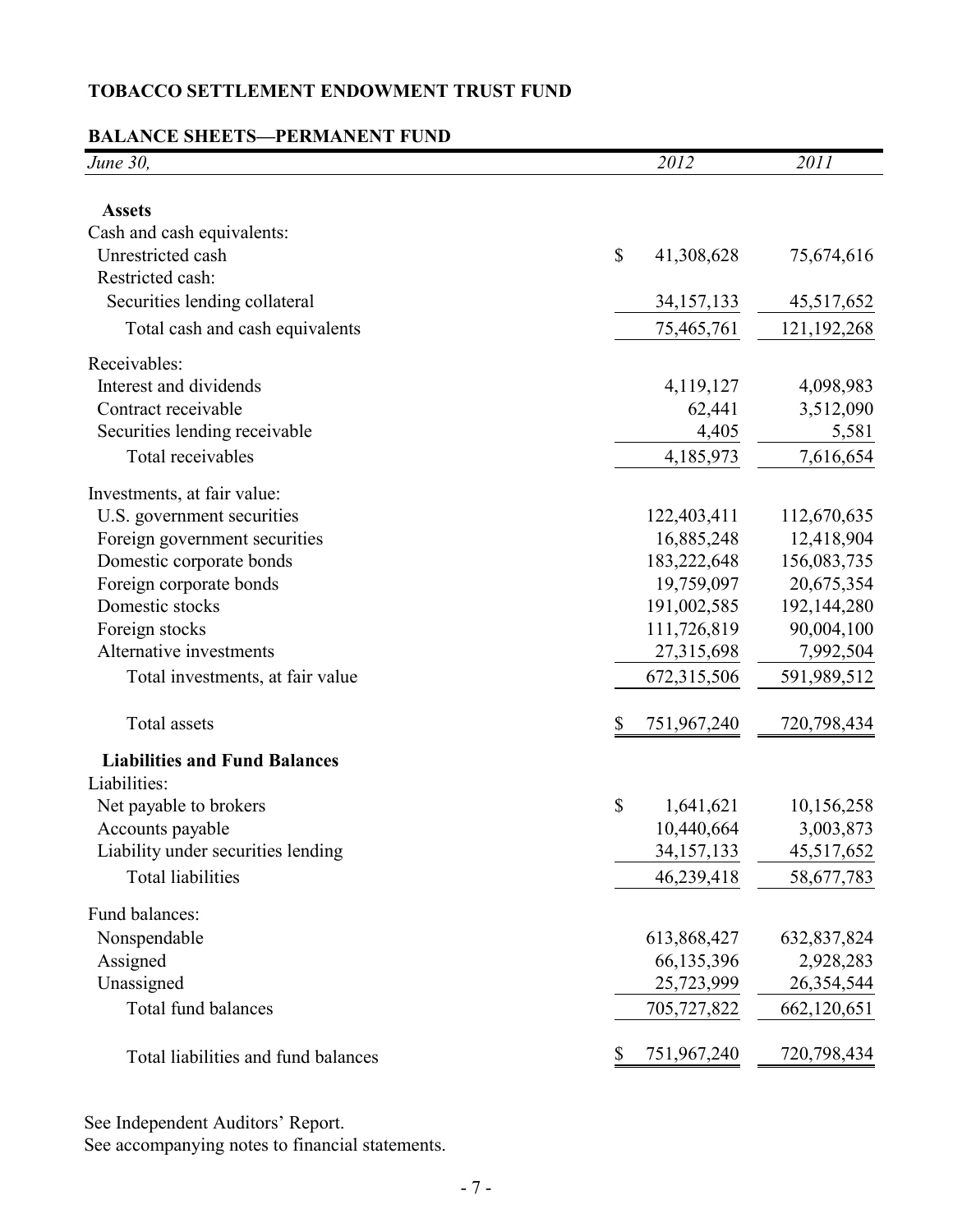# **RECONCILIATION OF THE BALANCE SHEETS—PERMANENT FUND TO THE STATEMENTS OF NET ASSETS**

| June 30,                                                                                                                                       | 2012              | <i>2011</i>   |
|------------------------------------------------------------------------------------------------------------------------------------------------|-------------------|---------------|
| Total fund balances, per the balance sheets—permanent fund                                                                                     | 705,727,822<br>S. | 662,120,651   |
| Amounts reported in the statements of net assets are.<br>different because:                                                                    |                   |               |
| Capital assets used in governmental activities<br>are not financial resources and therefore<br>are not reported in the fund.                   | 58,589            | 60,244        |
| Some liabilities are not due and payable in the<br>current period and therefore are not reported<br>in the fund. Those liabilities consist of: |                   |               |
| Compensated absences                                                                                                                           | (104, 972)        | (74, 032)     |
| Net assets, per the statements of net assets                                                                                                   | 705,681,439       | 662, 106, 863 |

See accompanying notes to financial statements. See Independent Auditors' Report.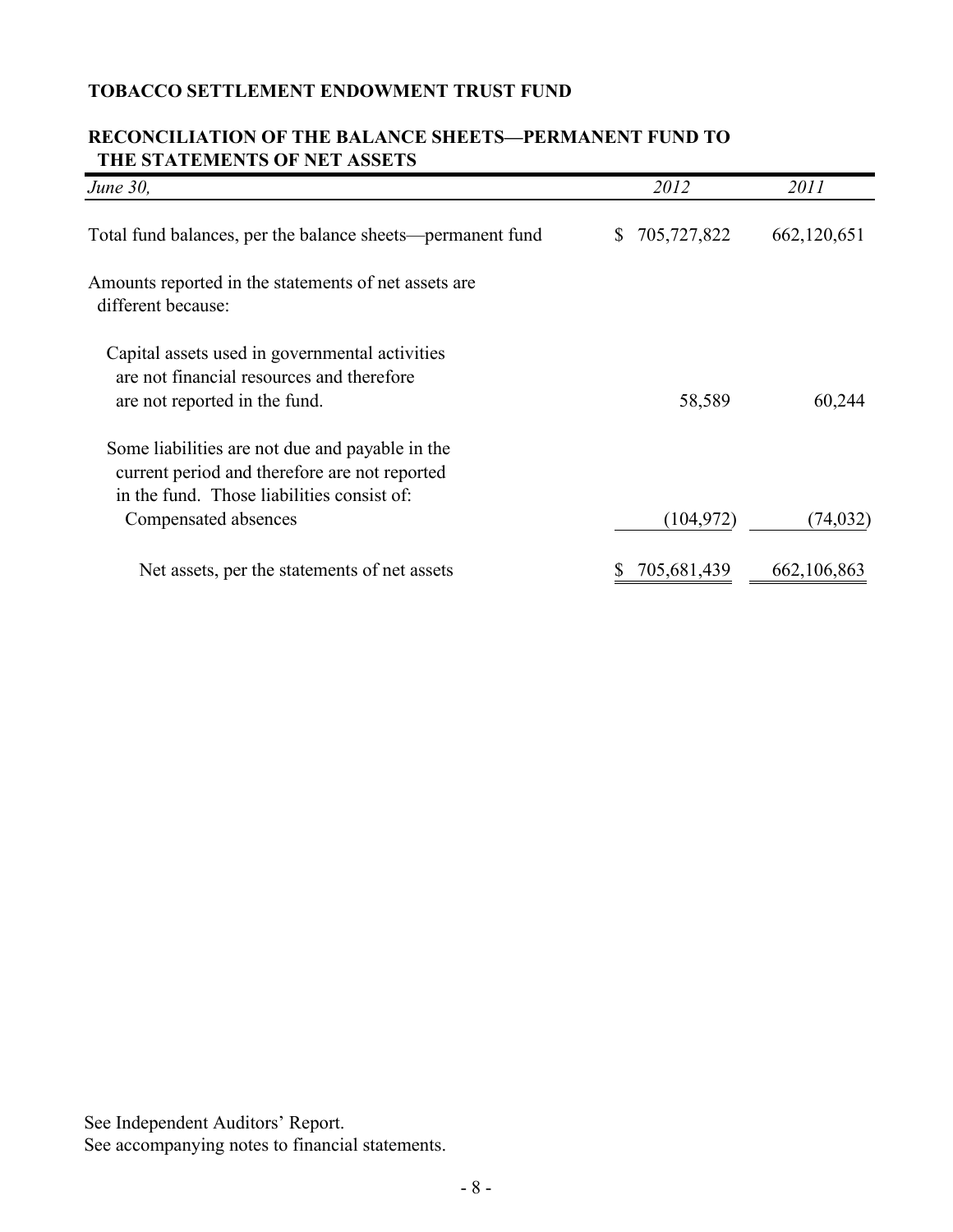# **STATEMENTS OF REVENUES, EXPENDITURES, AND CHANGES IN FUND BALANCES—PERMANENT FUND**

| Years Ended June 30,                          | 2012               | 2011        |
|-----------------------------------------------|--------------------|-------------|
| <b>Revenues:</b>                              |                    |             |
| Restricted:                                   |                    |             |
| Net (depreciation) appreciation in fair value |                    |             |
| of investments:                               |                    |             |
| Net unrealized (losses) gains                 | \$<br>(16,818,932) | 56,492,135  |
| Net realized gains and losses                 | 7,029,702          | 17,324,049  |
|                                               | (9,789,230)        | 73,816,184  |
| Settlement receipts                           | 58,062,948         | 56,954,970  |
| Miscellaneous income                          | 36,714             | 22,877      |
| Total restricted revenues                     | 48,310,432         | 130,794,031 |
|                                               |                    |             |
| Interest income                               | 14,949,711         | 15,315,496  |
| Dividend income                               | 6,148,429          | 5,517,919   |
| Securities lending income                     | 63,106             | 57,184      |
| Contract income                               | 6,760,907          | 4,759,951   |
| Total revenues                                | 76,232,585         | 156,444,581 |
| <b>Expenditures:</b>                          |                    |             |
| Personnel and administrative                  | 1,152,795          | 905,730     |
| Health communication and program promotion    | 12,069,519         | 6,142,397   |
| Community programs                            | 6,120,282          | 4,421,081   |
| Counseling                                    | 5,538,420          | 4,342,659   |
| <b>Evaluation services</b>                    | 720,654            | 596,887     |
| Research                                      | 4,299,731          | 1,707,549   |
| Investment management fees                    | 2,466,949          | 2,218,818   |
| Equipment                                     | 20,422             | 13,424      |
| Other                                         | 236,642            | 188,517     |
| Total expenditures                            | 32,625,414         | 20,537,062  |
| Net changes in fund balances                  | 43,607,171         | 135,907,519 |
| Fund balances, beginning of year              | 662,120,651        | 526,213,132 |
| Fund balances, end of year                    | \$<br>705,727,822  | 662,120,651 |

See Independent Auditors' Report.

See accompanying notes to financial statements.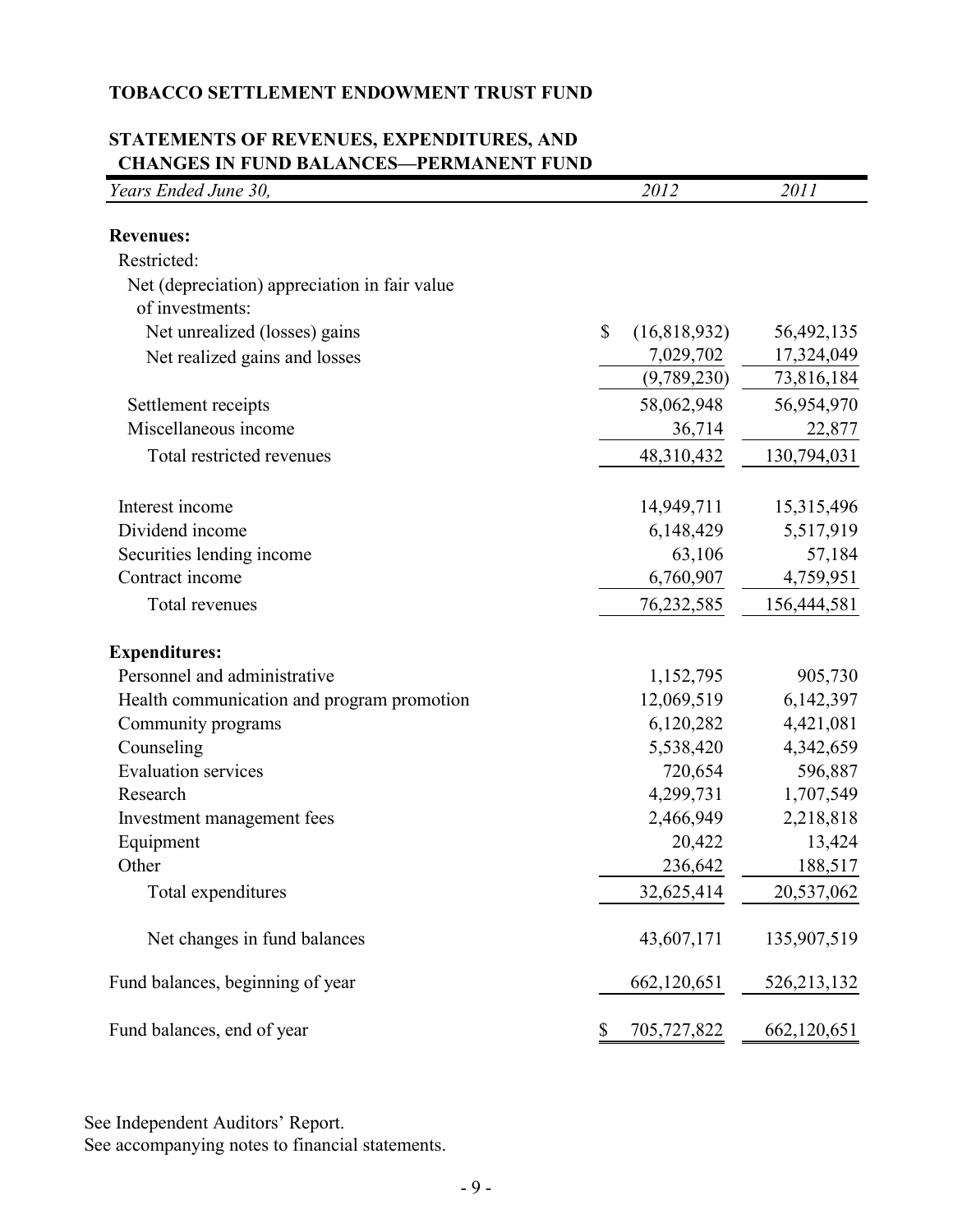# **RECONCILIATION OF THE STATEMENTS OF REVENUES, EXPENDITURES, AND CHANGES IN FUND BALANCES—PERMANENT FUND TO THE STATEMENTS OF ACTIVITIES**

| Years Ended June 30,                                                                                                                                                                                                                                                                                                               | 2012 |            | <i>2011</i> |  |
|------------------------------------------------------------------------------------------------------------------------------------------------------------------------------------------------------------------------------------------------------------------------------------------------------------------------------------|------|------------|-------------|--|
| Net changes in fund balances, per the statements of revenues,<br>expenditures, and changes in fund balances—permanent fund                                                                                                                                                                                                         | \$   | 43,607,171 | 135,907,519 |  |
| Amounts reported in the statements of activities are.<br>different because:                                                                                                                                                                                                                                                        |      |            |             |  |
| Governmental funds report capital outlays as expenditures.<br>However, in the statements of activities, the cost of those<br>assets is allocated over their estimated useful lives as<br>depreciation expense. This is the amount by which capital<br>outlays were (less than) greater than depreciation in<br>the current period. |      | (1,654)    | (781)       |  |
| Some expenses reported in the statements of activities<br>do not require the use of current financial resources<br>and therefore are not reported as expenditures in<br>governmental funds. This amount represents the amount<br>by which unused compensated absences increased over the                                           |      |            |             |  |
| amount in the prior year.                                                                                                                                                                                                                                                                                                          |      | (30, 941)  | (16,255)    |  |
| Changes in net assets, per the statements of activities                                                                                                                                                                                                                                                                            |      | 43,574,576 | 135,890,483 |  |

See Independent Auditors' Report. See accompanying notes to financial statements.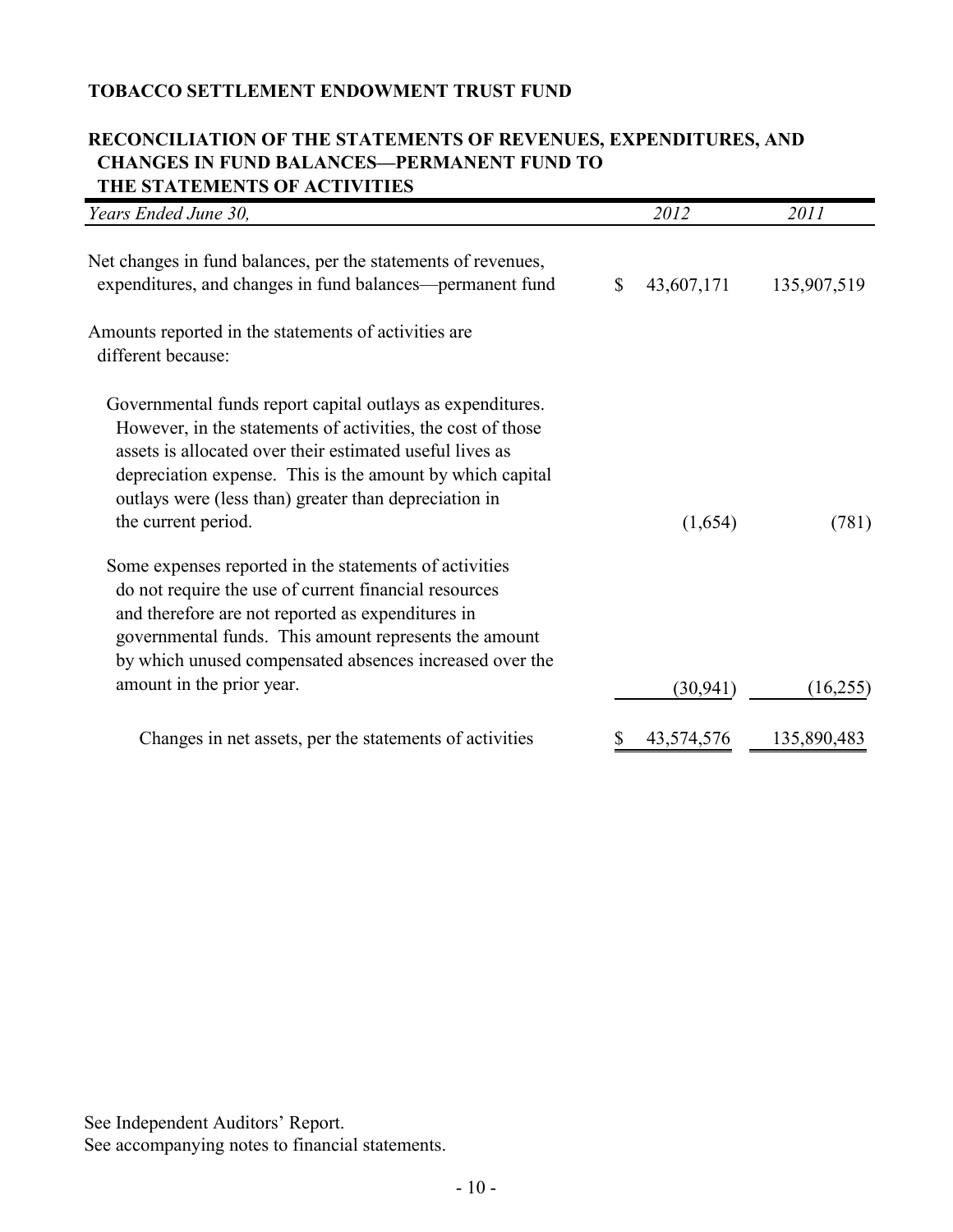# **NOTES TO FINANCIAL STATEMENTS**

# **June 30, 2012 and 2011**

# **(1) SUMMARY OF SIGNIFICANT ACCOUNTING POLICIES**

### **Reporting Entity**

The Tobacco Settlement Endowment Trust Fund (the "Fund") was established pursuant to the Constitution of the State of Oklahoma. The Fund principal was established with funds received by the State of Oklahoma (the "State") on or after July 1, 2001, pursuant to any settlement with or judgment against any tobacco companies. Fifty percent (50%) of all such receipts was deposited into the Fund during the fiscal year ended June 30, 2002. That percentage increased by 5% annually until it reached 75% during the fiscal year ending June 30, 2007, where it remains. However, there are no guarantees regarding the State's continued receipt of funds in settlement of claims against tobacco companies. The principal funds are invested, and the earnings (see Note 7) may be expended for operations; tobacco prevention and cessation programs; research and treatment efforts in Oklahoma to prevent and combat cancer and other tobacco-related diseases; and other programs to maintain or improve the health of Oklahomans or to enhance health care services provided to Oklahomans, with a particular emphasis on children and senior adults.

Pursuant to the Constitution of the State of Oklahoma, the Board of Investors was created to manage the investment of the principal of the Fund and to annually certify the earnings that are available for program expenditures. The Board of Directors was created to oversee Fund operating and program expenditures. The Fund is a part of the State's financial reporting entity and is included in the State's Comprehensive Annual Financial Report as a permanent fund and a governmental entity.

The financial statements of the Fund are intended to present the financial position and changes in financial position of only that portion of the governmental activities and governmental funds of the State that is attributable to the transactions of the Fund, and not those of the entire State.

# **Basis of Presentation, Measurement Focus, and Basis of Accounting**

The financial statements have been prepared in accordance with Governmental Accounting Standards Board Statement No. 34 (GASB 34).

*Government-Wide Financial Statements—*The statements of net assets and the statements of activities are reported using the economic resources measurement focus and the accrual basis of accounting. Revenues are recorded when earned and expenses are recorded when a liability is incurred, regardless of the timing of related cash flows. Investment purchases and sales are recorded as of their trade dates. Settlement receipts are recognized as revenue when they are received by the State and their use is restricted as noted above.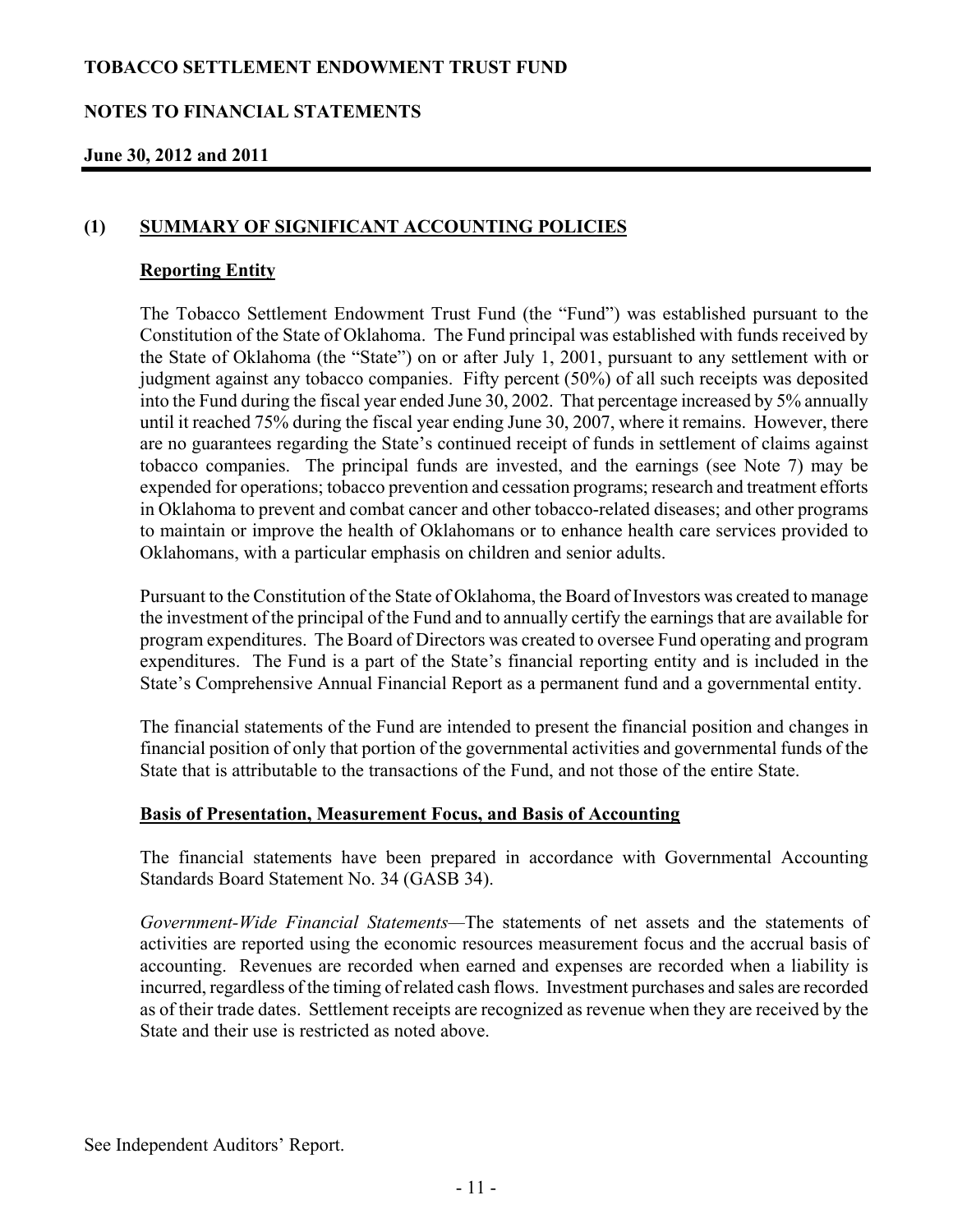# **NOTES TO FINANCIAL STATEMENTS, CONTINUED**

# **(1) SUMMARY OF SIGNIFICANT ACCOUNTING POLICIES, CONTINUED**

### **Basis of Presentation, Measurement Focus, and Basis of Accounting, Continued**

*Governmental Fund Financial Statements—*As a permanent fund, the Fund is reported in the governmental fund financial statements using the current financial resources measurement focus and the modified accrual basis of accounting. Revenues are recognized as soon as they are both measurable and available. Since the Fund predominantly accounts for financial resources, revenue recognition is generally consistent between the accrual and modified accrual basis of accounting. Settlement receipts are recognized as revenue when they are received by the State and their use is restricted as noted above.

Investment purchases and sales are recorded as of their trade dates. Expenditures generally are recorded when a liability is incurred.

Since the governmental fund financial statements are presented on a different measurement focus and basis of accounting than the government-wide financial statements, reconciliations are presented which briefly explain the adjustments necessary to reconcile the fund and the government-wide presentations.

#### **Investments**

The Fund is authorized to invest in eligible investments as approved by the Board of Investors and set forth in its investment policy.

Fund investments are reported at fair value, except for alternative investments (which are reported at net asset value (NAV), which approximates fair value) and SEC-registered money market mutual funds (which are reported as cash equivalents and reported at cost, which approximates fair value). Debt and equity securities are reported at fair value, as determined by the Fund's custodial agent, using pricing services or prices quoted by independent brokers based on the latest reported sales prices at current exchange rates for securities traded on national or international exchanges.

The Fund invests in various traditional financial instruments that fall under the broad definition of derivatives. The Fund's derivatives may include U.S. Treasury strips, collateralized mortgage obligations, asset-backed securities, forward-based derivatives, option-based derivatives, and variable-rate instruments. These investments do not increase investment risk beyond allowable limits specified in the Fund's investment policy.

Net investment income includes net appreciation (depreciation) in the fair value of investments, interest income, dividend income, securities lending income, and investment expenses, which includes investment management and custodial fees and all other significant investment-related costs.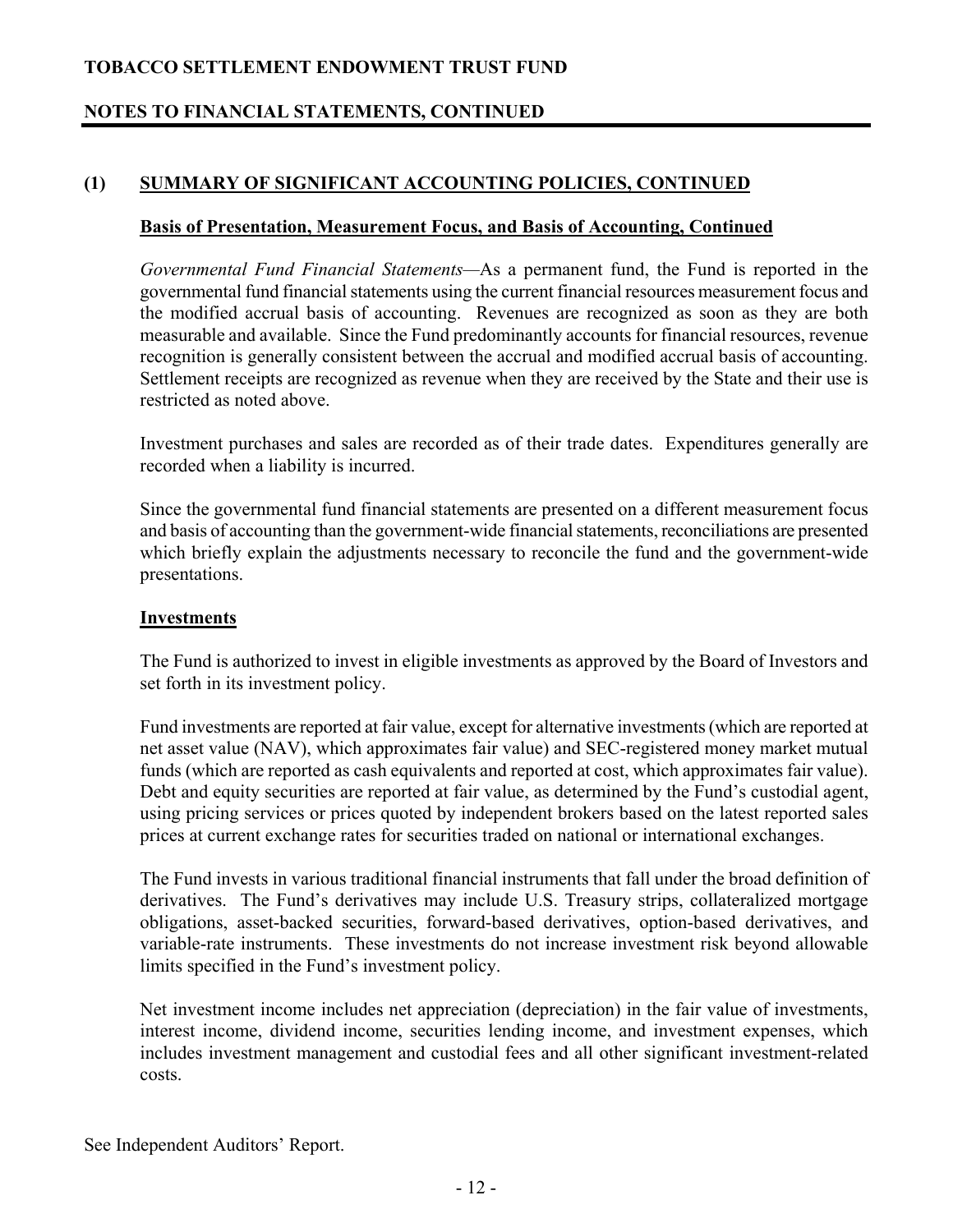# **NOTES TO FINANCIAL STATEMENTS, CONTINUED**

### **(1) SUMMARY OF SIGNIFICANT ACCOUNTING POLICIES, CONTINUED**

#### **Securities Lending**

The investment policy authorizes the Board of Investors to contract with their custodian to act as their securities lending agent. The policy requires the securities lending agent to provide indemnification against borrower default, have written agreements with each borrower, not loan securities until acceptable collateral is received and monitor that collateral on a daily basis, and review and monitor the approved borrowers to minimize risk.

The fair values of securities loaned and cash collateral maintained for those securities at June 30 were:

|                                                                     | Fair Value |              |            |  |
|---------------------------------------------------------------------|------------|--------------|------------|--|
|                                                                     |            | 2012         | 2011       |  |
| Securities loaned                                                   |            |              |            |  |
| U.S. government securities                                          | \$         | 22,884,703   | 1,339,504  |  |
| U.S. corporate bonds                                                |            | 2,732,921    | 16,223,799 |  |
| U.S. equity                                                         |            | 8,542,294    | 27,617,287 |  |
| Total securities loaned                                             | S          | 34,159,918   | 45,180,590 |  |
| Cash collateral maintained for                                      |            |              |            |  |
| securities loaned                                                   | S          | 34, 157, 133 | 45,517,652 |  |
| Percentage of cash collateral to<br>securities loaned as of June 30 |            | 99.99%       | 100.75%    |  |

Borrowers are required to deliver collateral for each loan with a fair value equal to 102% of the current fair value of the loaned securities. Collateral delivered in non-U.S. currency is required to be equal to 105% of the fair value of the securities loaned; however, at June 30, 2012 and 2011, all collateral was presented as cash in U.S. currency. The total value of the collateral held at June 30, 2012, was \$(2,785) less than the current fair value of the securities loaned. The total value of the collateral held at June 30, 2011, was \$337,062 more than the current fair value of the securities loaned. Cash collateral is invested in a short-term investment pool and is included as an asset on the balance sheet, with an offsetting liability for the return of the collateral.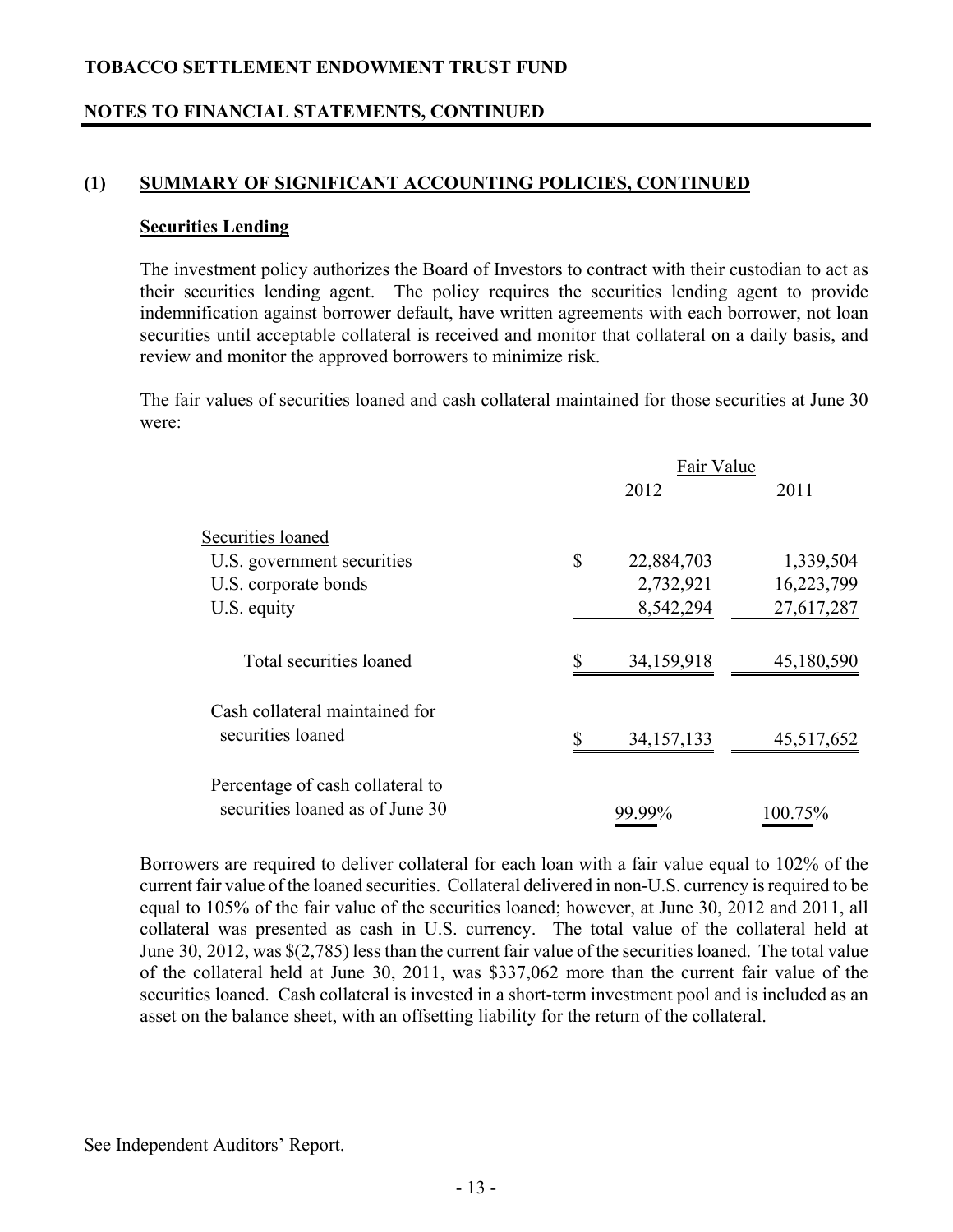# **NOTES TO FINANCIAL STATEMENTS, CONTINUED**

# **(1) SUMMARY OF SIGNIFICANT ACCOUNTING POLICIES, CONTINUED**

### **Securities Lending, Continued**

The cash collateral ratio to securities loaned as of June 30, 2012 and 2011, was below 102% primarily due to a position in a \$1,000,000 unsecured Lehman Brothers note held in the cash collateral pool. The Investment Policy Statement and the executed Securities Lending Agreement and Guaranty require collateral at 102% of the market value of the securities loaned at the time of the transaction. Lehman Brothers filed for bankruptcy protection on September 15, 2008. The loss estimated by BNY Mellon, the securities lending agent, at June 30, 2012, on this security was \$443,459. The security matured on November 24, 2008. The Chairman of the Board of Investors was notified by BNY Mellon shortly after the bankruptcy notice and negotiated a support agreement in the absorption of realized losses on the Lehman security through the bankruptcy proceedings. BNY Mellon began in January 2009 to accrue its 30% split of securities lending income earned into an escrow account.

In April 2012, an update of the Lehman bankruptcy was received from the custodian. Lehman's bankruptcy plan was adopted on December 6, 2011. Distributions for this bankruptcy are expected to occur semi-annually over the next two years. The first distribution was applied on April 17, 2012, as a reduction to the amortized cost of the Lehman security. The lending agent also indicated an opportunity for recovery in the sale of a portion of the position due to the monetization of the assets within the Lehman estate. Thus, thirty four percent of the security was sold on May 3, 2012. The calculated support from the lending agent was also applied against the amortized cost resulting in an estimated unrealized loss of \$443,459 at June 30, 2012.

During September 2012, the remainder of the Lehman Brothers security was sold. As a result of the sale, the Fund's portion of the realized loss was approximately \$487,000. This loss is not reflected in the financial statements.

Securities lending income included as certified earnings was \$63,106 and \$57,184 for the fiscal years ended June 30, 2012 and 2011, respectively.

#### **Capital Assets**

Office equipment and furnishings which have an expected useful life of more than 1 year are recorded as capital assets. Capital assets are recorded at cost when purchased. Depreciation is recorded on capital assets in the government-wide financial statements. Depreciation is calculated on a straight-line basis over a 4- to 12-year period.

No provision for depreciation is recorded in the governmental fund financial statements, as expenditures for capital assets are recorded as period costs when the capital assets are purchased.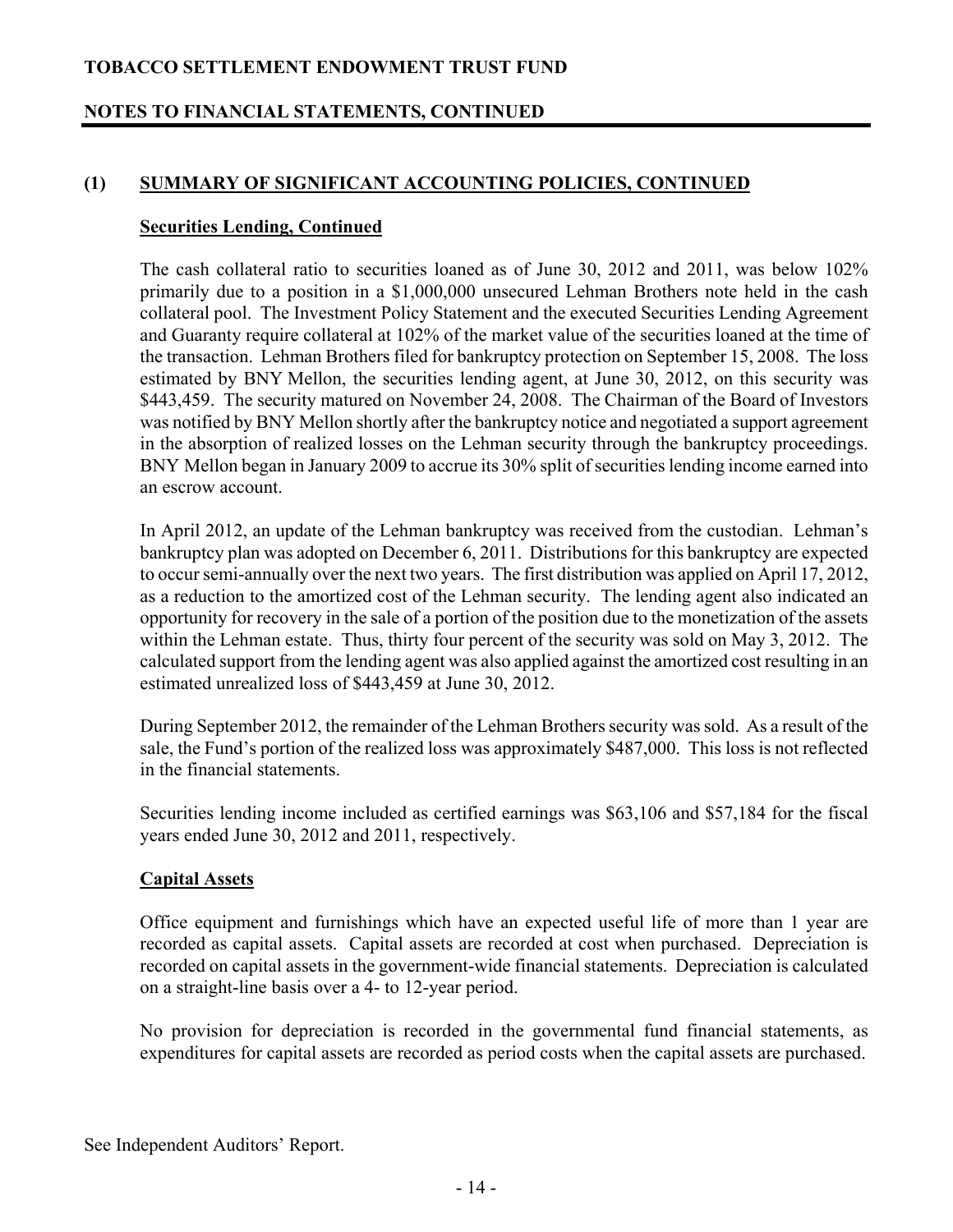# **NOTES TO FINANCIAL STATEMENTS, CONTINUED**

# **(1) SUMMARY OF SIGNIFICANT ACCOUNTING POLICIES, CONTINUED**

### **Use of Estimates**

The preparation of financial statements in conformity with accounting principles generally accepted in the United States requires management to make estimates and assumptions that affect the reported amounts of assets and liabilities and disclosure of contingent assets and liabilities at the date of the financial statements and the reported amounts of revenues and expenses during the reporting period. Actual results could differ from those estimates.

### **Compensated Absences**

Employees earn annual vacation leave at the rate of 10 hours per month for the first 5 years of service, 12 hours per month for service of over 5 years to 10 years, 13.33 hours per month for service of over 10 years to 20 years, and 16.67 hours per month for over 20 years of service. Unused annual leave may be accumulated to a maximum of 480 hours. All accrued annual leave is payable upon termination, resignation, retirement, or death. The governmental fund financial statements record expenditures when employees are paid for leave. The government-wide financial statements present the cost of accumulated vacation leave as a liability. The liability is valued based on the current rate of pay.

# **Advertising Costs**

All costs associated with advertising are expensed as incurred.

#### **Recent Accounting Pronouncements**

In June 2011, GASB issued Statement No. 63, *Financial Reporting of Deferred Outflows of Resources, Deferred Inflows of Resources, and Net Position* (GASB 63). The objective of GASB 63 is to provide guidance for reporting deferred outflows of resources, deferred inflows of resources, and net position in a statement of financial position and related disclosures. The pronouncement will improve financial reporting by standardizing the presentation of deferred outflows of resources and deferred inflows of resources and their effects on a government's net position. It alleviates uncertainty about reporting those financial statement elements by providing guidance where none previously existed. The provisions of this statement are effective for financial statements for periods beginning after December 15, 2011. Earlier application is encouraged.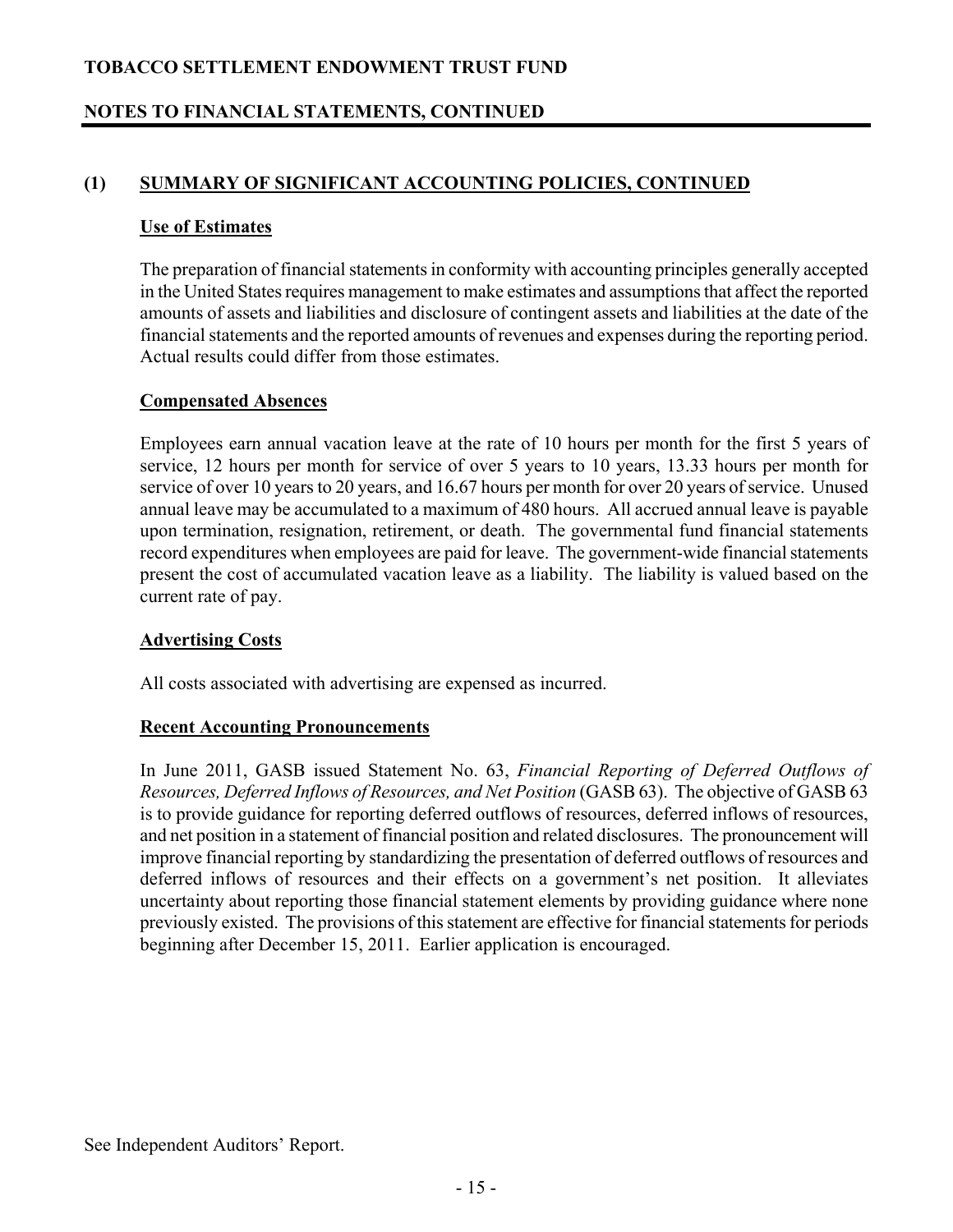# **NOTES TO FINANCIAL STATEMENTS, CONTINUED**

# **(1) SUMMARY OF SIGNIFICANT ACCOUNTING POLICIES, CONTINUED**

### **Recent Accounting Pronouncements, Continued**

In March 2012, GASB issued Statement No. 65*, Items Previously Reported as Assets and Liabilities*  (GASB 65). The objective of GASB 65 is to establish accounting and financial reporting standards that reclassify, as deferred outflows of resources or deferred inflows of resources, certain items that were previously reported as assets or liabilities and recognizes, as outflows of resources or inflows of resources, certain items that were previously reported as assets and liabilities. The provisions of this statement are effective for financial statements for periods beginning after December 15, 2012. Earlier application is encouraged.

In June 2012, GASB issued Statement No. 68, *Accounting and Financial Reporting for Pensions* (GASB 68). The primary objective of GASB 68 is to improve accounting and financial reporting by state and local governments for pensions. It also improves information provided by state and local governmental employers about financial support for pensions that is provided by other entities. GASB 68 establishes standards for measuring and recognizing liabilities, deferred outflows of resources, deferred inflows of resources, and expense/expenditures. This statement is effective for financial statements for periods beginning after June 15, 2014.

#### **Annual Budget-to-Actual Comparison**

The Fund is not required to prepare an annual budget. Therefore, an annual budget-to-actual comparison as required by GASB 34 is not presented.

#### **Reclassification of Prior Year Amounts**

Certain amounts for 2011 have been reclassified to be comparable with the 2012 presentation.

# **Date of Management's Review of Subsequent Events**

Management has evaluated subsequent events through September 26, 2012, the date which the financial statements were available to be issued, and determined that no subsequent events have occurred that require adjustment to or disclosure in the financial statements.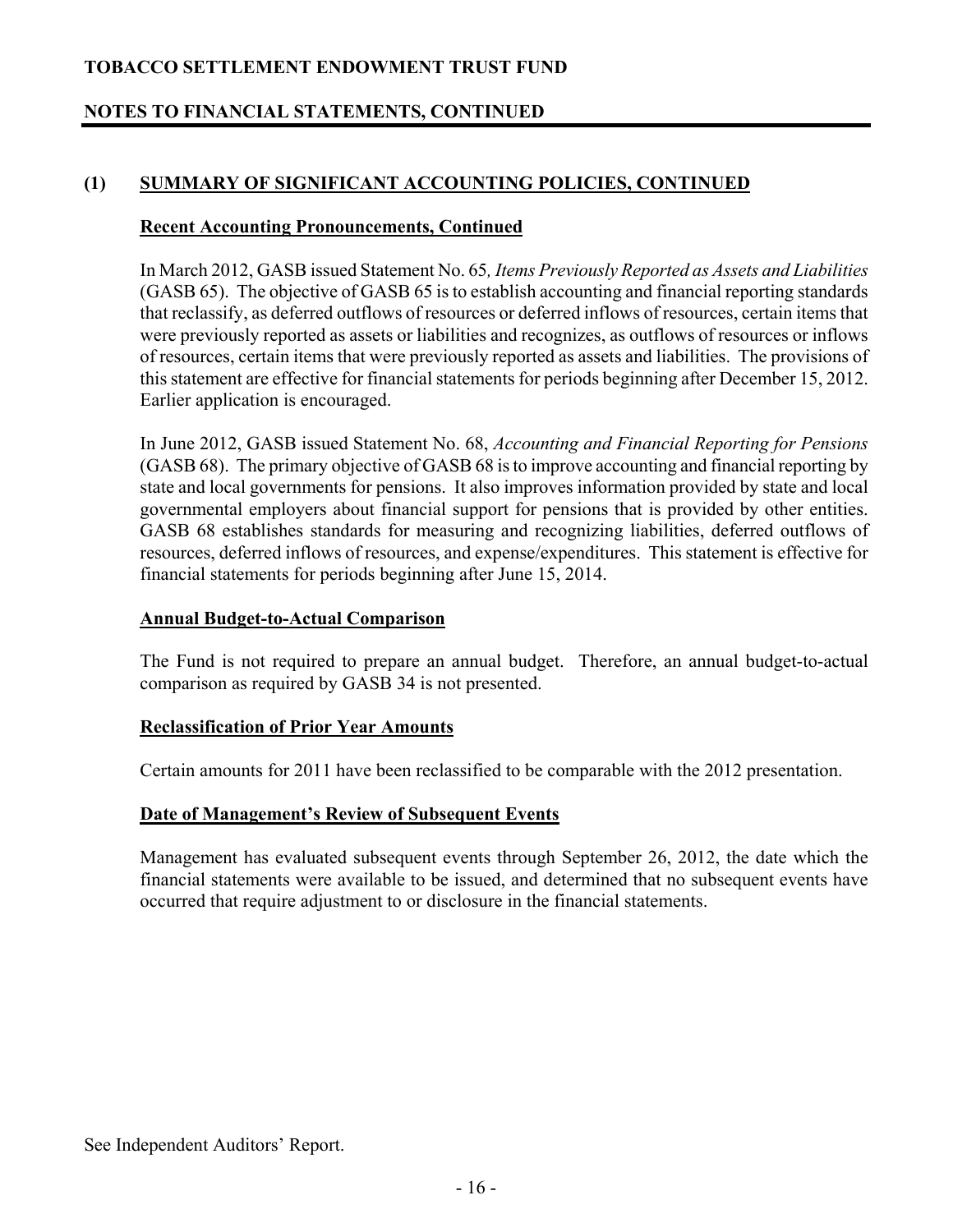# **NOTES TO FINANCIAL STATEMENTS, CONTINUED**

# **(2) CASH AND INVESTMENTS**

At June 30, cash and cash equivalents were composed of the following:

|                                                    |   | 2012         | 2011          |
|----------------------------------------------------|---|--------------|---------------|
| Cash on deposit with the State                     | S | 14,986,643   | 1,029,944     |
| Foreign currency                                   |   | 443,489      | 830,449       |
| Collateral from securities lending—restricted cash |   | 34, 157, 133 | 45,517,652    |
| Certificates of deposit                            |   | 8,411,334    | 6,405,880     |
| Money market mutual fund                           |   | 17,467,162   | 67,408,343    |
|                                                    |   | 75,465,761   | 121, 192, 268 |

### **Restricted Cash**

Cash collateral from securities lending activity is identified as restricted cash as it cannot be used by the Fund unless there is default in the return of the securities loaned.

### **Custodial Credit Risk**

Custodial credit risk is the risk that in the event of the failure of counterparty, the Fund will not be able to recover the value of its investments. Deposits are exposed to custodial credit risk if they are uninsured and uncollateralized. Investment securities are exposed to custodial credit risk if they are uninsured, are not registered in the name of the Fund, and are held by counterparty or the counterparty's trust department but not in the name of the Fund. The investment policy requires that all deposits be invested in a fully collateralized interest-bearing account. Policy also provides that investment collateral be held by a third-party custodian with whom the Fund has a current custodial agreement in the Fund's name.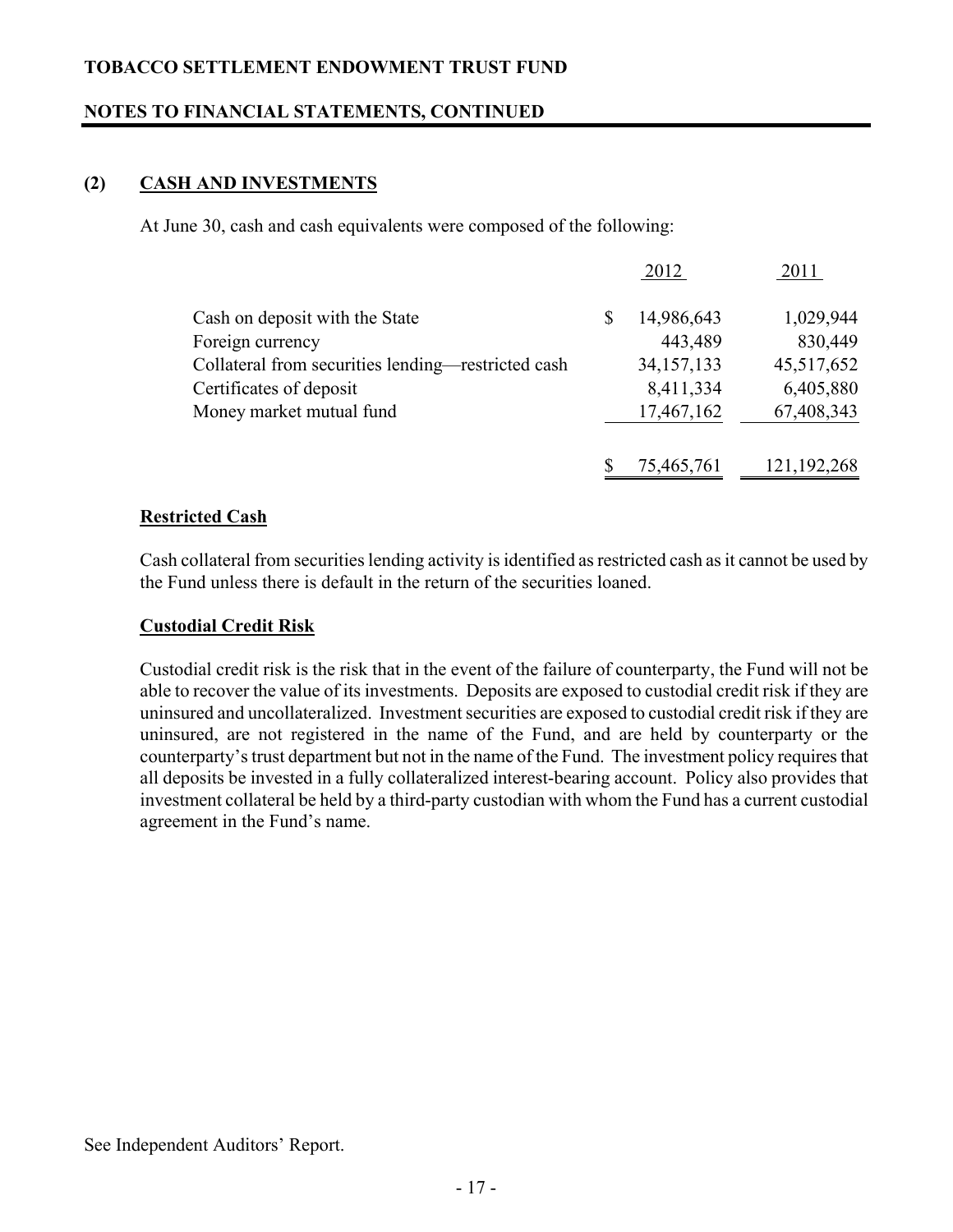# **NOTES TO FINANCIAL STATEMENTS, CONTINUED**

# **(2) CASH AND INVESTMENTS, CONTINUED**

#### **Credit Risk**

Fixed income securities are subject to credit risk. A bond's credit quality rating is one method of assessing the ability of the issuer to meet its obligation. Exposure to credit risk as of June 30 was as follows:

|                                                   | 2012                        |               |               |
|---------------------------------------------------|-----------------------------|---------------|---------------|
|                                                   |                             | Fair Value    |               |
|                                                   | (Expressed in<br>thousands) |               | Moody         |
|                                                   |                             |               | Rating        |
| U.S. government agencies (held in U.S. currency): |                             |               |               |
| U.S. Treasury bonds                               | \$                          | 14,664        |               |
|                                                   |                             |               | (1)           |
| U.S. Treasury notes                               |                             | 56,886        | (1)           |
| <b>U.S. Treasury Bills</b>                        |                             | 10,800<br>998 | (1)           |
| Federal Home Loan Bank                            |                             |               | AA            |
| Federal Home Loan Mortgage Corp.                  |                             | 6,504         | <b>AGY</b>    |
| Federal National Mortgage Corp.                   |                             | 28,885        | <b>AGY</b>    |
| Government National Mortgage Association          |                             | 258           | <b>AGY</b>    |
| Other                                             |                             | 2,144         | $\mathbf{A}$  |
| Other                                             |                             | 331           | <b>AAA</b>    |
| Other                                             |                             | 933           | Not Rated     |
|                                                   |                             | 122,403       |               |
| Corporate bonds (held in U.S. currency):          |                             |               |               |
| Domestic bonds                                    |                             | 21,609        | A             |
| Domestic bonds                                    |                             | 6,096         | AA            |
| Domestic bonds                                    |                             | 20,442        | <b>AAA</b>    |
| Domestic bonds                                    |                             | 39,638        | B             |
| Domestic bonds                                    |                             | 25,064        | <b>BA</b>     |
| Domestic bonds                                    |                             | 35,413        | <b>BAA</b>    |
| Domestic bonds                                    |                             | 111           | $\mathcal{C}$ |
| Domestic bonds                                    |                             | 154           | CA            |
| Domestic bonds                                    |                             | 11,987        | <b>CAA</b>    |
| Domestic bonds                                    |                             | 21,445        | Other         |
|                                                   |                             |               |               |
|                                                   |                             | 181,959       |               |
|                                                   |                             |               | (Continued)   |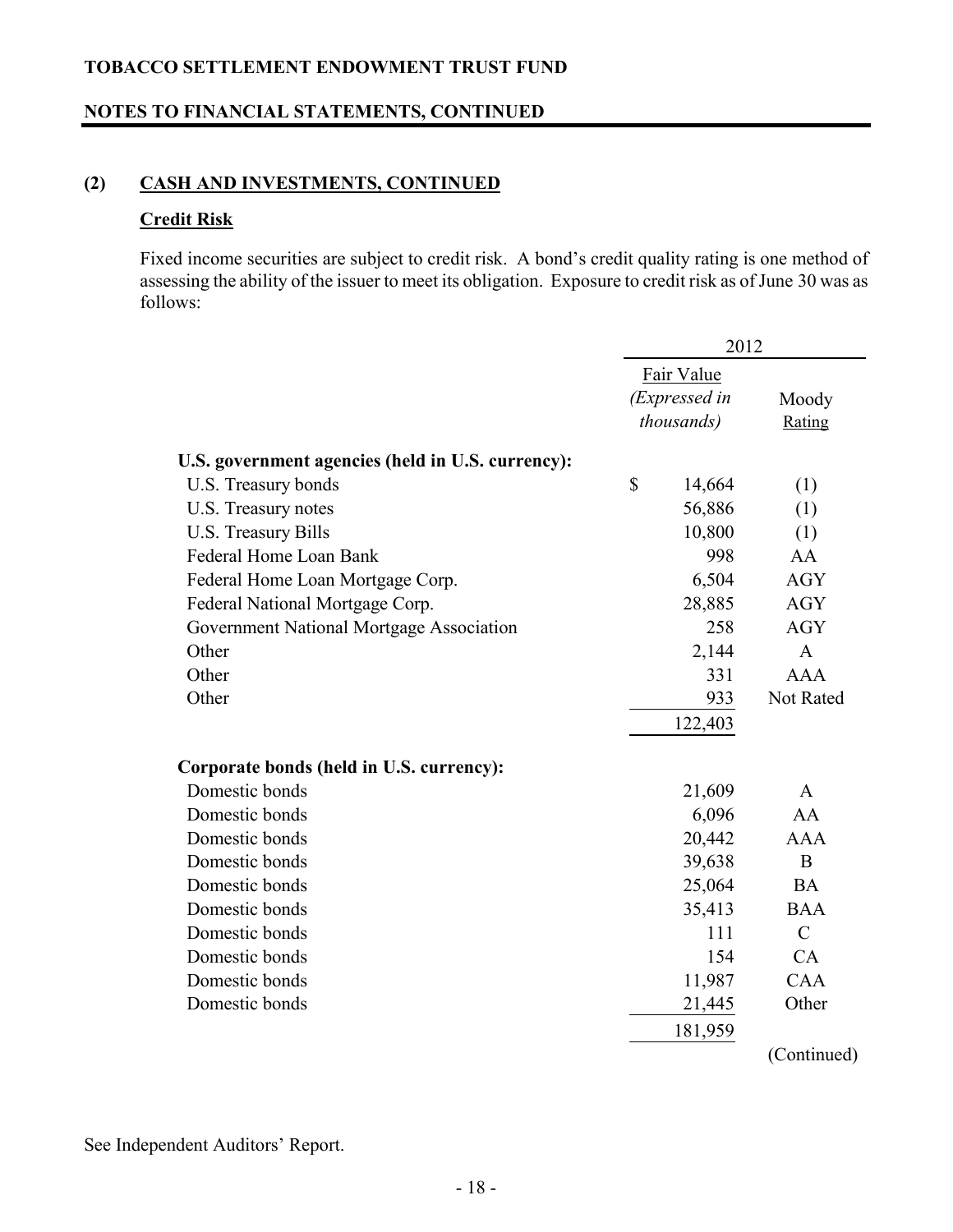# **NOTES TO FINANCIAL STATEMENTS, CONTINUED**

# **(2) CASH AND INVESTMENTS, CONTINUED**

# **Credit Risk, Continued**

|                                                     | 2012          |              |  |
|-----------------------------------------------------|---------------|--------------|--|
|                                                     | Fair Value    |              |  |
|                                                     | (Expressed in | Moody        |  |
|                                                     | thousands)    | Rating       |  |
| Corporate bonds (held in Foreign currency):         |               |              |  |
| Domestic bonds                                      | 119           | $\mathbf{A}$ |  |
| Domestic bonds                                      | 891           | <b>BAA</b>   |  |
| Domestic bonds                                      | 254           | <b>CAA</b>   |  |
|                                                     | 1,264         |              |  |
| Foreign corporate bonds (held in U.S. currency):    |               |              |  |
| Foreign bonds                                       | 3,901         | $\mathbf{A}$ |  |
| Foreign bonds                                       | 1,105         | AA           |  |
| Foreign bonds                                       | 171           | <b>AAA</b>   |  |
| Foreign bonds                                       | 5,437         | $\bf{B}$     |  |
| Foreign bonds                                       | 3,438         | <b>BA</b>    |  |
| Foreign bonds                                       | 1,504         | <b>BAA</b>   |  |
| Foreign bonds                                       | 117           | CA           |  |
| Foreign bonds                                       | 606           | <b>CAA</b>   |  |
|                                                     | 16,279        |              |  |
| Foreign corporate bonds (held in foreign currency): |               |              |  |
| Foreign bonds                                       | 225           | $\mathsf{A}$ |  |
| Foreign bonds                                       | 792           | B            |  |
| Foreign bonds                                       | 625           | <b>BA</b>    |  |
| Foreign bonds                                       | 656           | <b>BAA</b>   |  |
| Foreign bonds                                       | 394           | <b>CAA</b>   |  |
| Foreign bonds                                       | 788           | Not rated    |  |
|                                                     | 3,480         |              |  |
|                                                     |               | (Continued)  |  |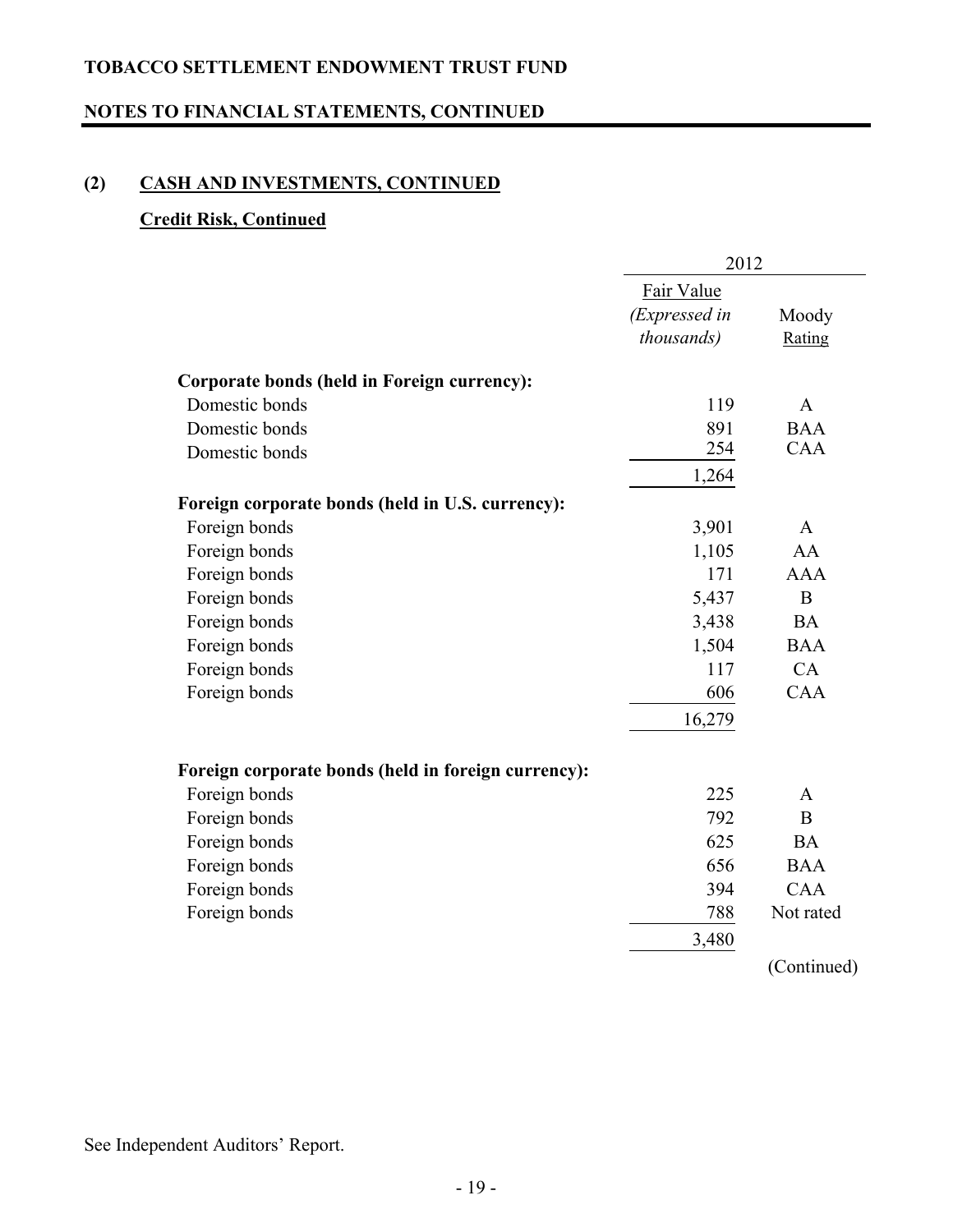# **NOTES TO FINANCIAL STATEMENTS, CONTINUED**

# **(2) CASH AND INVESTMENTS, CONTINUED**

# **Credit Risk, Continued**

|                                                      | 2012               |              |  |
|------------------------------------------------------|--------------------|--------------|--|
|                                                      | <b>Fair Value</b>  |              |  |
|                                                      | (Expressed in      | Moody        |  |
|                                                      | <i>thousands</i> ) | Rating       |  |
| Foreign government bonds (held in U.S. currency):    |                    |              |  |
| Foreign government bonds                             | 1,420              | B            |  |
| Foreign government bonds                             | 474                | <b>BA</b>    |  |
| Foreign government bonds                             | 2,628              | <b>BAA</b>   |  |
|                                                      | 4,522              |              |  |
| Foreign government bonds (held in foreign currency): |                    |              |  |
| Foreign government bonds                             | 877                | $\mathsf{A}$ |  |
| Foreign government bonds                             | 8,517              | AAA          |  |
| Foreign government bonds                             | 2,969              | <b>BAA</b>   |  |
|                                                      | 12,363             |              |  |
| Total fair value of credit risk                      | 342,27             |              |  |

(1) Backed by full faith and credit of the U.S. government.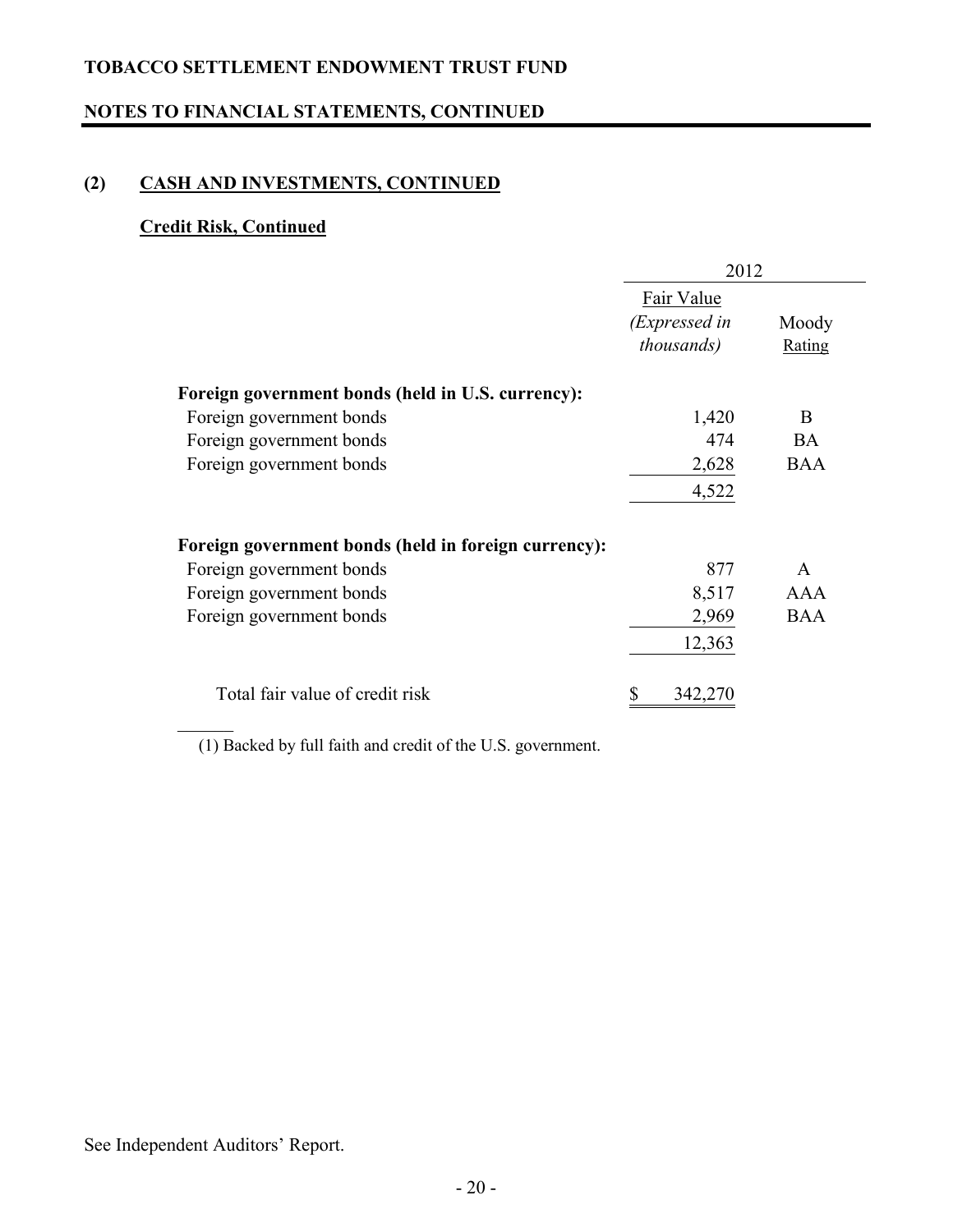# **NOTES TO FINANCIAL STATEMENTS, CONTINUED**

# **(2) CASH AND INVESTMENTS, CONTINUED**

# **Credit Risk, Continued**

|                                                   | 2011                        |            |                 |
|---------------------------------------------------|-----------------------------|------------|-----------------|
|                                                   |                             | Fair Value |                 |
|                                                   | (Expressed in<br>thousands) |            | Moody<br>Rating |
| U.S. government agencies (held in U.S. currency): |                             |            |                 |
| U.S. Treasury bonds                               | \$                          | 10,984     | (1)             |
| U.S. Treasury notes                               |                             | 66,472     | (1)             |
| Federal Home Loan Mortgage Corp.                  |                             | 4,555      | <b>AAA</b>      |
| Federal National Mortgage Corp.                   |                             | 26,916     | <b>AAA</b>      |
| Government National Mortgage Association          |                             | 321        | <b>AAA</b>      |
| Other                                             |                             | 522        | <b>AAA</b>      |
| Other                                             |                             | 2,900      | $\mathbf{A}$    |
|                                                   |                             | 112,670    |                 |
| Corporate bonds (held in U.S. currency):          |                             |            |                 |
| Domestic bonds                                    |                             | 25,068     | A               |
| Domestic bonds                                    |                             | 9,965      | AA              |
| Domestic bonds                                    |                             | 17,616     | <b>AAA</b>      |
| Domestic bonds                                    |                             | 46,375     | B               |
| Domestic bonds                                    |                             | 19,685     | <b>BA</b>       |
| Domestic bonds                                    |                             | 14,222     | <b>BAA</b>      |
| Domestic bonds                                    |                             | 734        | <b>BB</b>       |
| Domestic bonds                                    |                             | 466        | <b>BBB</b>      |
| Domestic bonds                                    |                             | 49         | $\overline{C}$  |
| Domestic bonds                                    |                             | 239        | CA              |
| Domestic bonds                                    |                             | 12,142     | <b>CAA</b>      |
| Domestic bonds                                    |                             | 49         | CC              |
| Domestic bonds                                    |                             | 2,871      | <b>CCC</b>      |
| Domestic bonds                                    |                             | 479        | D               |
| Domestic bonds                                    |                             | 6,124      | Other           |
|                                                   |                             | 156,084    |                 |

(Continued)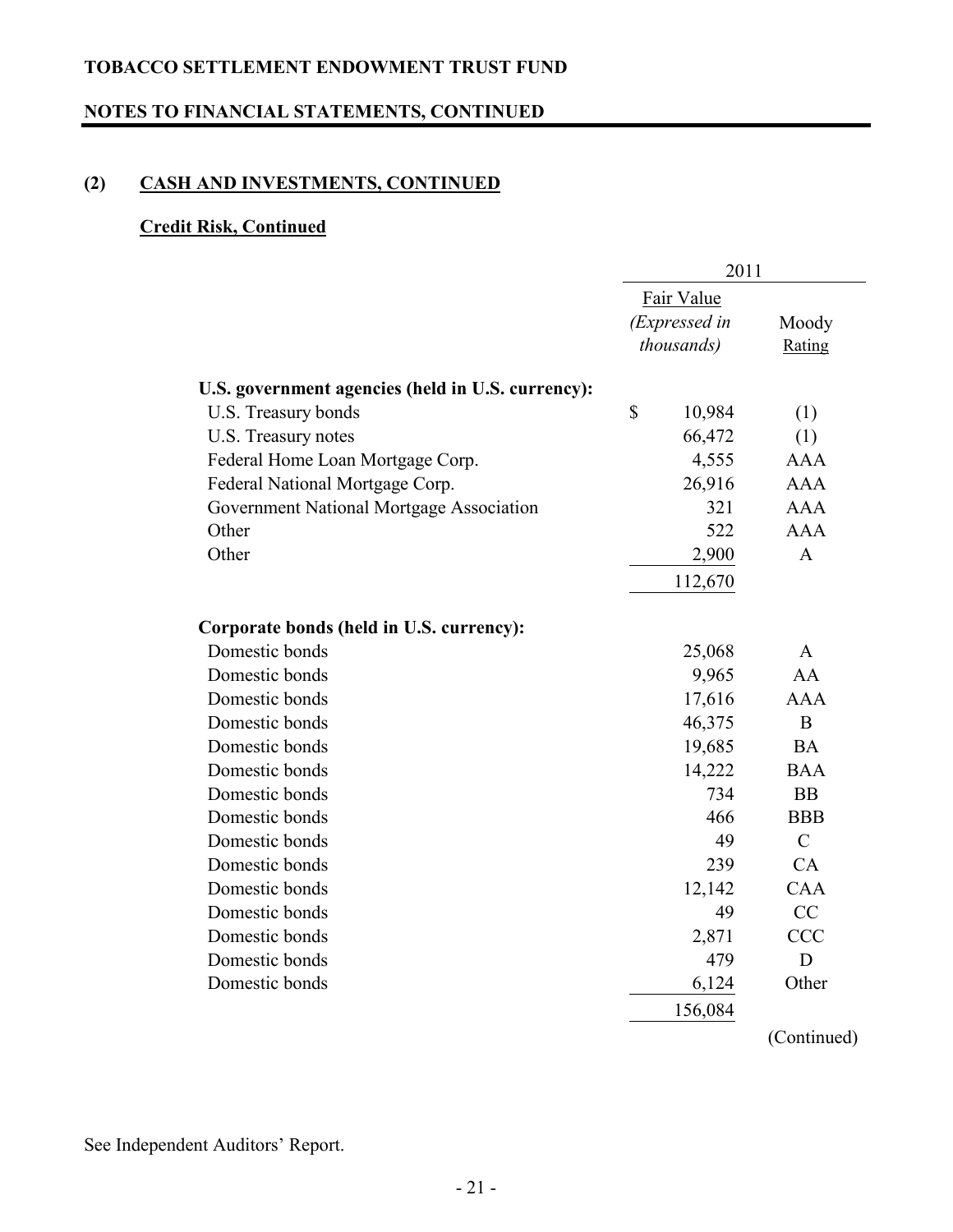# **NOTES TO FINANCIAL STATEMENTS, CONTINUED**

# **(2) CASH AND INVESTMENTS, CONTINUED**

# **Credit Risk, Continued**

|                                                     | 2011                                              |                 |  |
|-----------------------------------------------------|---------------------------------------------------|-----------------|--|
|                                                     | Fair Value<br>(Expressed in<br><i>thousands</i> ) | Moody<br>Rating |  |
| Foreign corporate bonds (held in U.S. currency):    |                                                   |                 |  |
| Foreign bonds                                       | 1,900                                             | A               |  |
| Foreign bonds                                       | 814                                               | AA              |  |
| Foreign bonds                                       | 6,612                                             | B               |  |
| Foreign bonds                                       | 2,094                                             | <b>BA</b>       |  |
| Foreign bonds                                       | 651                                               | <b>BB</b>       |  |
| Foreign bonds                                       | 315                                               | Other           |  |
|                                                     | 12,386                                            |                 |  |
| Foreign corporate bonds (held in foreign currency): |                                                   |                 |  |
| Foreign bonds                                       | 1,863                                             | $\mathbf{A}$    |  |
| Foreign bonds                                       | 1,098                                             | AA              |  |
| Foreign bonds                                       | 1,318                                             | B               |  |
| Foreign bonds                                       | 599                                               | <b>BA</b>       |  |
| Foreign bonds                                       | 2,247                                             | <b>BAA</b>      |  |
| Foreign bonds                                       | 123                                               | <b>BB</b>       |  |
| Foreign bonds                                       | 140                                               | <b>BBB</b>      |  |
| Foreign bonds                                       | 20                                                | $\mathcal{C}$   |  |
| Foreign bonds                                       | 683                                               | CAA             |  |
| Foreign bonds                                       | 198                                               | <b>CCC</b>      |  |
|                                                     | 8,289                                             |                 |  |
|                                                     |                                                   | (Continued)     |  |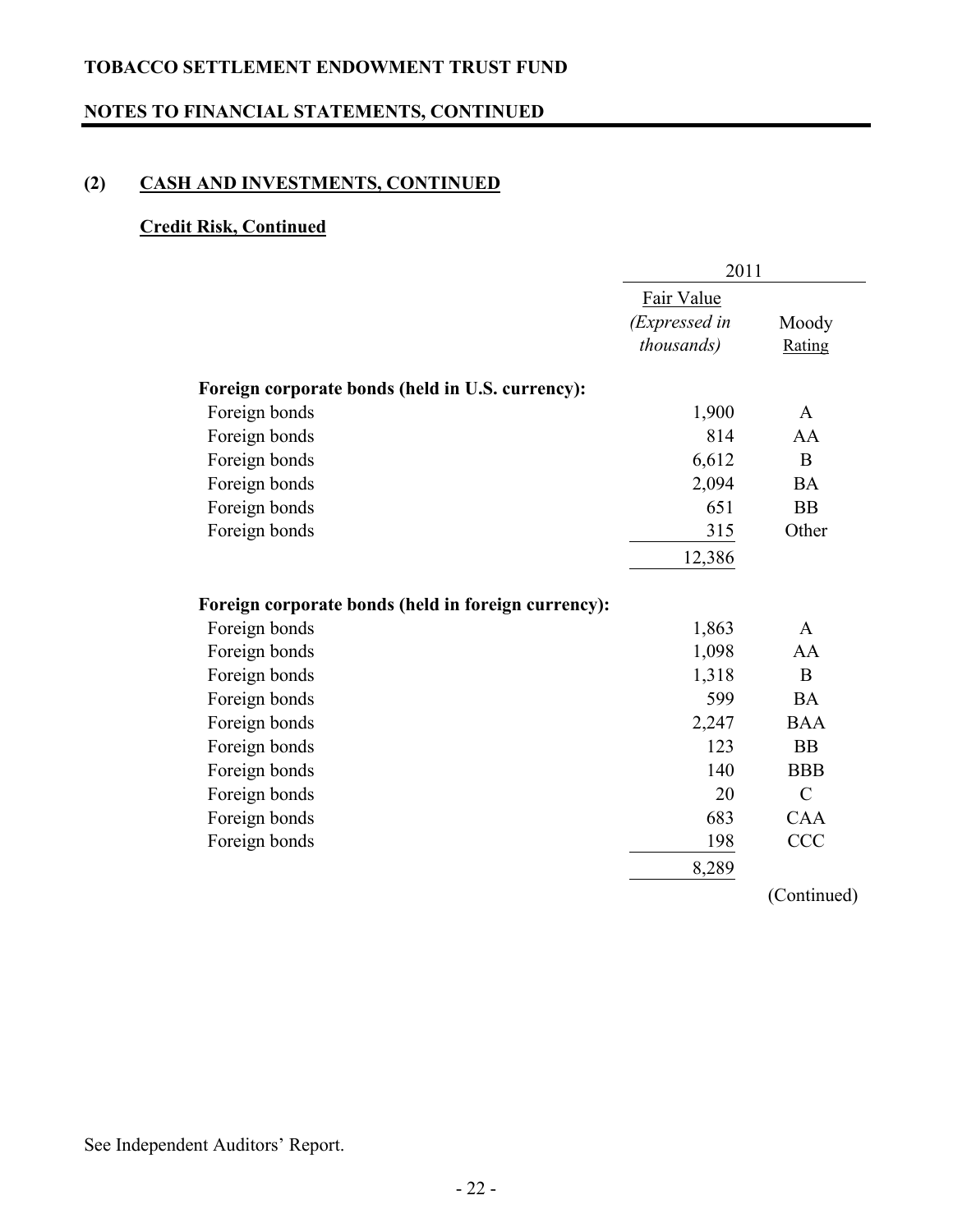# **NOTES TO FINANCIAL STATEMENTS, CONTINUED**

# **(2) CASH AND INVESTMENTS, CONTINUED**

### **Credit Risk, Continued**

|                                                      | 2011               |            |  |
|------------------------------------------------------|--------------------|------------|--|
|                                                      | Fair Value         |            |  |
|                                                      | (Expressed in      | Moody      |  |
|                                                      | <i>thousands</i> ) | Rating     |  |
|                                                      |                    |            |  |
| Foreign government bonds (held in U.S. currency):    |                    |            |  |
| Foreign government bonds                             | 244                | AA         |  |
| Foreign government bonds                             | 207                | B          |  |
| Foreign government bonds                             | 223                | <b>BA</b>  |  |
| Foreign government bonds                             | 1,628              | <b>BAA</b> |  |
|                                                      | 2,302              |            |  |
|                                                      |                    |            |  |
| Foreign government bonds (held in foreign currency): |                    |            |  |
| Foreign government bonds                             | 916                | A          |  |
| Foreign government bonds                             | 6,046              | AAA        |  |
| Foreign government bonds                             | 2,968              | <b>BAA</b> |  |
| Foreign government bonds                             | 187                | CC         |  |
|                                                      | 10,117             |            |  |
|                                                      |                    |            |  |
| Total fair value of credit risk                      | \$<br>301,848      |            |  |

(1) Backed by full faith and credit of the U.S. government.

# **Concentration of Credit Risk**

The Fund limits its exposure to concentration of credit risk through its investment policy and asset allocation policy. Within asset classes, individual securities are limited to not more than 6% of the investment manager's portfolio; however, securities of one issuer could be represented in more than one asset class. No investments in any one organization, excluding those guaranteed by the U.S. government, represented 5% or more of the Fund's net assets at June 30, 2012 or 2011.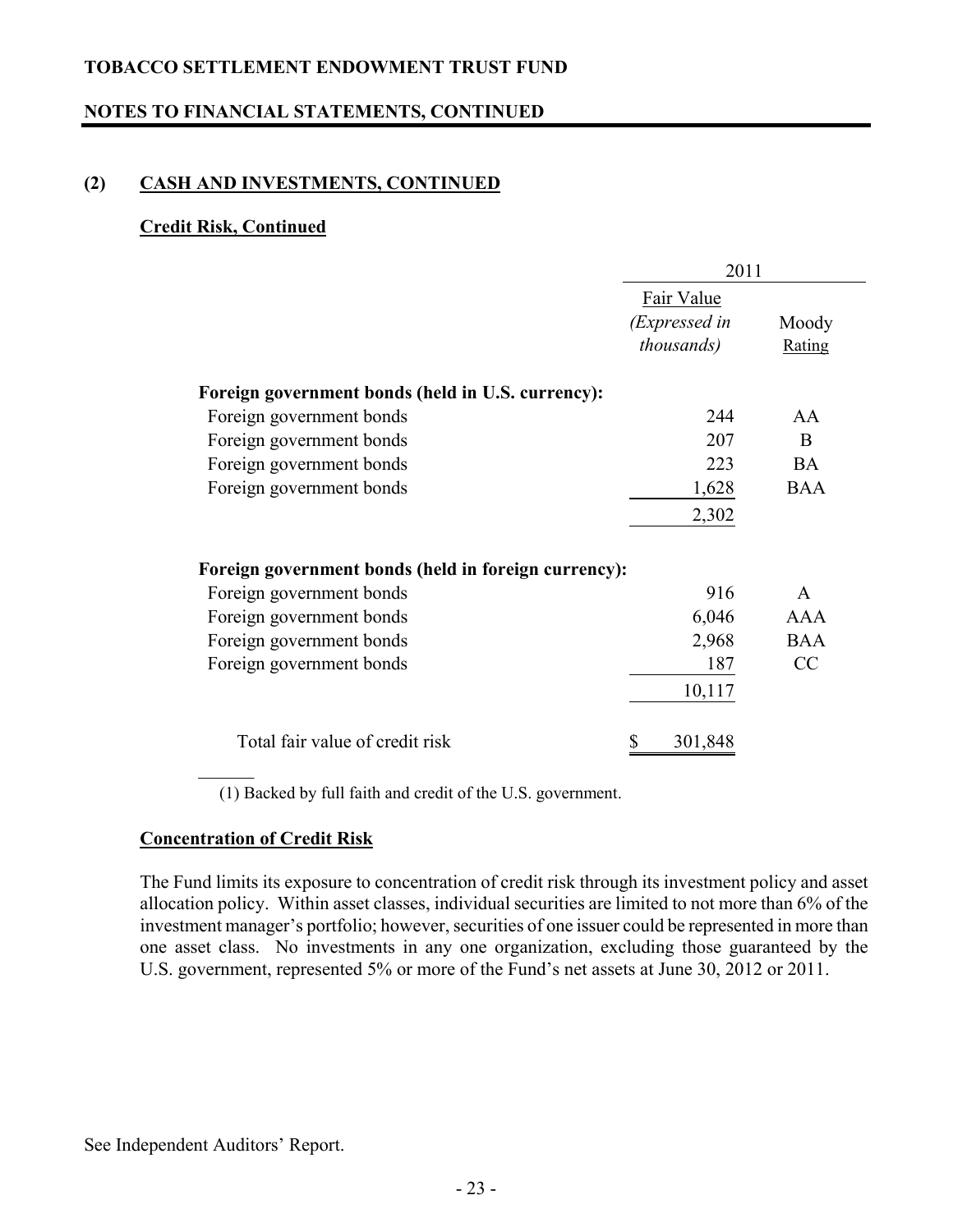# **NOTES TO FINANCIAL STATEMENTS, CONTINUED**

# **(2) CASH AND INVESTMENTS, CONTINUED**

#### **Interest Rate Risk**

Interest rate risk is the risk that changes in interest rates will adversely affect the fair value of an investment. Mortgage-backed securities are highly sensitive to interest rate changes. The investment policy manages interest rate risk by limiting the effective duration of an actively managed fixed-income portfolio. Excluding U.S. government guaranteed securities, effective duration is not to exceed 7 years.

|                                                     | 2012                        |            |                       |
|-----------------------------------------------------|-----------------------------|------------|-----------------------|
|                                                     | Fair Value<br>(Expressed in |            | Effective<br>Duration |
|                                                     |                             |            |                       |
|                                                     |                             | thousands) | Years                 |
| U.S. government securities (government guaranteed): |                             |            |                       |
| U.S. Treasury bonds                                 | $\mathbb{S}$                | 13,642     | 14.92                 |
| U.S. Treasury notes                                 |                             | 57,908     | 4.87                  |
| U.S. Treasury bills                                 |                             | 10,800     | 0.08                  |
| Federal Home Loan Bank                              |                             | 998        | 2.87                  |
| Federal National Mortgage Association-FHR           |                             | 941        | 2.20                  |
| Federal National Mortgage Association-FNR           |                             | 1,142      | 4.24                  |
| Government National Mortgage Association            |                             | 258        | 1.47                  |
| <b>Student Loan Marketing Association</b>           |                             | 331        | 3.04                  |
| <b>Veterans Administration</b>                      |                             | 78         | 4.29                  |
| Other                                               |                             | 3,077      | 9.20                  |
| Foreign government securities:                      |                             |            |                       |
| Foreign government bonds (held in U.S. currency)    |                             | 4,522      | 5.33                  |
| Foreign government bonds (held in foreign currency) |                             | 12,363     | 4.98                  |
| Mortgage-backed securities:                         |                             |            |                       |
| Federal Home Loan Mortgage Corp.                    |                             | 5,563      | 3.30                  |
| Federal National Mortgage Corp.                     |                             | 27,743     | 2.38                  |
| <b>Corporate bonds:</b>                             |                             |            |                       |
| Domestic bonds (held in U.S. currency)              |                             | 181,882    | 3.89                  |
| Domestic bonds (held in foreign currency)           |                             | 1,263      | 4.90                  |
| Foreign bonds (held in U.S. currency)               |                             | 16,279     | 3.18                  |
| Foreign bonds (held in foreign currency)            |                             | 3,480      | 3.49                  |
| Total fixed income                                  | \$                          | 342,270    |                       |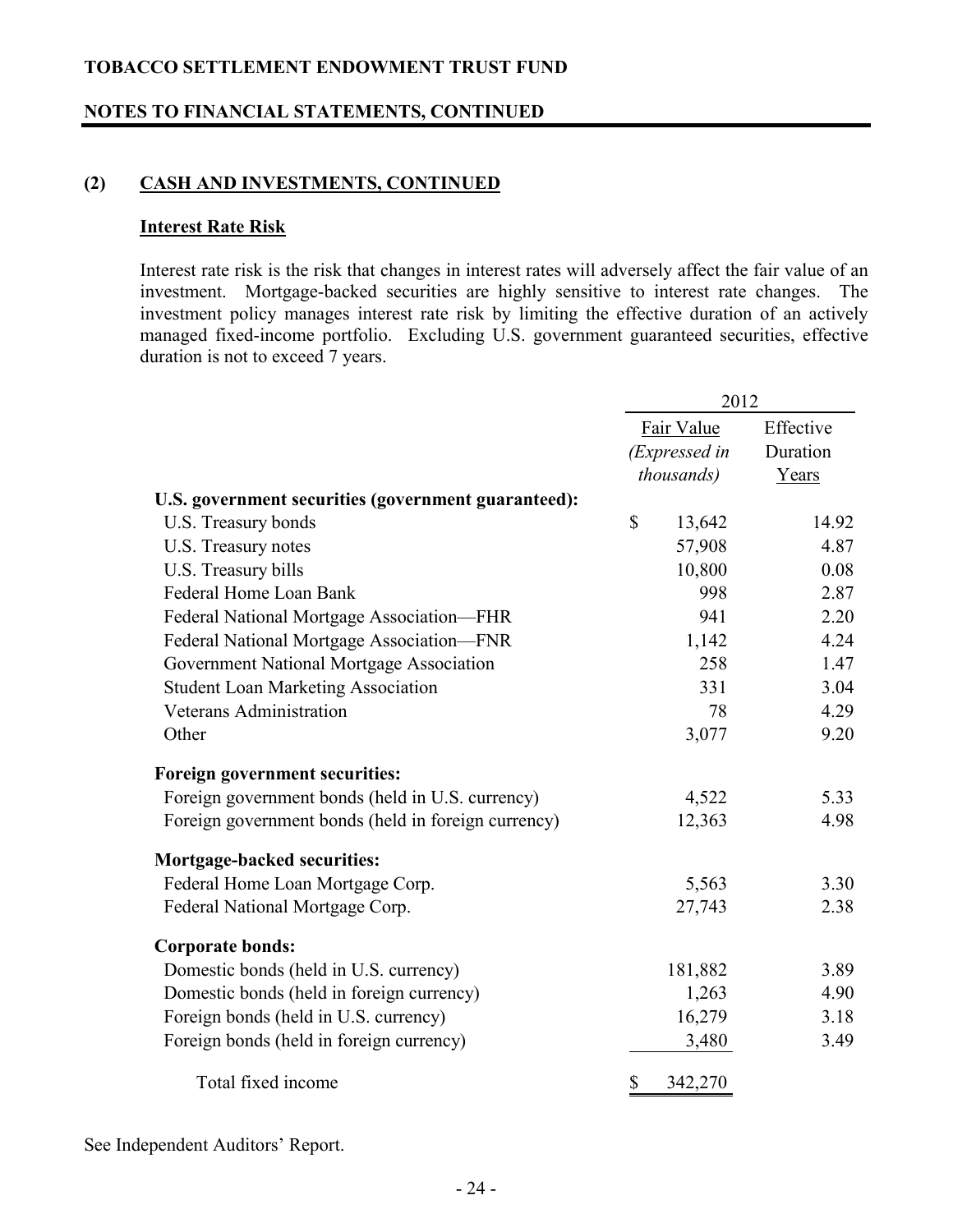# **NOTES TO FINANCIAL STATEMENTS, CONTINUED**

# **(2) CASH AND INVESTMENTS, CONTINUED**

# **Interest Rate Risk, Continued**

|                                                     | 2011                        |                    |           |  |
|-----------------------------------------------------|-----------------------------|--------------------|-----------|--|
|                                                     | Fair Value<br>(Expressed in |                    | Effective |  |
|                                                     |                             |                    | Duration  |  |
|                                                     |                             | <i>thousands</i> ) | Years     |  |
| U.S. government securities (government guaranteed): |                             |                    |           |  |
| U.S. Treasury bonds                                 | \$                          | 10,984             | 17.35     |  |
| U.S. Treasury notes                                 |                             | 66,472             | 4.49      |  |
| Government National Mortgage Association            |                             | 321                | 3.79      |  |
| Other                                               |                             | 3,422              | 8.52      |  |
| Foreign government securities:                      |                             |                    |           |  |
| Foreign government bonds (held in U.S. currency)    |                             | 2,302              | 6.32      |  |
| Foreign government bonds (held in foreign currency) |                             | 10,117             | 5.31      |  |
| Mortgage-backed securities:                         |                             |                    |           |  |
| Federal Home Loan Mortgage Corp.                    |                             | 4,555              | 1.68      |  |
| Federal National Mortgage Corp.                     |                             | 26,916             | 5.18      |  |
| <b>Corporate bonds:</b>                             |                             |                    |           |  |
| Domestic bonds (held in U.S. currency)              |                             | 156,084            | 4.71      |  |
| Foreign bonds (held in U.S. currency)               |                             | 12,386             | 4.22      |  |
| Foreign bonds (held in foreign currency)            |                             | 8,289              | 4.42      |  |
| Total fixed income                                  | \$                          | 301,848            |           |  |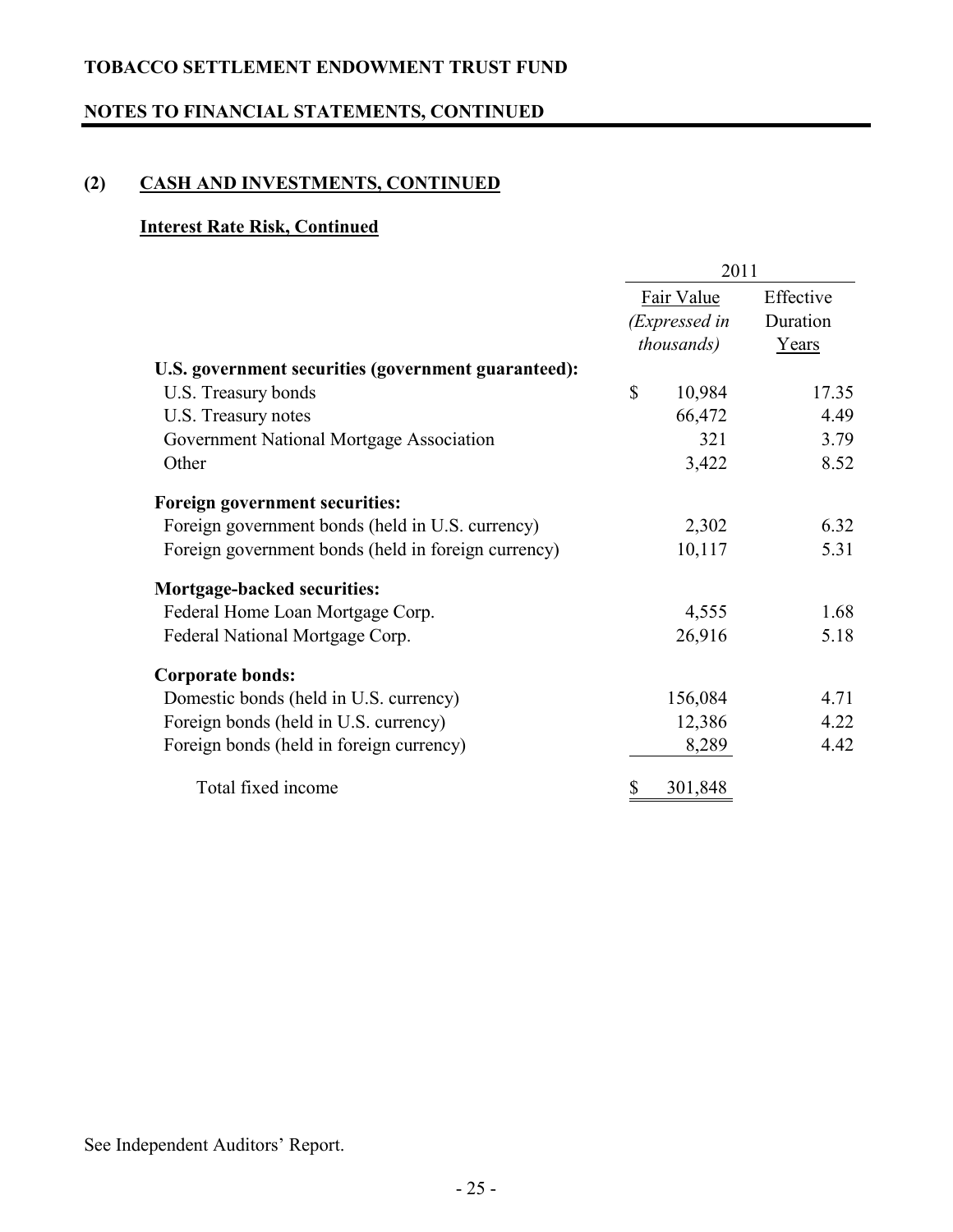# **NOTES TO FINANCIAL STATEMENTS, CONTINUED**

# **(2) CASH AND INVESTMENTS, CONTINUED**

# **Foreign Currency Risk**

Foreign currency risk is the risk that changes in exchange rates will adversely affect the fair value of an investment or a deposit. The investment policy limits foreign equity investments to 10% of total net assets through its asset allocation policy. Investment in foreign equities and fixed income is shown by monetary unit to indicate possible foreign currency risk.

|                        | 2012                        |                  |  |  |
|------------------------|-----------------------------|------------------|--|--|
|                        | Fair Value<br>(Expressed in |                  |  |  |
|                        | <i>thousands</i> )          | <u>Type</u>      |  |  |
| Foreign currency:      |                             |                  |  |  |
| Argentine peso         | \$<br>343                   | Fixed income     |  |  |
| Australian dollar      | 5,330                       | Equity           |  |  |
| Bermuda dollar         | 1,828                       | Equity           |  |  |
| Bermuda dollar         | 939                         | Fixed income     |  |  |
| Brazilian real         | 4,339                       | Equity           |  |  |
| Brazilian real         | 1,736                       | Fixed income     |  |  |
| British pound sterling | 28,835                      | Equity           |  |  |
| British pound sterling | 4,237                       | Fixed income     |  |  |
| British pound sterling | 142                         | Foreign currency |  |  |
| Canadian dollar        | 5,342                       | Equity           |  |  |
| Canadian dollar        | 2,633                       | Fixed income     |  |  |
| Cayman dollar          | 78                          | Equity           |  |  |
| Cayman dollar          | 129                         | Fixed income     |  |  |
| Columbian peso         | 477                         | Fixed income     |  |  |
| Euro                   | 19,903                      | Equity           |  |  |
| Euro                   | 20,176                      | Fixed income     |  |  |
| Euro                   | 309                         | Foreign currency |  |  |
| Hong Kong dollar       | 6,376                       | Equity           |  |  |
| Malaysian ringgit      | 1,340                       | Fixed income     |  |  |
| Malaysian ringgit      | 1                           | Foreign currency |  |  |
| Mexican nuevo peso     | 1,242                       | Fixed income     |  |  |
| Mexican nuevo peso     | 85                          | Foreign currency |  |  |

(Continued)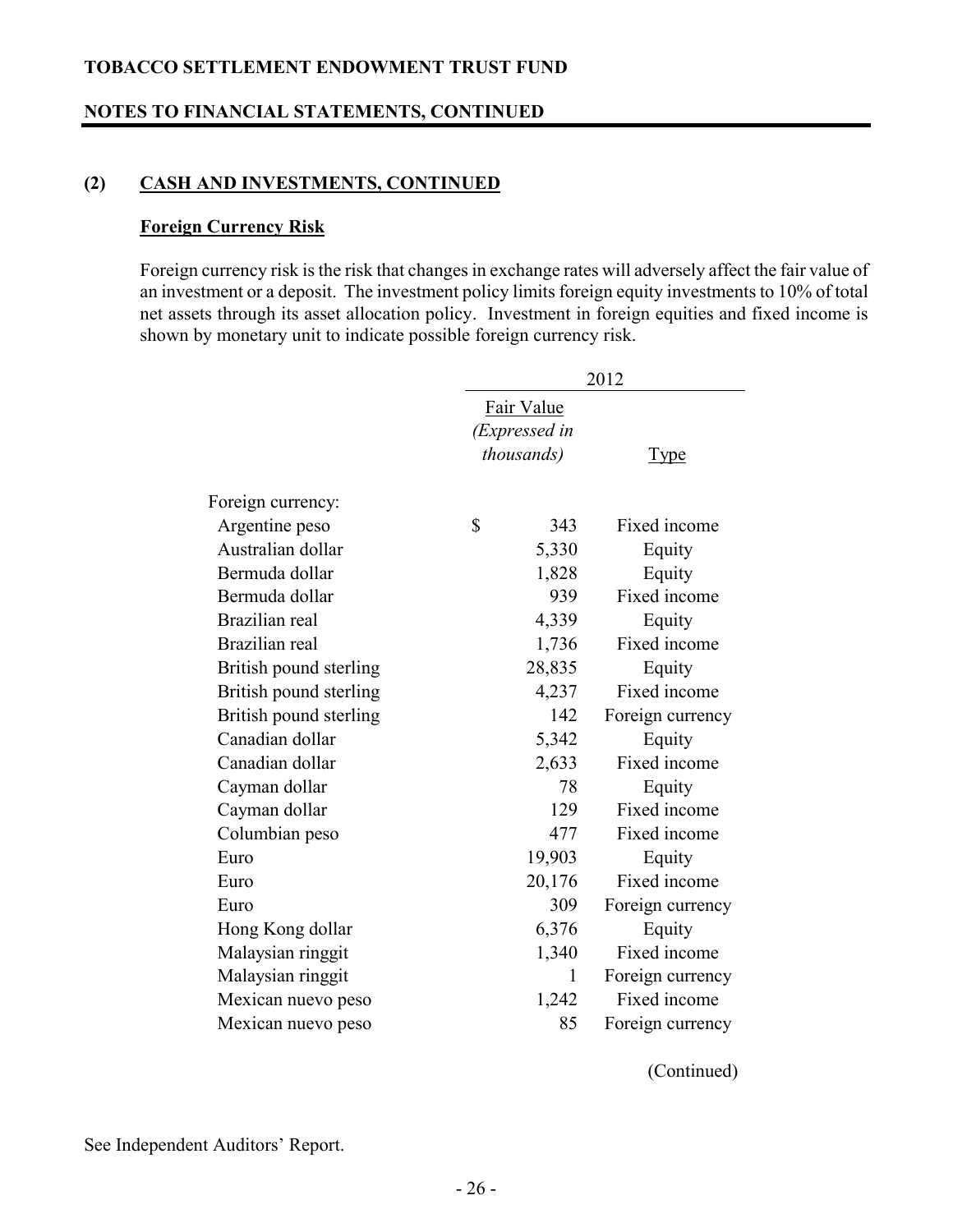# **NOTES TO FINANCIAL STATEMENTS, CONTINUED**

# **(2) CASH AND INVESTMENTS, CONTINUED**

# **Foreign Currency Risk, Continued**

|                               | 2012                               |              |  |
|-------------------------------|------------------------------------|--------------|--|
|                               | <b>Fair Value</b><br>(Expressed in |              |  |
|                               | thousands)                         | <b>Type</b>  |  |
| Foreign currency, Continued:  |                                    |              |  |
| Netherlands Antillean guilder | 1,129                              | Equity       |  |
| New Israeli shekel            | 3,321                              | Equity       |  |
| Norwegian krone               | 2,942                              | Equity       |  |
| Panamanian balboa             | 1,938                              | Equity       |  |
| Panamanian balboa             | 320                                | Fixed income |  |
| Peruvian nuevo sol            | 1,036                              | Fixed income |  |
| Russian ruble                 | 880                                | Equity       |  |
| Russian ruble                 | 786                                | Fixed income |  |
| Singapore dollar              | 109                                | Equity       |  |
| South Korean won              | 5,026                              | Equity       |  |
| Swiss franc                   | 6,353                              | Equity       |  |
| Swiss franc                   | 433                                | Fixed income |  |
| Thai baht                     | 2,177                              | Equity       |  |
| Turkish lira                  | 474                                | Fixed income |  |
| Venezuelan Bolivar fuerte     | 1,077                              | Fixed income |  |
| Yen                           | 13,877                             | Equity       |  |
| Yuan/Renminbi                 | 2,380                              | Equity       |  |
|                               | \$<br>150,078                      |              |  |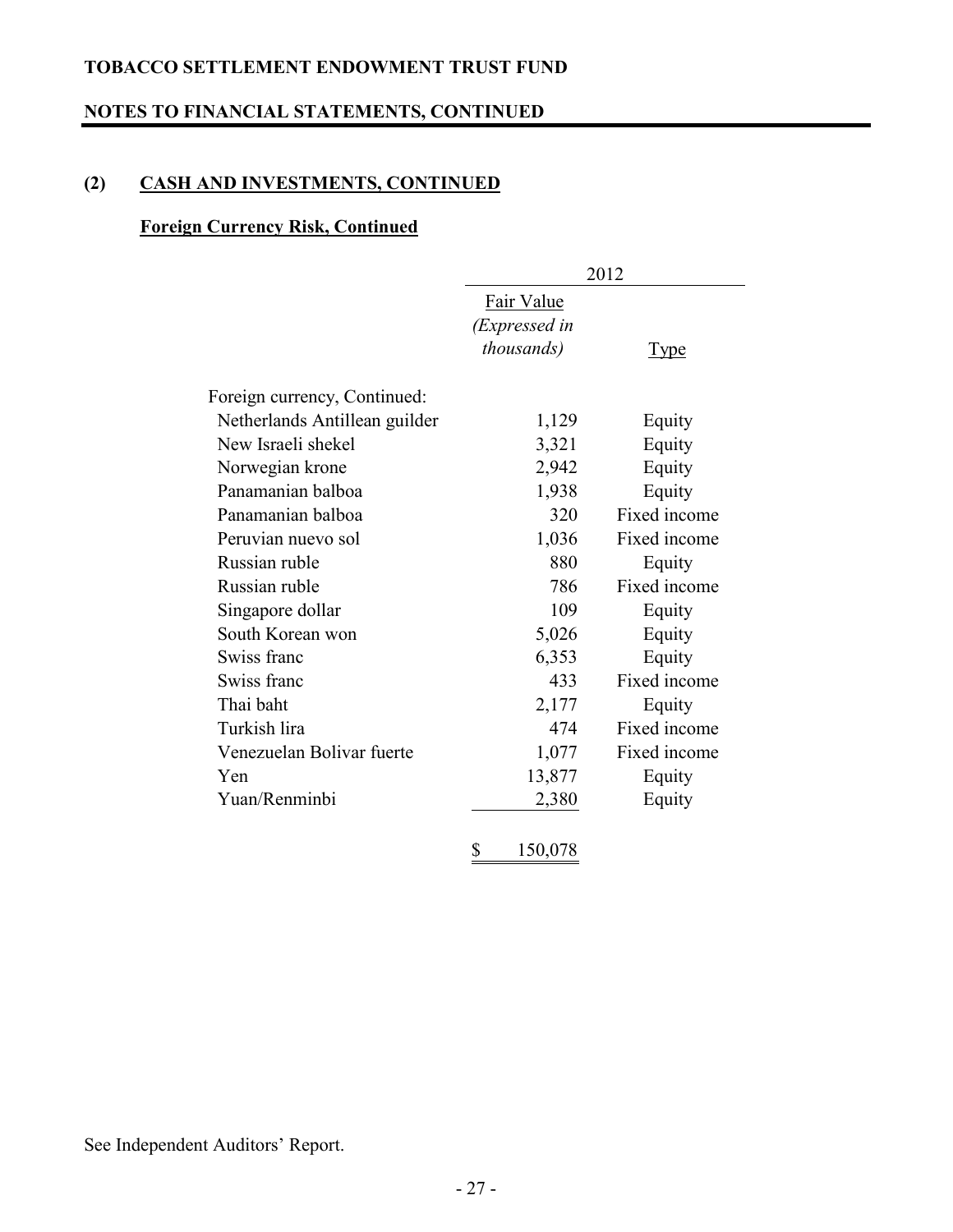# **NOTES TO FINANCIAL STATEMENTS, CONTINUED**

# **(2) CASH AND INVESTMENTS, CONTINUED**

# **Foreign Currency Risk, Continued**

|                        | 2011 |                    |                  |  |  |
|------------------------|------|--------------------|------------------|--|--|
|                        |      | <b>Fair Value</b>  |                  |  |  |
|                        |      | (Expressed in      |                  |  |  |
|                        |      | <i>thousands</i> ) | <u>Type</u>      |  |  |
| Foreign currency:      |      |                    |                  |  |  |
| Argentine peso         | \$   | 53                 | Fixed income     |  |  |
| Australian dollar      |      | 1,094              | Equity           |  |  |
| Bermuda dollar         |      | 842                | Fixed income     |  |  |
| Brazilian real         |      | 5,613              | Equity           |  |  |
| Brazilian real         |      | 1,554              | Fixed income     |  |  |
| Brazilian real         |      | $\mathbf{1}$       | Foreign currency |  |  |
| British pound sterling |      | 13,925             | Equity           |  |  |
| British pound sterling |      | 3,219              | Fixed income     |  |  |
| British pound sterling |      | 263                | Foreign currency |  |  |
| Canadian dollar        |      | 3,502              | Equity           |  |  |
| Canadian dollar        |      | 2,240              | Fixed income     |  |  |
| Cayman dollar          |      | 727                | Equity           |  |  |
| Cayman dollar          |      | 1,222              | Fixed income     |  |  |
| Columbian peso         |      | 258                | Fixed income     |  |  |
| Euro                   |      | 29,402             | Equity           |  |  |
| Euro                   |      | 18,819             | Fixed income     |  |  |
| Euro                   |      | 494                | Foreign currency |  |  |
| Hong Kong dollar       |      | 7,074              | Equity           |  |  |
| Israeli shekel         |      | 1,205              | Equity           |  |  |
| Korean won             |      | 3,429              | Equity           |  |  |
| Malaysian ringgit      |      | 916                | Fixed income     |  |  |
| Malaysian ringgit      |      | 9                  | Foreign currency |  |  |
| Mexican nuevo peso     |      | 1,242              | Fixed income     |  |  |
| Mexican nuevo peso     |      | 47                 | Foreign currency |  |  |

(Continued)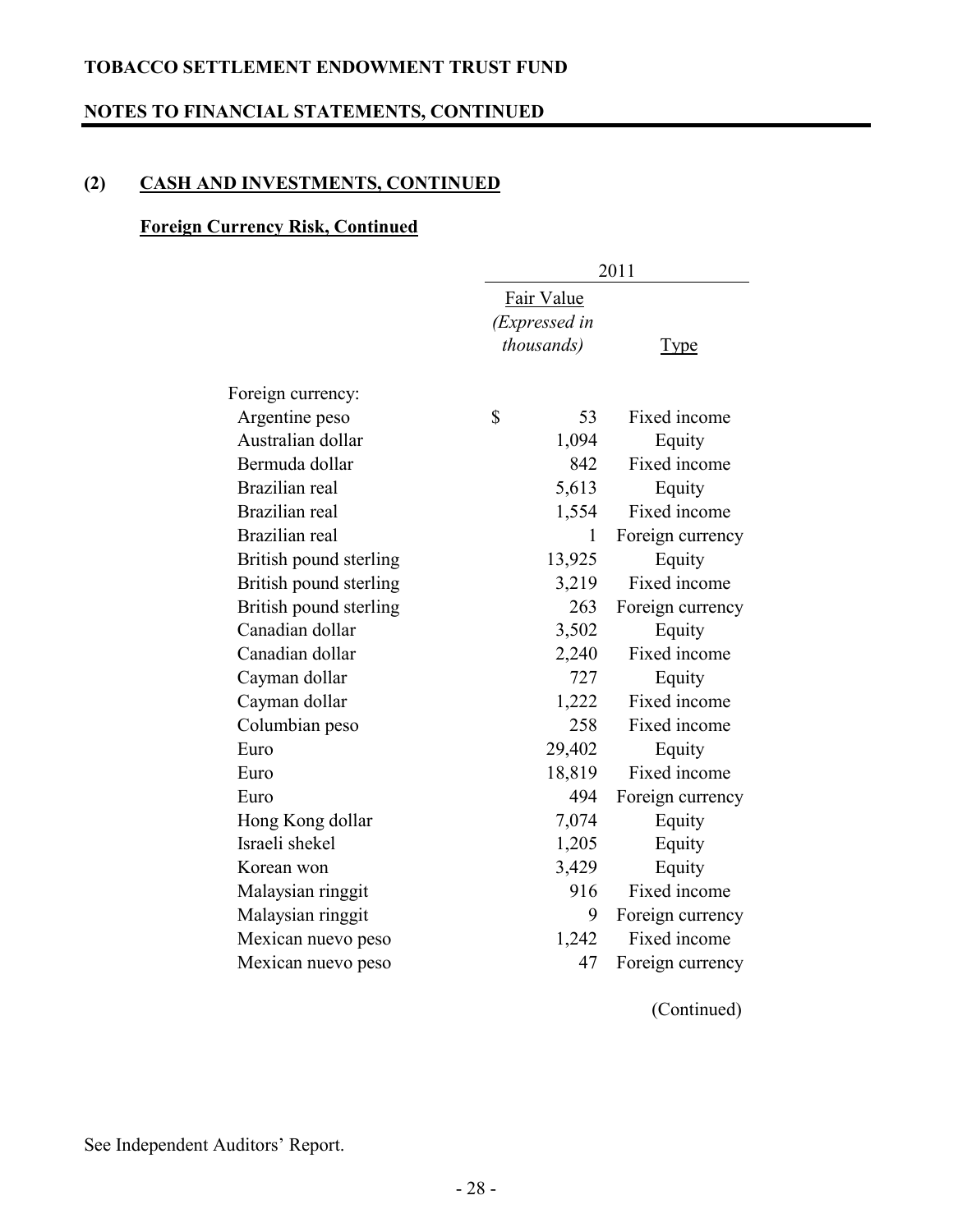# **NOTES TO FINANCIAL STATEMENTS, CONTINUED**

# **(2) CASH AND INVESTMENTS, CONTINUED**

# **Foreign Currency Risk, Continued**

|                              | 2011              |                  |  |  |
|------------------------------|-------------------|------------------|--|--|
|                              | <b>Fair Value</b> |                  |  |  |
|                              | (Expressed in     |                  |  |  |
|                              | thousands)        | <b>Type</b>      |  |  |
| Foreign currency, Continued: |                   |                  |  |  |
| Peruvian nuevo sol           | 473               | Fixed income     |  |  |
| Peruvian nuevo sol           | 16                | Foreign currency |  |  |
| Russian ruble                | 1,830             | Equity           |  |  |
| Russian ruble                | 708               | Fixed income     |  |  |
| Singapore dollar             | 2,227             | Equity           |  |  |
| South African rand           | 1,970             | Equity           |  |  |
| Swedish krona                | 1,285             | Equity           |  |  |
| Swiss franc                  | 5,324             | Equity           |  |  |
| Swiss franc                  | 567               | Fixed income     |  |  |
| Thai baht                    | 904               | Equity           |  |  |
| Turkish lira                 | 223               | Fixed income     |  |  |
| Venezuelan Bolivar fuerte    | 154               | Fixed income     |  |  |
| Yen                          | 10,493            | Equity           |  |  |
|                              | 123,324           |                  |  |  |
| Other—securities held in     |                   |                  |  |  |
| U.S. dollars                 | 605               |                  |  |  |
|                              | \$<br>123,929     |                  |  |  |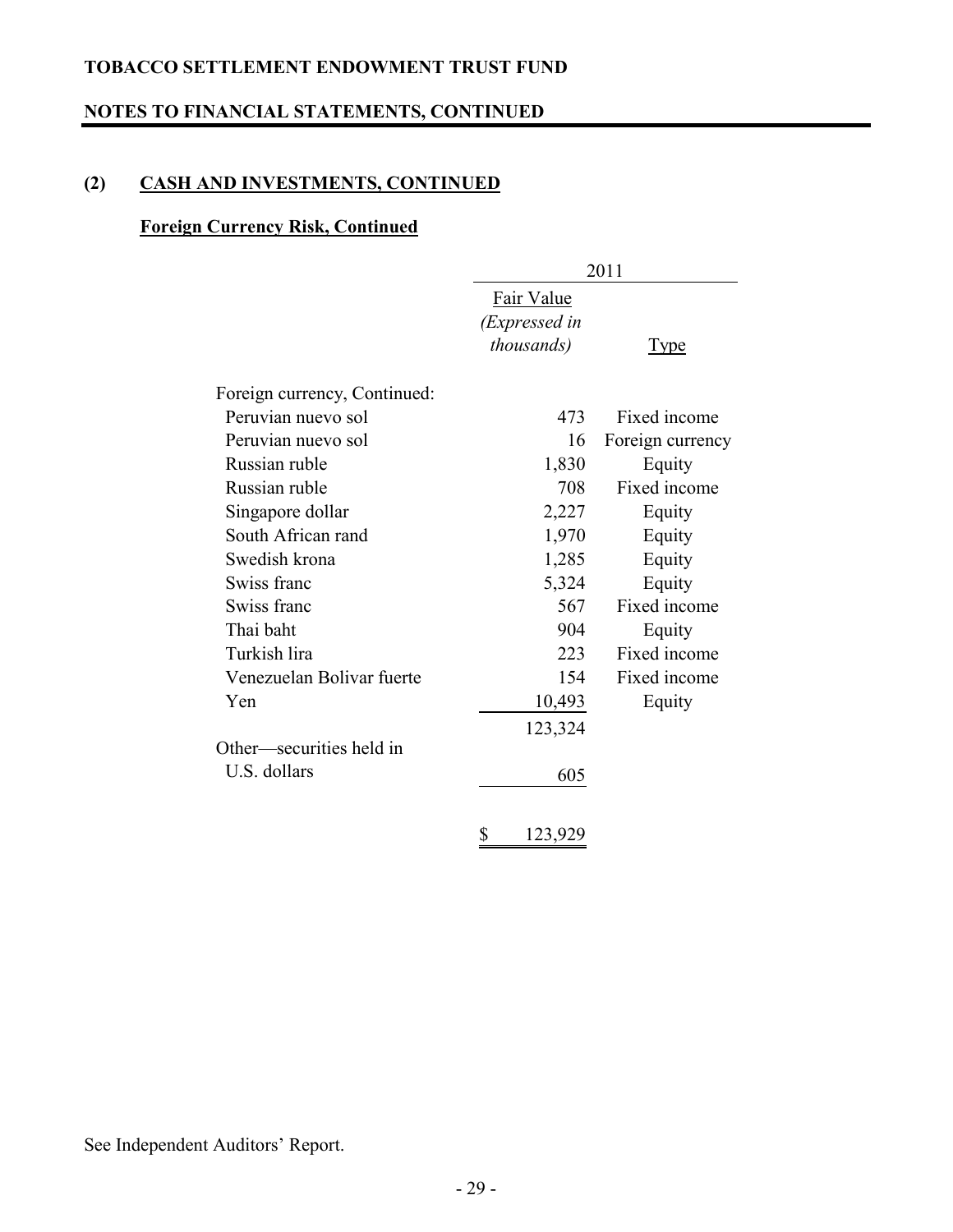### **NOTES TO FINANCIAL STATEMENTS, CONTINUED**

### **(3) DERIVATIVES**

Derivative instruments are financial contracts whose values depend on the values of one or more underlying assets, reference rates, or financial indexes. They include futures contracts, swap contracts, options contracts, and forward foreign currency exchange. The Fund's derivatives policy identifies and allows common derivative investments and strategies which are consistent with applicable law and the Investment Policy Statement and requires investment managers to petition for the inclusion of additional derivative instruments and strategies. The guidelines also require investment managers to follow certain controls and documentation and risk management procedures. The Fund enters into these certain derivative instruments primarily to enhance the performance and reduce the volatility of its portfolio. It enters futures contracts to gain or hedge exposure to certain markets and to manage interest rate risk and uses forward foreign exchange contracts primarily to hedge foreign currency exposure. The tables below summarize the various contracts in the portfolio as of June 30, 2012 and 2011. The notional values associated with the futures contracts are generally not recorded in the financial statements, as they represent the obligation to purchase the futures contracts. Unrealized gains or losses are recognized daily by the investment manager and have been reflected in the Fund's financial statements. Interest risks associated with these investments are included in the interest rate risk disclosures. The Fund does not anticipate additional significant market risk from the futures or currency contracts.

*Futures Contracts*

|                   | June 30, 2012 |               |    |                    |  |
|-------------------|---------------|---------------|----|--------------------|--|
|                   | 2012          |               |    |                    |  |
|                   | Expiration    |               |    | Notional/          |  |
|                   | Date          | Long/Short    |    | Fair Value         |  |
|                   |               |               |    | (Expressed in      |  |
|                   |               |               |    | <i>thousands</i> ) |  |
| U.S. 5-Year Note  | September     | <b>Short</b>  | \$ | 5,827              |  |
| U.S. 10-Year Note | September     | Short         |    | 3,735              |  |
|                   |               |               |    | 9,562              |  |
|                   |               | June 30, 2011 |    |                    |  |
|                   | 2011          |               |    |                    |  |
|                   | Expiration    |               |    | Notional/          |  |
|                   | Date          | Long/Short    |    | Fair Value         |  |
|                   |               |               |    | (Expressed in      |  |
|                   |               |               |    | <i>thousands</i> ) |  |
| U.S. 5-Year Note  | September     | Short         | \$ | 11,562             |  |
| Euro-Bund Future  | September     | Short         |    | 2,729              |  |
| U.S. 10-Year Note | September     | Short         |    | 2,569              |  |
|                   |               |               | \$ | 16,860             |  |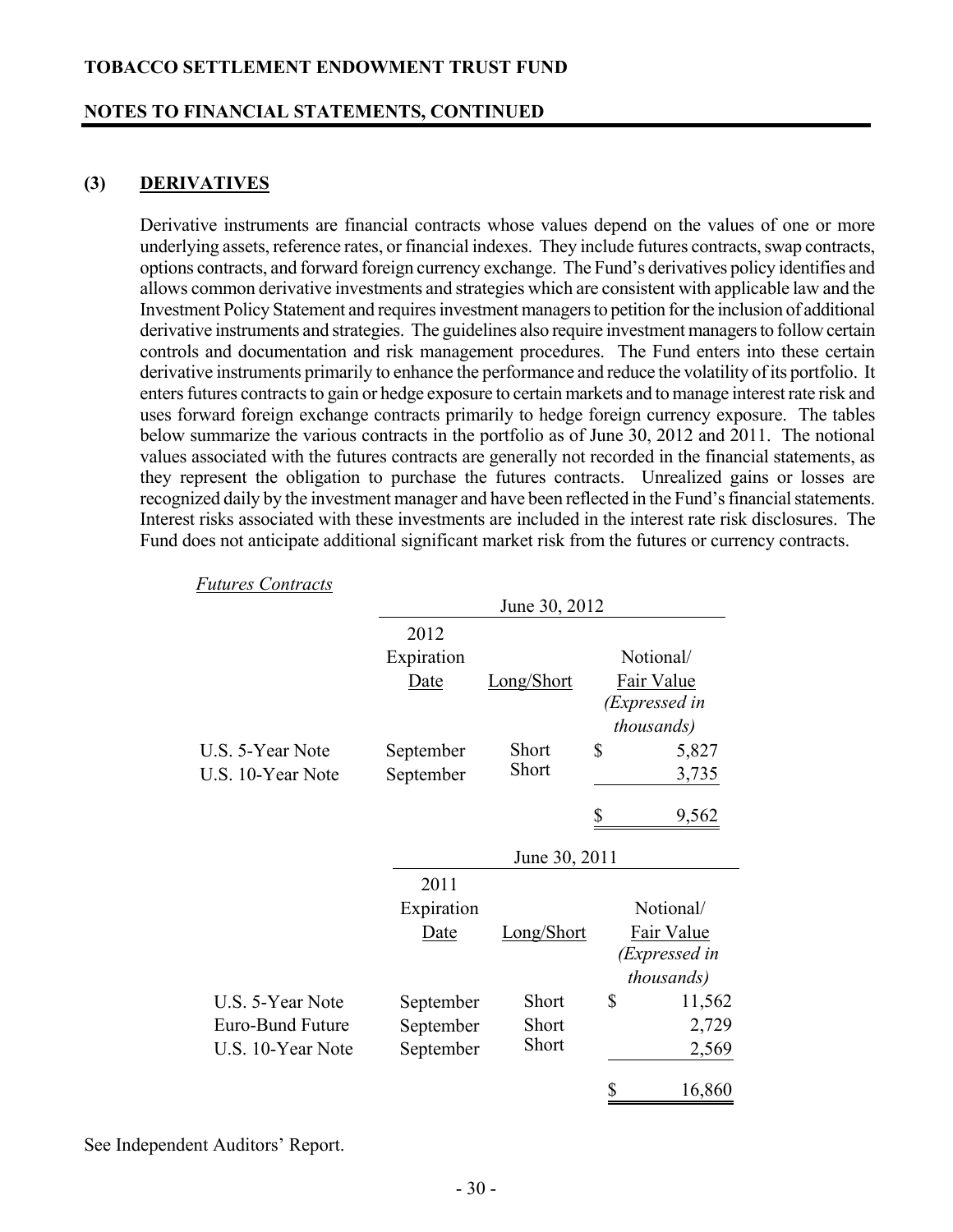# **NOTES TO FINANCIAL STATEMENTS, CONTINUED**

# **(3) DERIVATIVES, CONTINUED**

### *Foreign Currency Forward Contracts*

|                                                        | June $30$ , |                          |                     |
|--------------------------------------------------------|-------------|--------------------------|---------------------|
|                                                        | 2012        |                          | 2011                |
|                                                        |             | (Expressed in thousands) |                     |
| Pending receivable<br>Pending payable                  | \$          | 41,258<br>(40, 773)      | 30,428<br>(30, 430) |
| Foreign currency forward contract<br>asset (liability) |             | 485                      |                     |

As of June 30, 2012, the foreign currency forward contracts expire in August 2012. During the years ended June 30, 2012 and 2011, realized gains on foreign currency contracts were approximately \$706,000 and \$93,000, respectively.

The Fund invests in mortgage-backed securities, which are reported at fair value in the statements of net assets and the balance sheets and are based on the cash flows from interest and principal payments by the underlying mortgages. As a result, they are sensitive to prepayments by mortgagees, which are likely in declining interest rate environments, thereby reducing the values of these securities. The Fund invests in mortgage-backed securities to diversify the portfolio and increase the return while minimizing the extent of risk. Details regarding interest rate risks for these investments are included under the interest rate risk disclosures.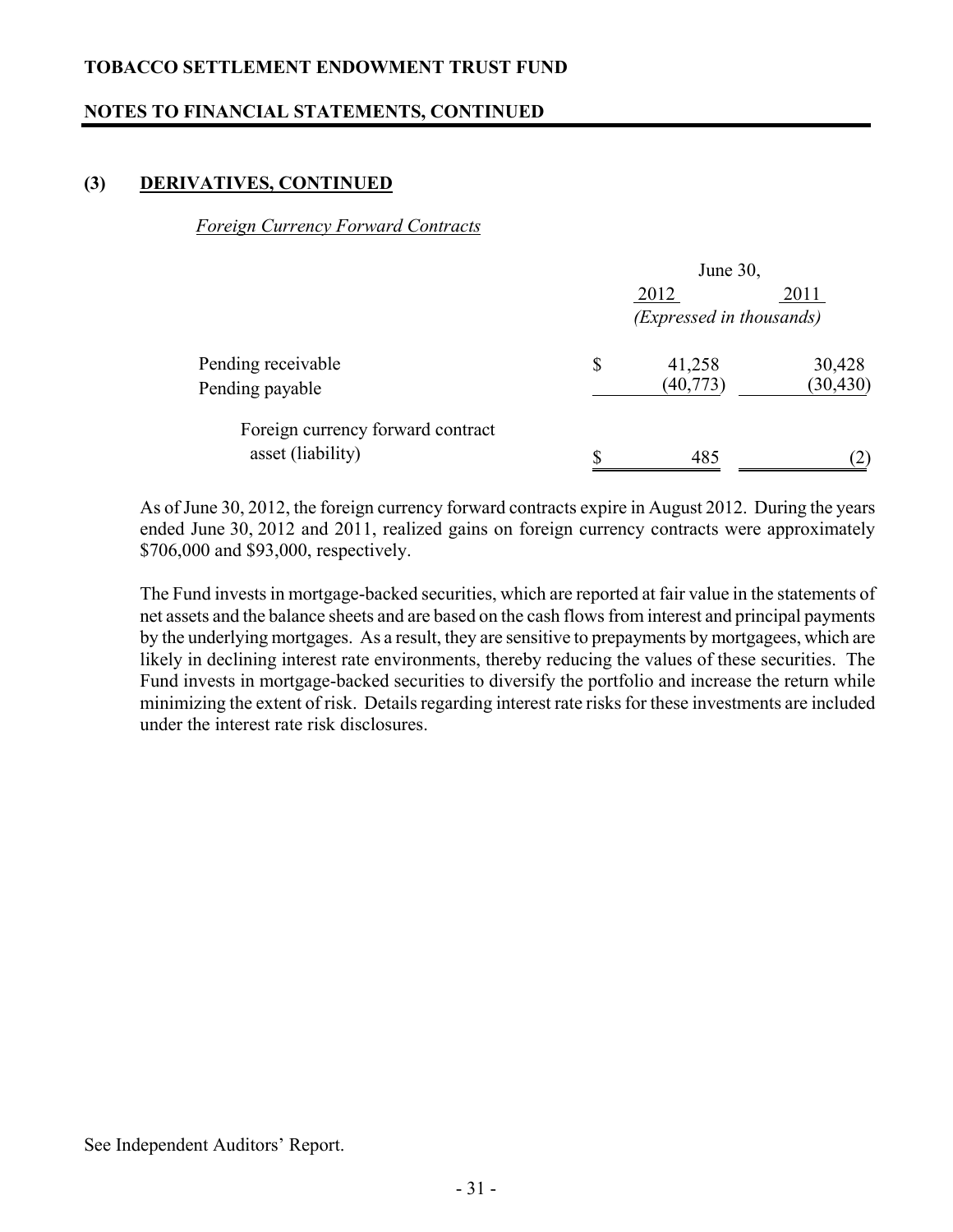# **NOTES TO FINANCIAL STATEMENTS, CONTINUED**

# **(4) ALTERNATIVE INVESTMENTS**

Alternative investments as of June 30, 2012, were with limited partnerships as follows:

| Company                                   |              | Fair Value<br>(Determined<br>using NAV) | Unfunded<br>Commitment | Purpose                                                                                                       |
|-------------------------------------------|--------------|-----------------------------------------|------------------------|---------------------------------------------------------------------------------------------------------------|
| <b>FrontPoint Partners L.P.</b>           | $\mathbb{S}$ | 7,413,039                               | 5,968,202              | Investments consist of senior<br>secured direct loans to<br>corporate entities that meet<br>certain criteria. |
| <b>Medley Opportunity</b><br>Fund II L.P. |              | 19,902,659                              | 10,610,957             | Investments consist of senior<br>secured direct loans to<br>corporate entities that meet<br>certain criteria. |
| Total alternative<br>investments          | \$           | 27,315,698                              | 16,579,159             |                                                                                                               |

Alternative investments are carried at the NAV of the fund as provided by the administrator or general partner. The Fund uses the NAV to determine the fair value for all alternative investments which (a) do not have a readily determinable fair value and (b) prepare their financial statements consistent with the measurement principles of an investment company or have attributes of an investment company. Management evaluates the values provided based on a number of factors, including obtaining an understanding of the fund's underlying investments, strategy, positions and valuation methodologies, obtaining audited financial statements, obtaining verification of transactions at or near year end, and comparing information provided by the fund administrator or general partner to other available information such as sector data and indexes. Because alternative investments are not readily marketable, their NAV is subject to uncertainty and therefore may differ from the value that would have been used had a ready market for such investments existed. Such a difference could be material. Discretionary redemption of the investment in the limited partnerships by the Fund is not permitted.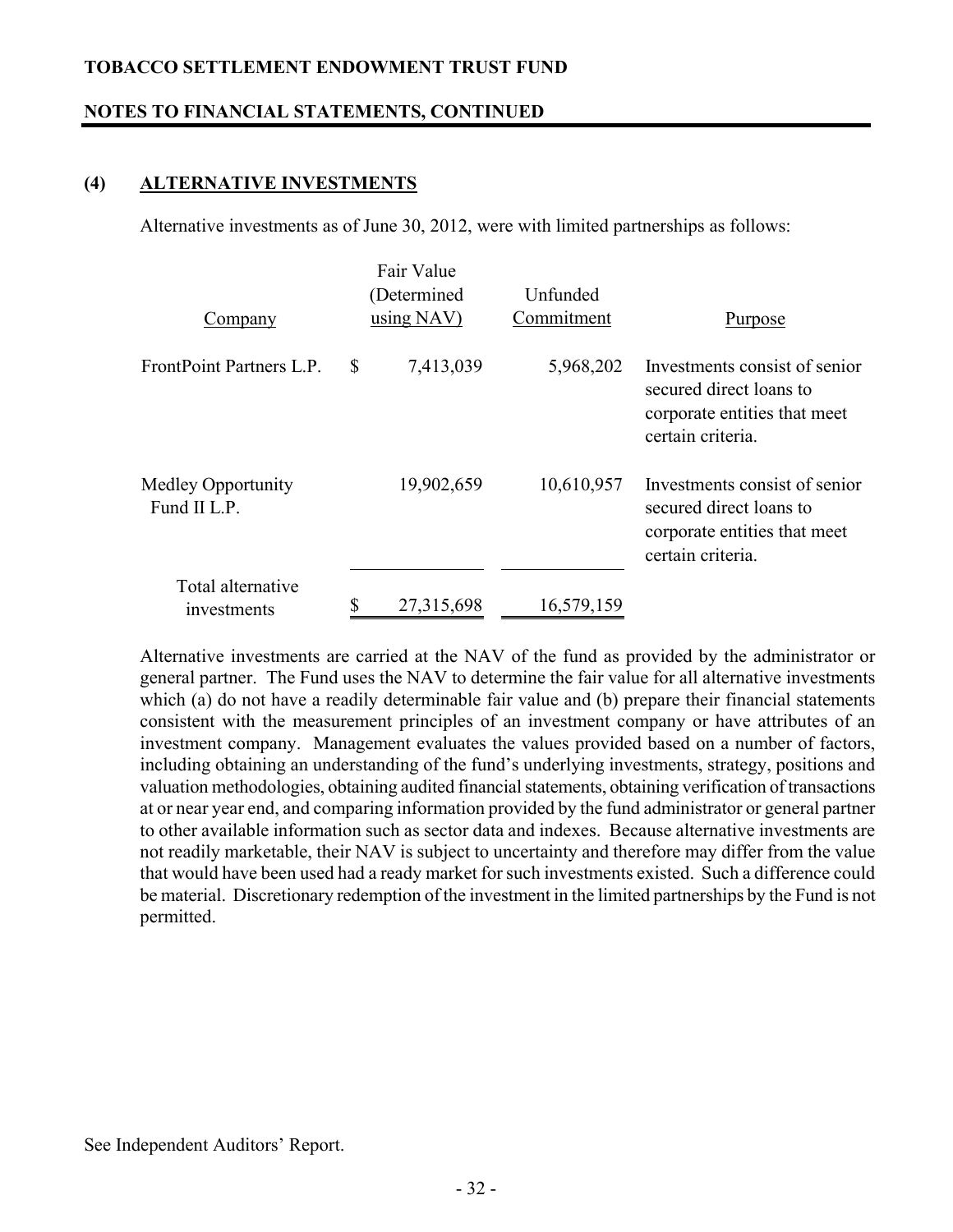# **NOTES TO FINANCIAL STATEMENTS, CONTINUED**

# **(5) CAPITAL ASSETS**

The following is a summary of changes in capital assets:

|                                                                    | Balance at<br>June 30, 2011 | Additions | Disposals | Balance at<br>June 30, 2012 |
|--------------------------------------------------------------------|-----------------------------|-----------|-----------|-----------------------------|
| Depreciable capital assets:                                        |                             |           |           |                             |
| Office equipment and furnishings \$                                | 125,296                     | 15,639    |           | 140,935                     |
| Accumulated depreciation:                                          |                             |           |           |                             |
| Office equipment and furnishings                                   | (65, 053)                   | (17,293)  |           | (82, 346)                   |
| Net capital assets                                                 | \$<br>60,243                | (1,654)   |           | 58,589                      |
|                                                                    | Balance at                  |           |           | Balance at                  |
|                                                                    | June 30, 2010               | Additions | Disposals | June 30, 2011               |
| Depreciable capital assets:<br>Office equipment and furnishings \$ | 100,329                     | 24,967    |           | 125,296                     |
| Accumulated depreciation:                                          |                             |           |           |                             |
| Office equipment and furnishings                                   | (39,305)                    | (25, 748) |           | (65, 053)                   |
| Net capital assets                                                 | \$<br>61,024                | (781)     |           | 60,243                      |

# **(6) CHANGES IN COMPENSATED ABSENCES**

Compensated absence activity was as follows:

|                      | Balance at<br>June 30, 2011 | Additions        | Reductions | Balance at<br>June 30, 2012 | Amounts<br>due within<br>$1$ year      |
|----------------------|-----------------------------|------------------|------------|-----------------------------|----------------------------------------|
| Compensated absences | 74,032<br>\$                | 51,530           | (20, 590)  | 104,972                     | 41,989                                 |
|                      | Balance at<br>June 30, 2010 | <b>Additions</b> | Reductions | Balance at<br>June 30, 2011 | Amounts<br>due within<br><u>1 year</u> |
| Compensated absences | 57,776                      | 36,765           | (20, 509)  | 74,032                      | 29,613                                 |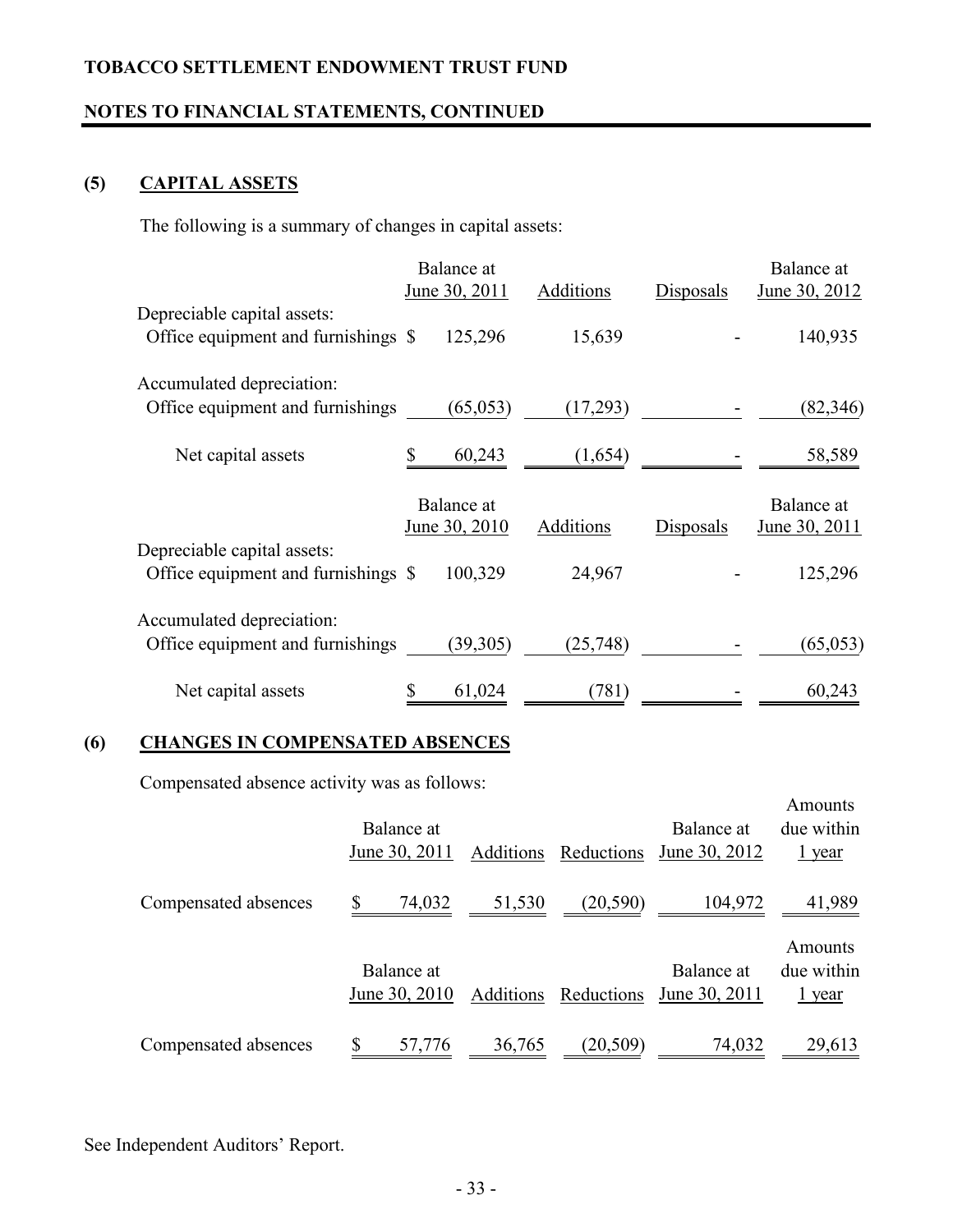# **NOTES TO FINANCIAL STATEMENTS, CONTINUED**

# **(7) AVAILABLE EARNINGS AND FUND BALANCES**

### **Available Earnings**

Annual earnings available for expenditure were previously considered to be dividends and interest, less fees to manage the Fund. However, Attorney General Opinion 2011-11 (AG Opinion 2011-11), which was issued in August 2011, states that earnings are equal to the income generated from the Fund, including but not limited to interest, dividends, and realized capital gains from investments, minus the costs and expenses of investment and minus any losses realized by the Fund. As a result of the AG Opinion 2011-11, the Board of Investors and the Board of Directors reached an agreement in February 2012 that \$42,898,847 of earnings (July 1, 2001, through June 30, 2010) as defined by AG Opinion 2011-11 would be available for certification in addition to any current year earnings in years in which current year earnings to be certified were less than 5% of the corpus of the Fund. The \$42,898,847 is reflected as assigned to be certified earnings. In addition, \$17,351,280 of 2011 earnings, as newly defined, were also certified as available for expenditure.

### **Fund Balances**

Fund balance refers to the difference between assets and liabilities in the governmental funds balance sheet. Fund balance, as defined in GASB Statement No. 54, *Fund Balance Reporting and Governmental Fund Type Definitions*, as applicable to the Fund, consists of the following three categories:

• Nonspendable Fund Balance: The nonspendable fund balance classification includes amounts that cannot be spent because they are either (a) not in spendable form or (b) legally or contractually required to be maintained intact. This would include items not expected to be converted to cash including inventories and prepaid amounts. It may also include the long-term amount of loans and receivables, as well as property acquired for resale and the corpus (principal) of a permanent fund.

*Nonspendable amounts are primarily composed of settlement receipts and the net unrealized appreciation or depreciation in the fair value of invested funds.* 

• Assigned Fund Balance: The assigned fund balance classification reflects amounts that are constrained by the Fund's intent to be used for specific purposes. For purposes of assigned fund balance, the Funds' Board of Directors and Board of Investors have authority to assign funds for specific purposes.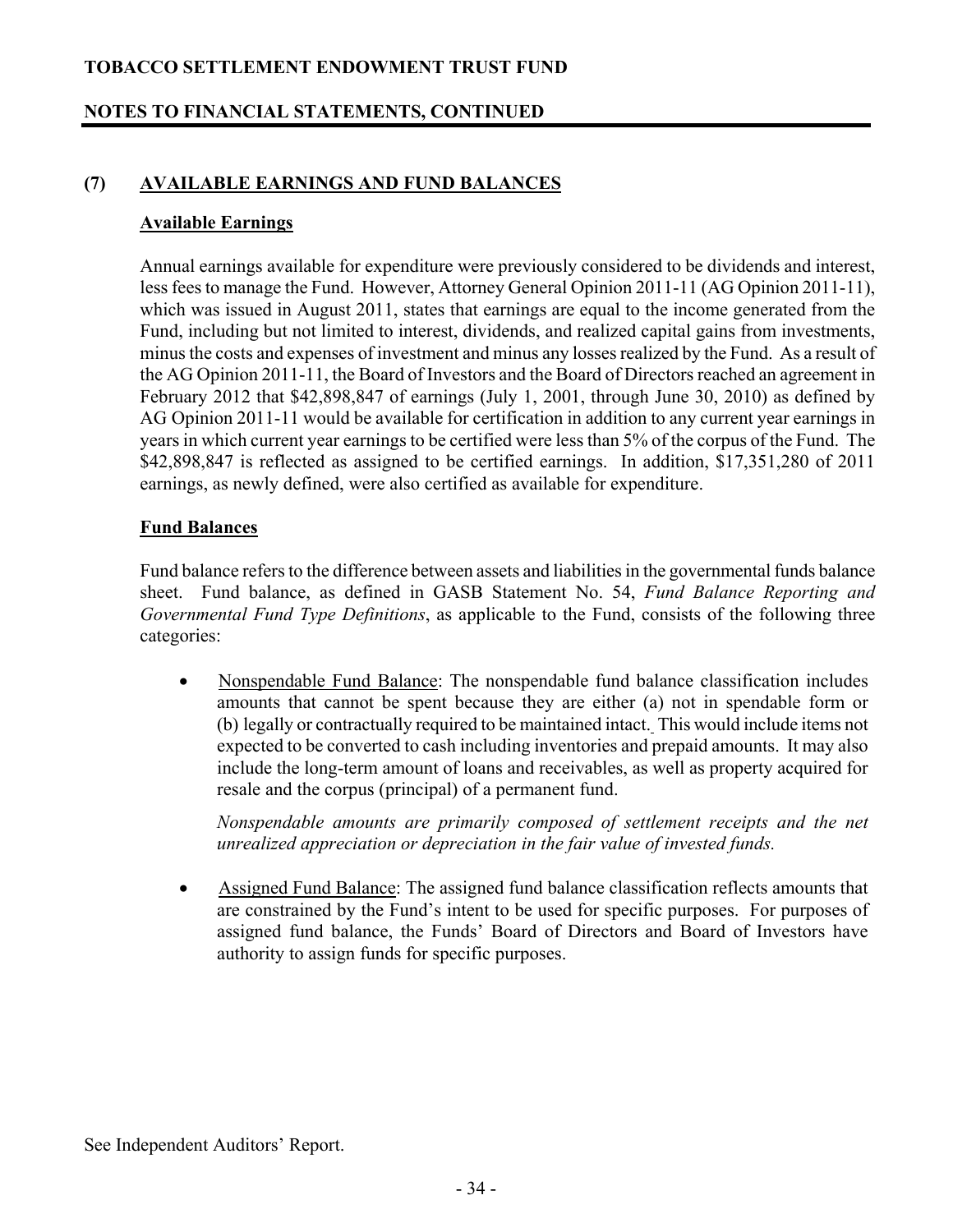# **NOTES TO FINANCIAL STATEMENTS, CONTINUED**

# **(7) AVAILABLE EARNINGS AND FUND BALANCES, CONTINUED**

### **Fund Balances, Continued**

• Assigned Fund Balance, Continued:

### *Assigned by Board of Directors*

*Prior to 2012, the Board of Directors had set aside 10% of the unassigned fund balance as a reserve to be used for future periods should annual earnings prove insufficient for operations. In November 2011, the Board of Directors chose to limit yearly expenditures of certified earnings to no more than 5% of the corpus of the Fund. Each year any unexpended certified earnings will be added to the reserve of prior year unspent certified earnings. In essence, unexpended amounts will be moved to assigned fund balances for future years' operations. All the unspent amounts have previously been certified by the Board of Investors.* 

### *Assigned by Board of Investors*

*As previously discussed, an additional \$42,898,847 was reserved during 2012 in accordance with an agreement between the Board of Directors and the Board of Investors. According to the agreement, some or all of the reserve funds are to be available for spending when the current year earnings calculation is below 5% of the corpus of the Fund. When future earnings calculations are below 5% of the corpus of the Fund, the reserve will be reduced by the difference and certified for use. The certification of reserve funds is limited to the 5% cap inclusive of the initial calculation based upon the constitutional language. The agreement will remain in effect until the total amount of the reserve has been certified by the Board of Investors.* 

• Unassigned Fund Balance: Unassigned fund balance essentially consists of excess funds that have not been classified in the above fund balance categories.

*The unassigned fund balance consists of annual earnings that have been certified by the Board of Investors as available for expenditures for approved programs and operations, and contractual income less program and operational expenses.* 

It is the Fund's policy that expenditures which are incurred for purposes for which both unassigned and assigned fund balances are available, unassigned fund balances are considered to have been spent first.

The Board of Directors manages program and operating expenses that are expended from the assigned and unassigned fund balance. Contract income is the reimbursement of program expenses related to the Helpline and is considered a reduction to unassigned expenses. Operating expenses include salaries, travel, and other operating expenses of the Board of Investors and the Board of Directors. The maximum amount allowed for operating expenses is 15% of certified earnings in any fiscal year. Operating expenses do not include program expenses or investment management expenses.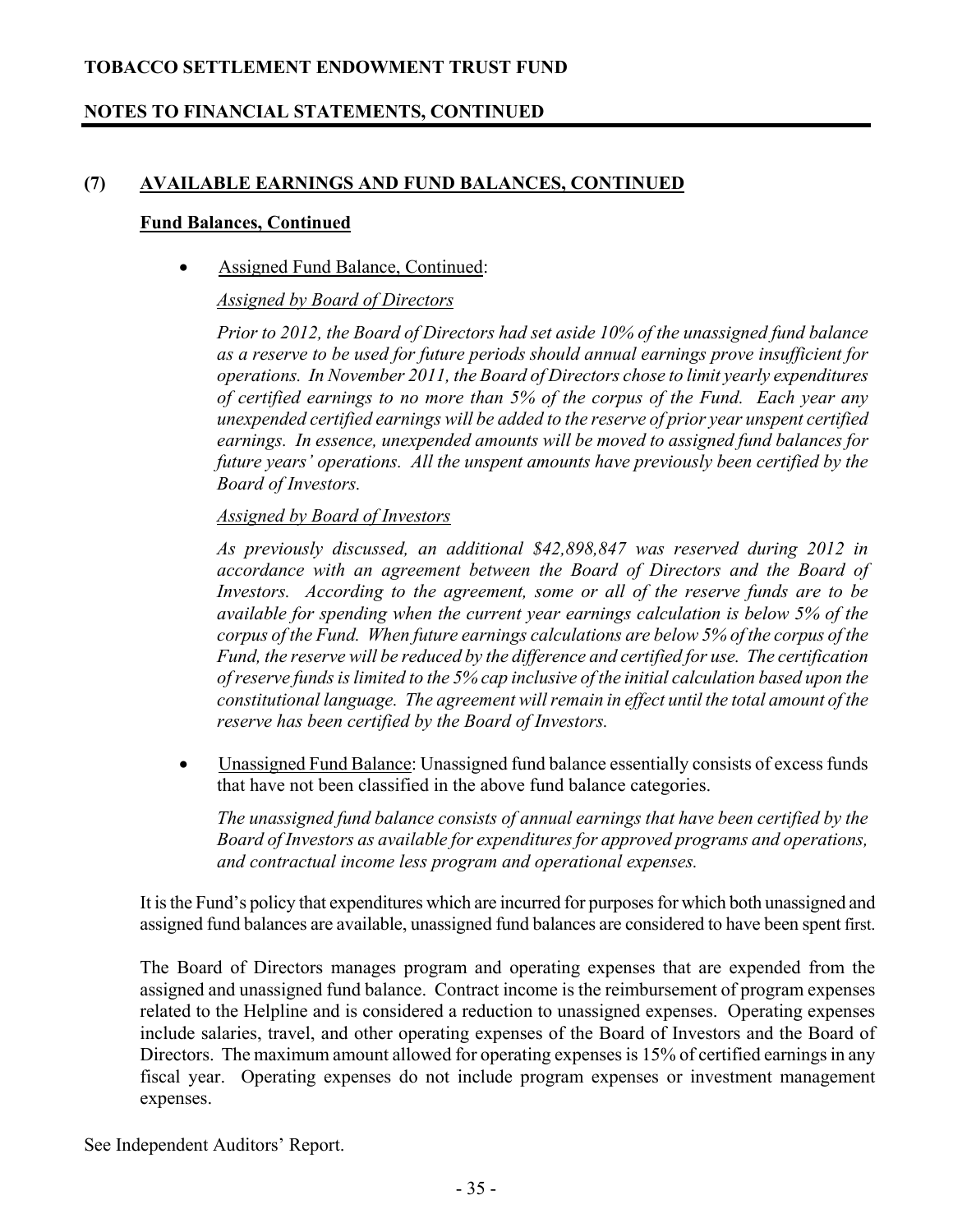# **NOTES TO FINANCIAL STATEMENTS, CONTINUED**

# **(7) AVAILABLE EARNINGS AND FUND BALANCES, CONTINUED**

#### **Fund Balances, Continued**

A reconciliation of the nonspendable, assigned, and unassigned components of the fund balances as of June 30 is as follows:

|                                                                |                             |                                             | 2012                                           |                |                |
|----------------------------------------------------------------|-----------------------------|---------------------------------------------|------------------------------------------------|----------------|----------------|
|                                                                |                             | Assigned<br>Expenditures Expenditure<br>but | Assigned<br>Available for Available for<br>and |                |                |
|                                                                | <b>Nonspendable</b>         | Uncertified                                 | Certified                                      | Unassigned     | Total          |
| Balance at June 30, 2011                                       | \$632,837,824               |                                             | 2,928,283                                      | 26,354,544     | 662,120,651    |
| Settlement receipts                                            | 58,062,948                  |                                             |                                                |                | 58,062,948     |
| Net unrealized losses of                                       |                             |                                             |                                                |                |                |
| investments                                                    | (16,818,932)                |                                             |                                                |                | (16, 818, 932) |
| Miscellaneous income                                           | 36,714                      |                                             |                                                |                | 36,714         |
| Contract income                                                |                             |                                             |                                                | 6,760,907      | 6,760,907      |
| Expendable earnings, including<br>realized gain on investments |                             |                                             |                                                | 25,723,999     | 25,723,999     |
| Program and operating<br>expenses                              |                             |                                             |                                                | (30, 158, 465) | (30, 158, 465) |
| Transfer-AG Opinion 2011-11                                    | $(42,898,847)$ $42,898,847$ |                                             |                                                |                |                |
| Transfer-additional 2011<br>earnings                           | (17,324,049)                |                                             |                                                | 17,324,049     |                |
| Transfer-revised 2011<br>earnings                              | (27, 231)                   |                                             |                                                | 27,231         |                |
| Transfer-5% cap                                                |                             |                                             |                                                |                |                |
| <b>Transfer-Board of Directors</b>                             |                             |                                             | 20,308,266                                     | (20, 308, 266) |                |
| Balance at June 30, 2012                                       | \$613,868,427               | 42,898,847                                  | 23,236,549                                     | 25,723,999     | 705,727,822    |

The amount of earnings available for certifications for the period ending June 30, 2012, was below 5% of the corpus of the Fund. At their August 22, 2012, meeting, the Board of Investors certified \$26,758,475, reserving \$200,000 for possible audit adjustments. It is anticipated that the Board will certify an additional amount at their November 2012 meeting, increasing the total certification to 5% of the corpus of the Fund. As noted previously, clarification will be obtained as to what amount will be used to determine the corpus of the Fund.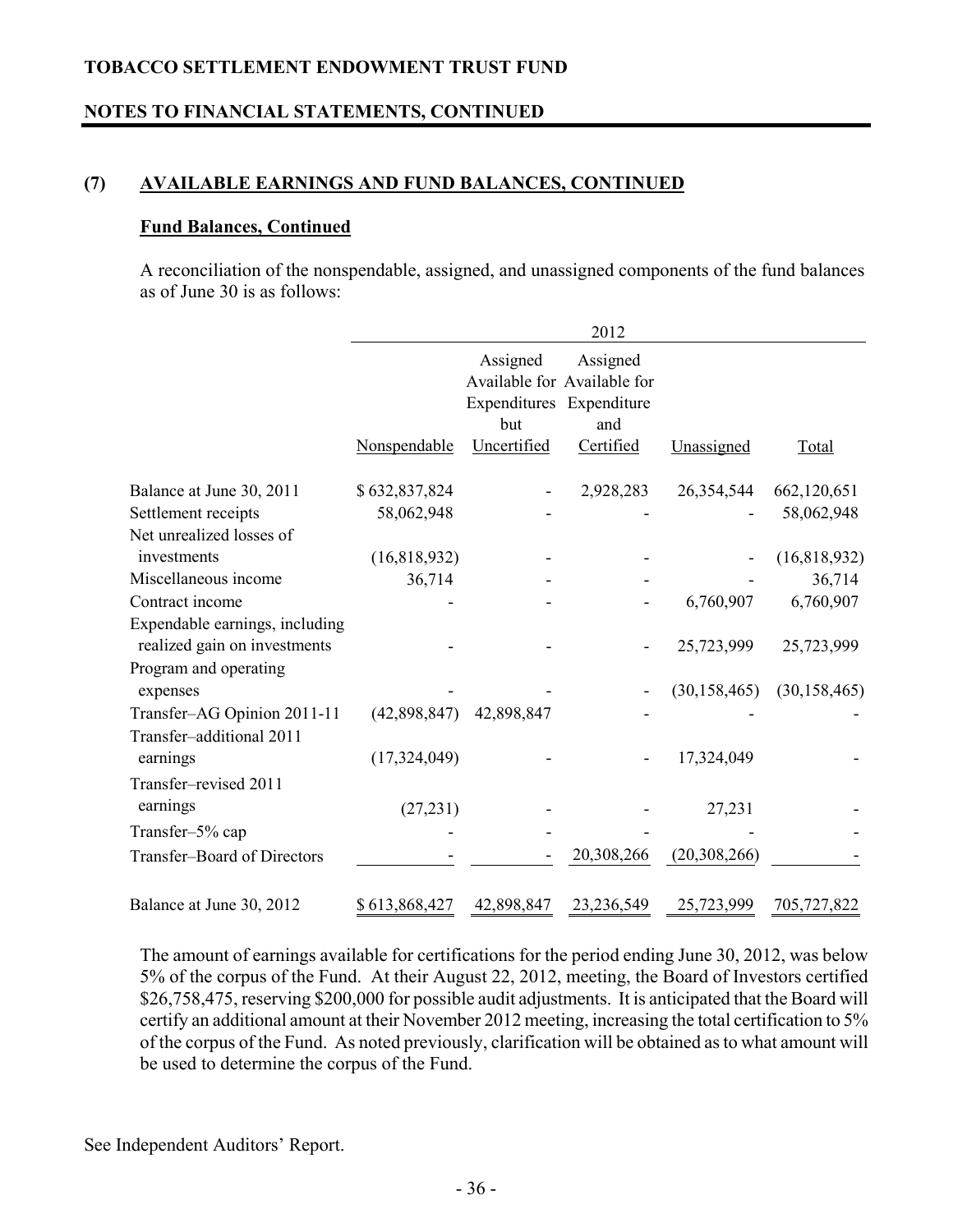# **NOTES TO FINANCIAL STATEMENTS, CONTINUED**

### **(7) AVAILABLE EARNINGS AND FUND BALANCES, CONTINUED**

### **Fund Balances, Continued**

|                          | 2011                |           |              |              |  |
|--------------------------|---------------------|-----------|--------------|--------------|--|
|                          | <b>Nonspendable</b> | Assigned  | Unassigned   | Total        |  |
| Balance at June 30, 2010 | \$502,043,793       | 2,416,934 | 21,752,405   | 526,213,132  |  |
| Settlement receipts      | 56,954,970          |           |              | 56,954,970   |  |
| Net appreciation in fair |                     |           |              |              |  |
| value of investments     | 73,816,184          |           |              | 73,816,184   |  |
| Miscellaneous income     | 22,877              |           |              | 22,877       |  |
| Contract income          |                     |           | 4,759,951    | 4,759,951    |  |
| Expendable earnings      |                     |           | 18,671,781   | 18,671,781   |  |
| Program and operating    |                     |           |              |              |  |
| expenses                 |                     |           | (18,318,244) | (18,318,244) |  |
| Transfers                |                     | 511,349   | (511, 349)   |              |  |
| Balance at June 30, 2011 | \$632,837,824       | 2,928,283 | 26,354,544   | 662,120,651  |  |

The transfers of fund balances during 2012 as noted in the above reconciliation are as follows:

- AG Opinion 2011-11—This transfer results in a set-aside of \$42,898,847 of earnings that were previously not considered earnings for the period from July 1, 2001, to June 30, 2010.
- Additional 2011 earnings—This transfer results from fiscal year 2011 realized gains being considered earnings in accordance with AG Opinion 2011-11.
- Revised 2011 earnings—This transfer results from previously certified earnings being revised to \$18,699,012 from what was previously reported in 2011 of \$18,671,781.
- 5% cap—The transfer is the result of the Board of Investors setting aside an agreed-upon amount to be made available to the Board of Directors if and when the overall earnings of the Fund is less than 5%. This occurred in 2012. An amount has not been certified or determined currently, as clarification is needed as to what amount is to be used in determining the 5% cap. It is expected that when the Board of Investors meets in November 2012, clarification will be obtained and additional amounts will be certified to using the 5% cap, as previously agreed.
- Board of Directors—The Board of Directors in November 2011 instituted a policy to spend no more than 5% of the Fund's earnings in any one year. As such, the amount of certified earnings to be spent in the upcoming year will be the unassigned fund balance. Any excess of prior years' unspent earnings will be moved to the assigned fund balance. The transfer of \$20,308,266 is to reduce the unassigned fund balance to the maximum amount planned to be spent in the upcoming year. This amount will change when additional earnings are certified.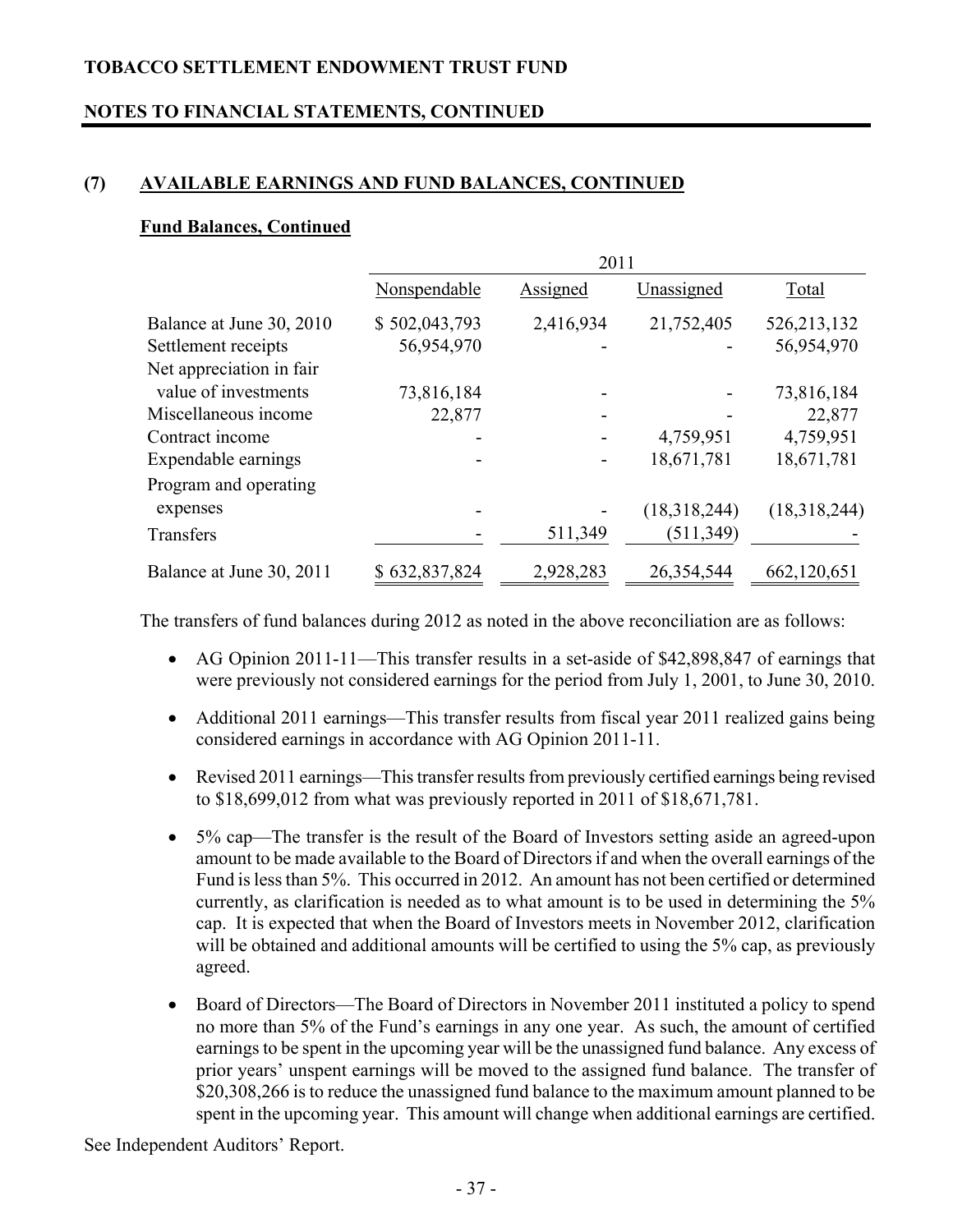# **NOTES TO FINANCIAL STATEMENTS, CONTINUED**

# **(8) PENSION PLAN**

### **Plan Description**

The Fund contributes to the Oklahoma Public Employees Retirement Plan (the "Retirement Plan"), a cost-sharing, multiple-employer public employee retirement system administered by the Oklahoma Public Employees Retirement System (the "System"). The Retirement Plan provides retirement, disability, and death benefits to plan members and beneficiaries. The benefit provisions are established and may be amended by the Oklahoma Legislature. Title 74 of the Oklahoma Statutes, Sections 901–943, as amended, assigns the authority for management and operation of the Retirement Plan to the Board of Trustees of the System. The System issues a publicly available annual financial report that includes financial statements and required supplementary information for the Retirement Plan. That annual report may be obtained by writing to the Oklahoma Public Employees Retirement System, 5801 N. Broadway Extension, Suite 400, Oklahoma City, Oklahoma 73118 or by calling 1-800-733-9008.

### **Funding Policy**

Retirement Plan members and the Fund are required to contribute at a rate set by statute. The contribution requirements of Retirement Plan members and the Fund are established and may be amended by the Oklahoma Legislature. The contribution rates are as follows:

| Fiscal Year 2012       |                     |  |  |  |  |
|------------------------|---------------------|--|--|--|--|
| <b>State Employees</b> | The Fund            |  |  |  |  |
| All Salaries           | <b>All Salaries</b> |  |  |  |  |
| $3.5\%$                | 16.5%               |  |  |  |  |
| Fiscal Year 2011       |                     |  |  |  |  |
| <b>State Employees</b> | The Fund            |  |  |  |  |
| <b>All Salaries</b>    | All Salaries        |  |  |  |  |
| 3.5%                   | $15.5\%$            |  |  |  |  |

The Fund's contributions to the Retirement Plan for the years ended June 30, 2012, 2011, and 2010 were \$103,380 and \$70,367, and \$63,730, respectively, and were equal to its required contributions for each year.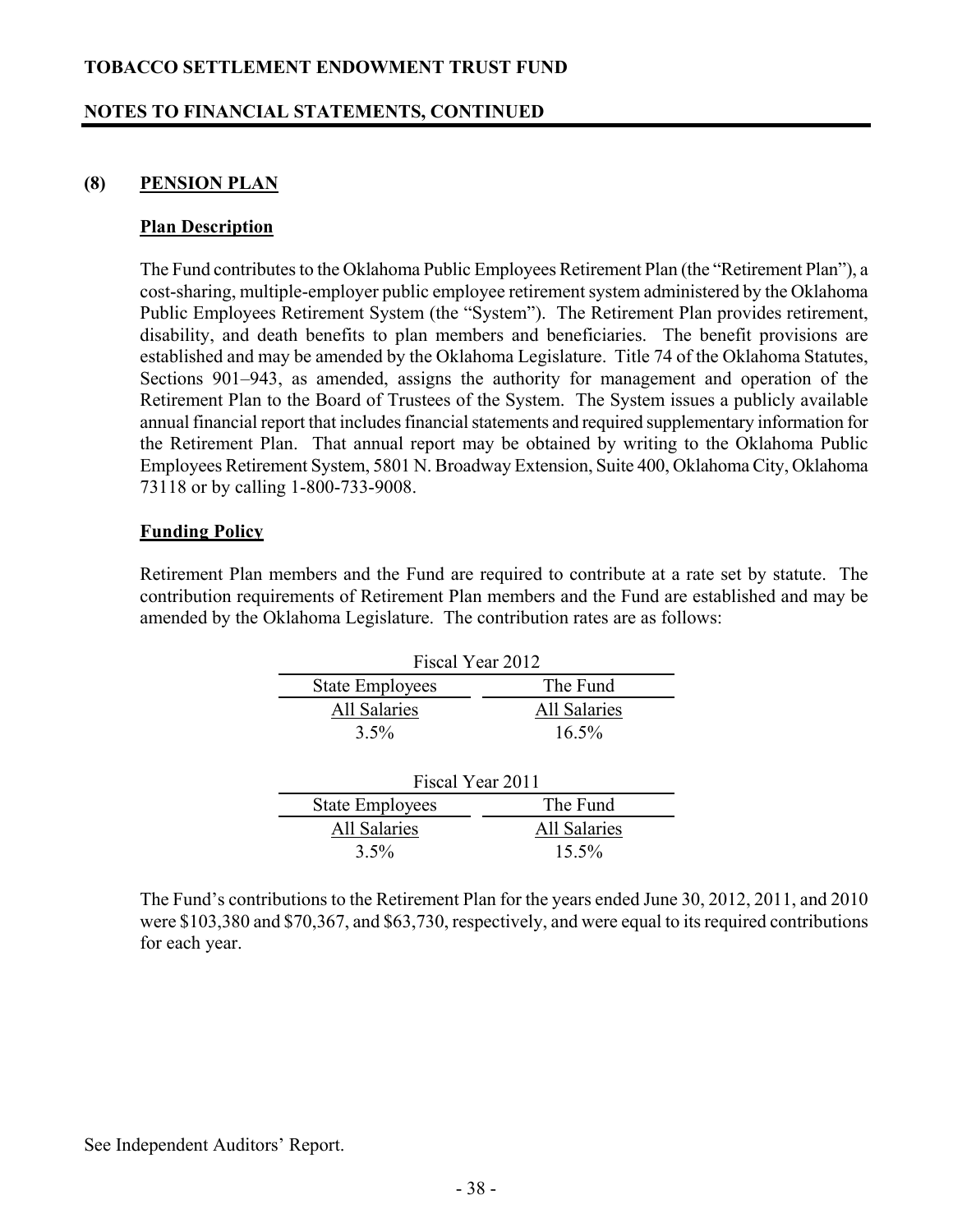# **NOTES TO FINANCIAL STATEMENTS, CONTINUED**

# **(9) OKLAHOMA STATE EMPLOYEES DEFERRED COMPENSATION PLAN AND DEFERRED SAVINGS INCENTIVE PLAN**

#### **Deferred Compensation Plan**

The State offers its employees a Deferred Compensation Plan as authorized by Section 457 of the Internal Revenue Code (IRC), as amended by the Tax Reform Act of 1986, and in accordance with the provisions of Sections 1701 through 1706 of Title 74 of the Oklahoma Statutes.

The supervisory authority for the management and operation of the Deferred Compensation Plan is the Board of Trustees of the Oklahoma Public Employees Retirement System (the "Board").

The Deferred Compensation Plan is available to all State employees, as well as any elected officials receiving a salary from the State. Participants may direct the investment of their contributions in available investment options offered by the Deferred Compensation Plan. The minimum contribution amount is the equivalent of \$25 per month, and participants are immediately 100% vested in their respective accounts. All interest, dividends, and investment fees are allocated to participants' accounts.

Participants may defer until future years up to the lesser of 100% of their compensation as defined by Deferred Compensation Plan documents or the maximum amount allowed each year as determined by the Internal Revenue Service.

The Deferred Compensation Plan offers a catch-up program to participants, which allows them to defer annually for the 3 years prior to their year of retirement up to twice that plan year's deferral limit. The amount of additional contributions in excess of the normal maximum contributions to the Deferred Compensation Plan is also limited to contributions for years in which the participant was eligible but did not participate in the Deferred Compensation Plan or the difference between contributions made and the maximum allowable level. To be eligible for the catch-up program, the participant must be within 3 years of retirement with no reduced benefits.

Participants age 50 or older may make additional contributions of up to \$5,000 annually subject to certain limits.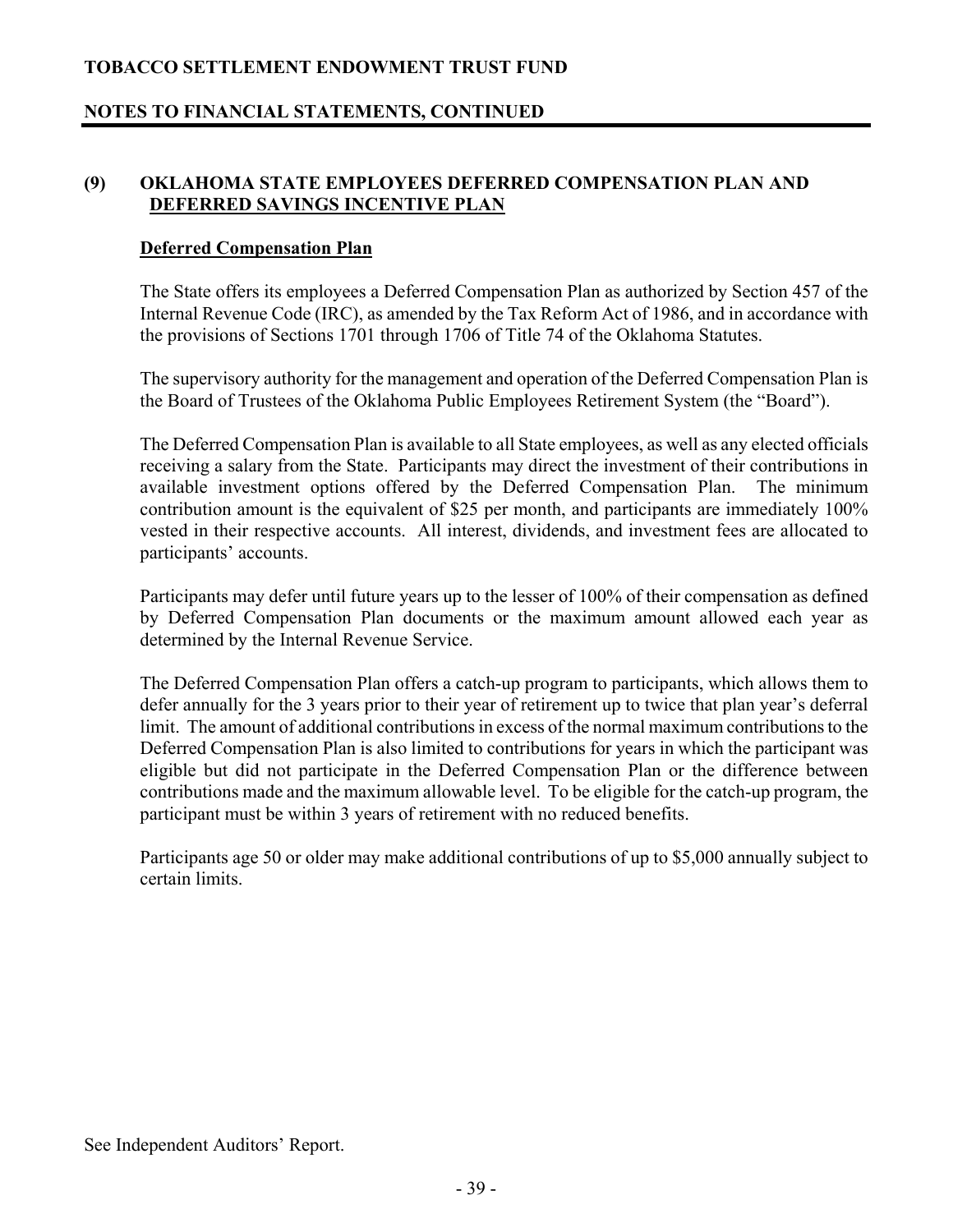# **NOTES TO FINANCIAL STATEMENTS, CONTINUED**

# **(9) OKLAHOMA STATE EMPLOYEES DEFERRED COMPENSATION PLAN AND DEFERRED SAVINGS INCENTIVE PLAN, CONTINUED**

### **Deferred Compensation Plan, Continued**

Deferred compensation benefits are paid to participants or beneficiaries upon termination, retirement, death, or unforeseeable emergency. Such benefits are based on a participant's account balance and are disbursed in a lump sum or periodic payments at the option of the participant or beneficiaries in accordance with the Deferred Compensation Plan's provisions.

Effective January 1, 1998, the Board established a Trust and a Trust Fund covering the Deferred Compensation Plan's assets, pursuant to federal legislation enacted in 1996, requiring public employers to establish such trusts for plans meeting the requirements of Section 457 of the IRC no later than January 1, 1999. Under the terms of the Trust, the corpus or income of the Trust Fund may be used only for the exclusive benefit of the Deferred Compensation Plan's participants and their beneficiaries. Prior to the establishment of the Trust, the Deferred Compensation Plan's assets were subject to the claims of general creditors of the State. The Board acts as trustee of the Trust. The participants' accounts are invested in accordance with the investment elections of the participants. The Board is accountable for all deferred compensation received, but has no duty to require any compensation to be deferred or to determine that the amounts received comply with the Deferred Compensation Plan or to determine that the Trust Fund is adequate to provide the benefits payable pursuant to the Deferred Compensation Plan.

Further information may be obtained from the Deferred Compensation Plan's audited financial statements for the years ended June 30, 2012 and 2011. The Fund believes that it has no liabilities with respect to the Deferred Compensation Plan.

#### **Deferred Savings Incentive Plan**

Effective January 1, 1998, the State established the Oklahoma State Employees Deferred Savings Incentive Plan (the "Savings Incentive Plan") as a money purchase pension plan pursuant to IRC Section 401(a). The Savings Incentive Plan and its related Trust are intended to meet the requirements of IRC Sections 401(a) and 501(a).

Any qualified participant who is a State employee that is an active participant in the Deferred Compensation Plan is eligible for a contribution of the amount determined by Oklahoma Legislature, currently the equivalent of \$25 per month. Participation in the Savings Incentive Plan is automatic in the month of participation in the Deferred Compensation Plan and is not voluntary.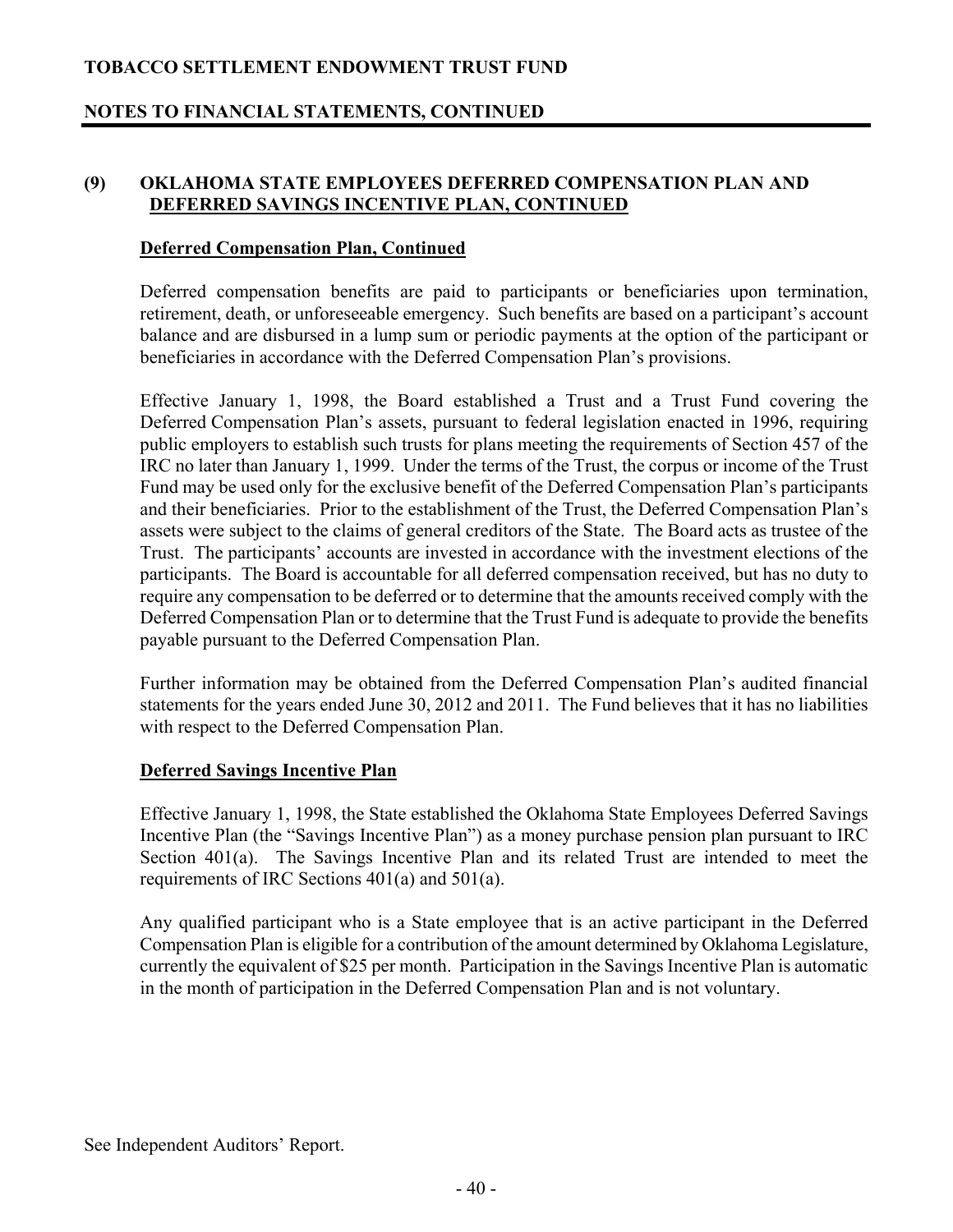# **NOTES TO FINANCIAL STATEMENTS, CONTINUED**

### **(9) OKLAHOMA STATE EMPLOYEES DEFERRED COMPENSATION PLAN AND DEFERRED SAVINGS INCENTIVE PLAN, CONTINUED**

#### **Deferred Savings Incentive Plan, Continued**

Upon cessation of contributions to the Deferred Compensation Plan, termination of employment with the State, retirement, or death, a participant will no longer be eligible for contributions from the State into the Savings Incentive Plan. Participants are at all times 100% vested in their Savings Incentive Plan account. Participant contributions are not required or permitted. Qualified participants may make rollover contributions to the Savings Incentive Plan, provided such rollover contributions meet applicable requirements of the IRC. Plan participants may direct the investment of the contributions in available investment options offered by the Savings Incentive Plan. All interest, dividends, and investment fees are allocated to the participants' accounts.

Savings Incentive Plan benefits are paid to participants or beneficiaries upon termination, retirement, or death. Such benefits are based on a participant's account balance and are disbursed in a lump sum or periodic payments or may be rolled over to a qualified plan at the option of the participant or beneficiaries.

#### **(10) OPERATING EXPENSES**

The State constitutional amendment creating the Fund also provides for the payment of authorized administrative expenses of the Office of the State Treasurer and the Board of Directors. State statutes further specify that the State Treasurer shall provide any necessary staff support to the Board of Investors and may request funding for the cost of up to two full-time equivalent employees.

During 2007, State statutes were amended and specify that annual operating expenses shall not exceed 15% of certified earnings.

# **(11) COMMITMENTS AND CONTINGENCIES**

#### **Contracts**

The Fund has entered into various contracts to assist in its program operations. The contracts are generally for a commitment of 1 year with options to renew.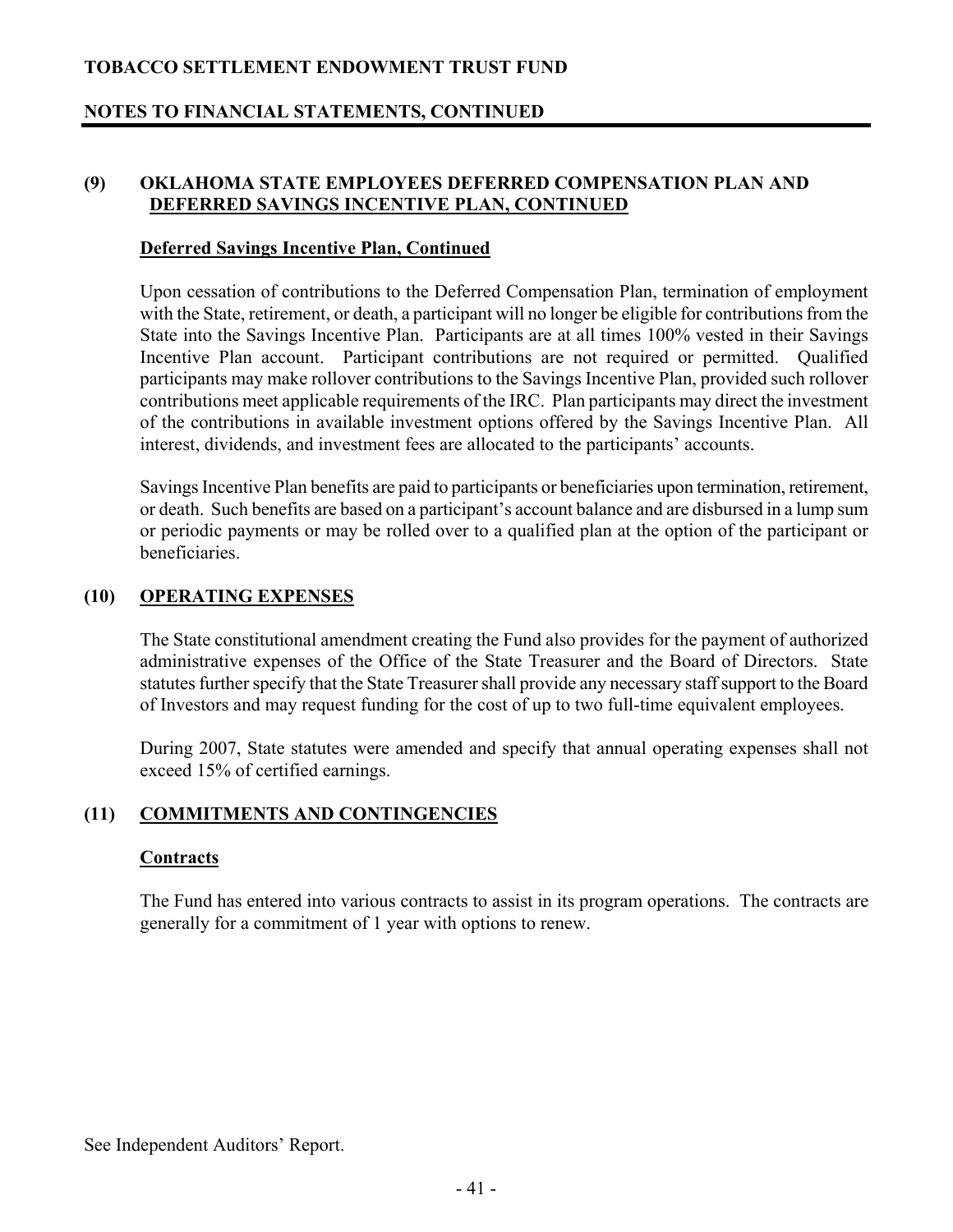# **NOTES TO FINANCIAL STATEMENTS, CONTINUED**

# **(11) COMMITMENTS AND CONTINGENCIES, CONTINUED**

#### **Settlement Receipts**

As permitted by the Tobacco Master Settlement Agreement between the State and participating manufacturers, the participating manufacturers have disputed the amount due to the State based on the final calculation and have placed the disputed funds in an escrow account. For the years ended June 30, 2012 and 2011, the Fund's portion of the disputed final calculation was approximately \$7,380,000 and \$8,700,000, respectively. These amounts were deposited in the escrow account for each of the respective years.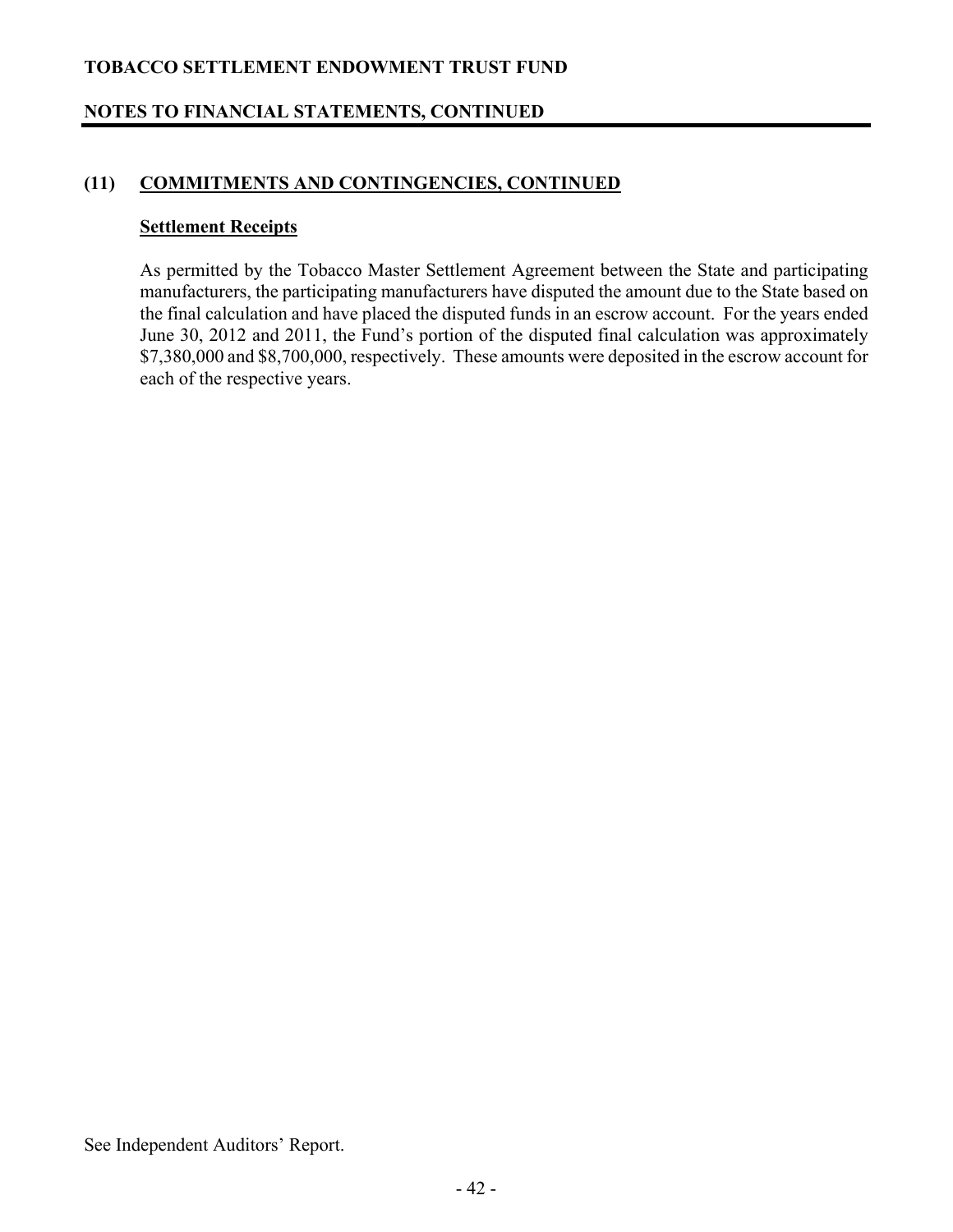

# **REPORT ON INTERNAL CONTROL OVER FINANCIAL REPORTING AND ON COMPLIANCE AND OTHER MATTERS BASED ON AN AUDIT OF FINANCIAL STATEMENTS PERFORMED IN ACCORDANCE WITH** *GOVERNMENT AUDITING STANDARDS*

Board of Directors and Board of Investors Tobacco Settlement Endowment Trust Fund

We have audited the financial statements of the governmental activities and the permanent fund of the Tobacco Settlement Endowment Trust Fund (the "Fund") as of and for the year ended June 30, 2012, which collectively comprise the Fund's financial statements and have issued our report thereon dated September 26, 2012. The Fund is a part of the reporting entity of the State of Oklahoma. Our report includes an explanatory paragraph to emphasize the fact that the financial statements include only that portion of the State of Oklahoma that is attributable to the transactions of the Fund and an explanatory paragraph disclaiming an opinion on required supplementary information. We conducted our audit in accordance with auditing standards generally accepted in the United States and the standards applicable to financial audits contained in *Government Auditing Standards*, issued by the Comptroller General of the United States.

# **Internal Control Over Financial Reporting**

Management of the Fund is responsible for establishing and maintaining effective internal control over financial reporting. In planning and performing our audit, we considered Fund's internal control over financial reporting as a basis for designing our auditing procedures for the purpose of expressing our opinions on the financial statements, but not for the purpose of expressing an opinion on the effectiveness of the Fund's internal control over financial reporting. Accordingly, we do not express an opinion on the effectiveness of the Fund's internal control over financial reporting.

A deficiency in internal control exists when the design or operation of a control does not allow management or employees, in the normal course of performing their assigned functions, to prevent, or detect and correct misstatements on a timely basis. A material weakness is a deficiency, or a combination of deficiencies, in internal control such that there is a reasonable possibility that a material misstatement of the entity's financial statements will not be prevented, or detected and corrected on a timely basis.

Our consideration of internal control over financial reporting was for the limited purpose described in the first paragraph of this section and was not designed to identify all deficiencies in internal control over financial reporting that might be deficiencies, significant deficiencies, or material weaknesses. We did not identify any deficiencies in internal control over financial reporting that we consider to be material weaknesses, as defined above.

(Continued)